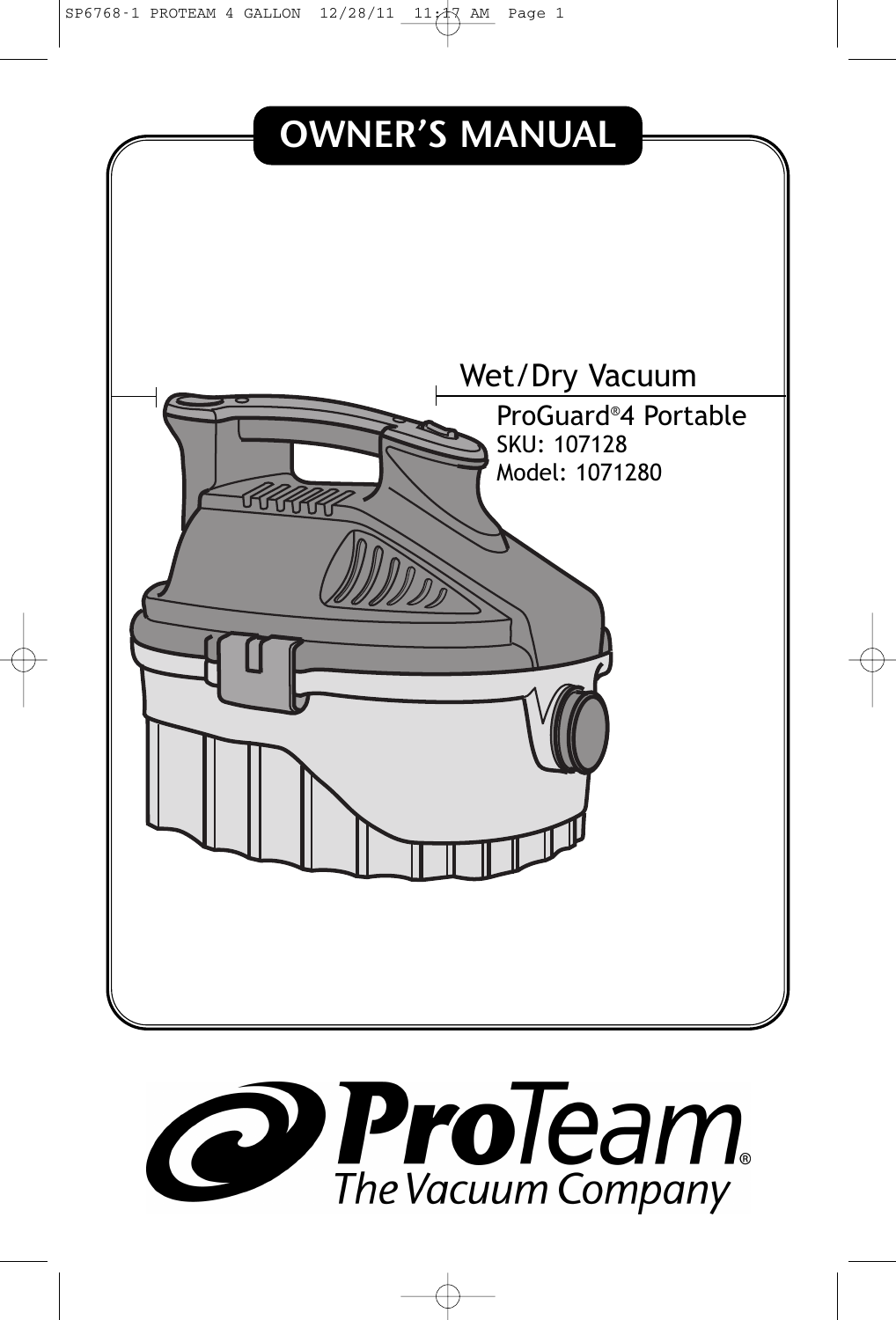SP6768-1 PROTEAM 4 GALLON 12/28/11 11:17 AM Page 2

### TABLE OF CONTENTS

### **ProGuard®4 Portable, 4 Gallon Wet/Dry Vacuum**

| ProGuard®4 Portable Assembly 16               |
|-----------------------------------------------|
| ProGuard®4 Portable Parts List17              |
| Servicing Double Insulated Wet/Dry Vacuums 17 |
|                                               |
|                                               |
|                                               |
|                                               |

Go to www.pro-team.com to register your new Vacuum.

### INSPECTION

Carefully unpack and inspect your new ProTeam Vacuum for shipping damage. Each unit is tested and thoroughly inspected before shipping. All returns must have a Return Authorization Number (RAN). To request an RAN or to ask questions regarding any shipping damage, contact ProTeam at 866.888.2168 or customerservice.proteam@emerson.com

This Owner's Manual has important information for the use and safe operation of this machine. Read this manual carefully before starting the machine. Keep this manual available at all times and instruct all owners to read this manual. If instructions are not followed, an injury may occur or equipment, furniture or buildings may become damaged.

For new manuals please contact ProTeam, Inc. at: customerservice.proteam@emerson.com

P.O. Box 7385, Boise, ID 83707 866.888.2168

or visit www.pro-team.com for a downloadable version.

The contents of this manual are based on the latest product information available at the time of publication. ProTeam reserves the right to make changes or improvements to its machines without notice.

E S P A N˜ O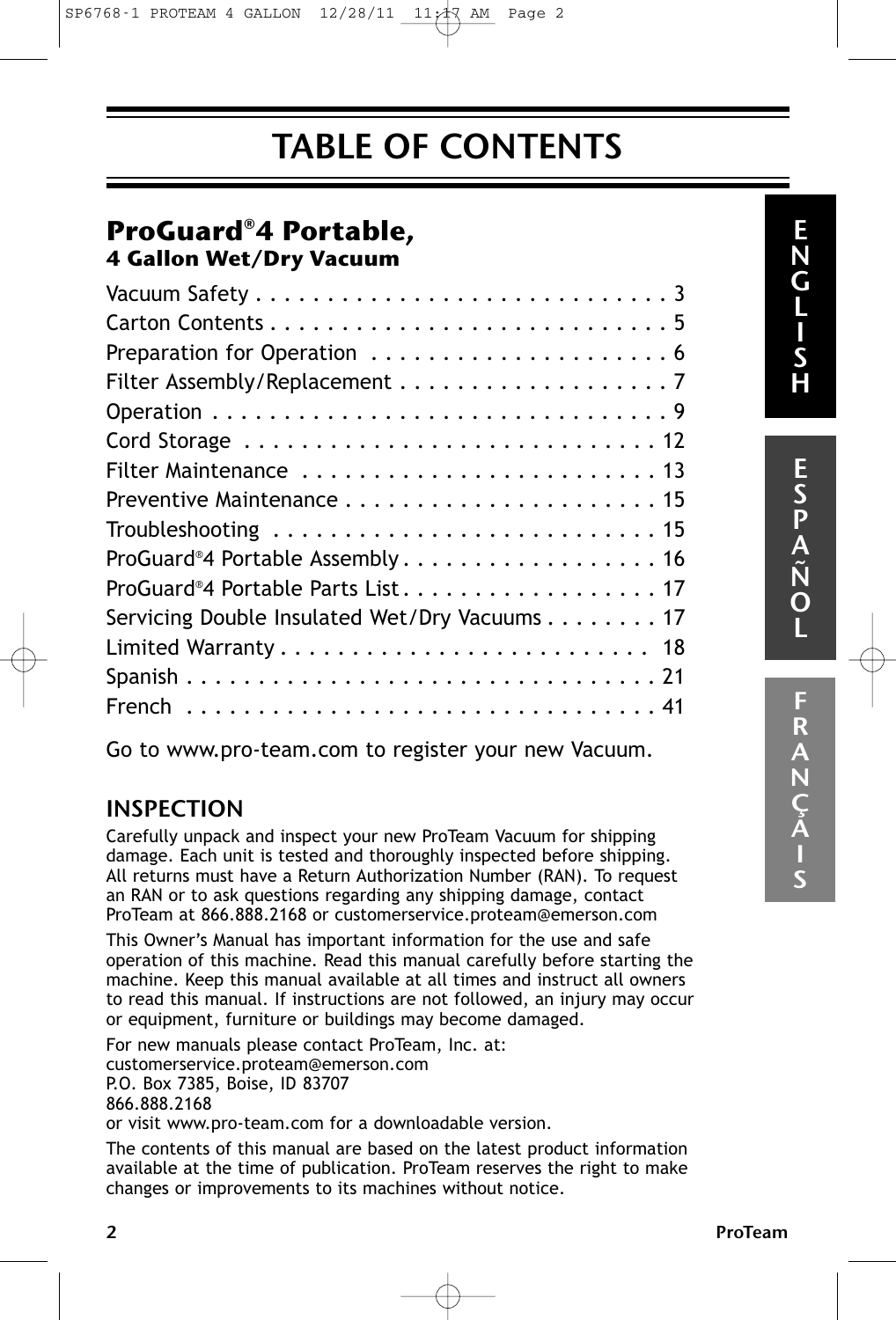# IMPORTANT SAFETY INSTRUCTIONS

Safety is a combination of common sense, staying alert, and knowing how your Wet/Dry Vacuum cleaner ("Vacuum") works.

#### Safety Signal Words

DANGER: Indicates a hazardous situation which, if not avoided, will result in **!** death or serious injury.

WARNING: Indicates a hazardous situation which, if not avoided, could result in **!** death or serious injury.

CAUTION: Indicates a hazardous situation which, if not avoided, could result in **!** minor or moderate injury.

When using your Vacuum, always follow basic safety precautions including the following:

# $\hat{}$  **WARNING:** To reduce the risk of fire, electric shock, or injury.

- 1. Read and understand this manual and all labels on the Wet/Dry Vacuum before operating.
- 2. Use only as described in this manual.
- 3. Do not leave Vacuum running while unattended you may fail to notice important signs indicating abnormal operation such as loss of suction, debris/liquid exiting the exhaust, or abnormal motor noises. Immediately stop using Vacuum if you notice these signs.
- 4. Do not leave Vacuum when plugged in. Unplug from outlet when not in use and before servicing.
- 5. Sparks inside the motor can ignite flammable vapors or dust. To reduce the risk of fire or explosion, do not use near combustible liquids, gases, or dusts, such as gasoline or other fuels, lighter fluid, cleaners, oil-based paints, natural gas, coal dust, magnesium dust, grain dust, aluminum dust, or gun powder.
- 6. Do not vacuum anything that is burning or smoking, such as cigarettes, matches, or hot ashes.
- 7. To reduce the risk of inhaling toxic vapors, do not vacuum or use near toxic or hazardous materials.
- 8. To reduce the risk of electric shock, do not expose to rain or allow liquid to enter motor compartment. Store indoors.
- 9. Do not allow to be used as a toy. Close attention is necessary when used by or near children.
- 10. Do not use with a torn filter or without the filter installed except when vacuuming liquids as described in this manual. Dry debris ingested by the impeller may damage the motor or be exhausted back into the air.
- 11. Turn off Vacuum before unplugging.
- 12. To reduce the risk of injury from accidental starting, unplug power cord before changing or cleaning filter.
- 13. Do not unplug by pulling on cord. To unplug, grasp the plug, not the cord.
- 14. Do not use with damaged cord, plug, or other parts. If your Vacuum is not working as it should, has missing parts, has been dropped, damaged, left outdoors, or dropped into water, call customer service.
- 15. Do not pull or carry by cord, use cord as handle, close a door on cord, or pull cord around sharp edges or corners. Keep cord away from heated surfaces.
- 16. Do not handle plug, switch, or the Vacuum with wet hands.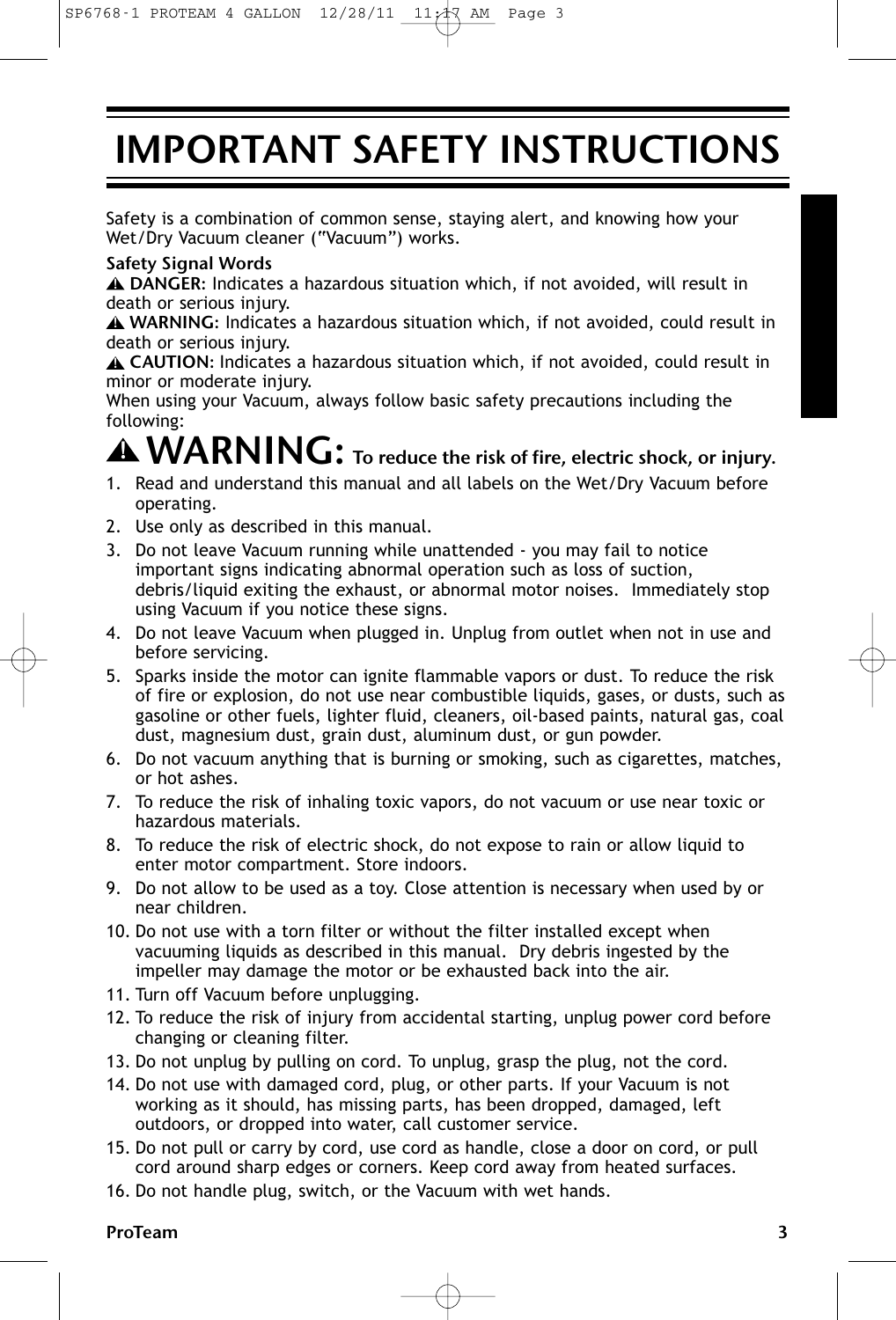## VACUUM SAFETY (Continued)

- 17. Use only extension cords that are rated for outdoor use. Extension cords in poor condition or too small in wire size can pose fire and shock hazards. To reduce the risk of these hazards, be sure the cord is in good condition and that liquid does not contact the connection. Do not use an extension cord with conductors smaller than 16 gauge (AWG) in size. To reduce power loss, use a 14 gauge extension cord if 25 to 50 ft long and 12 gauge for 50 ft or longer.
- 18. This Wet/Dry Vacuum is double-insulated, eliminating the need for a separate grounding system. Use only identical replacement parts. Read the instructions for Servicing Double-Insulated Wet/Dry Vacuums before servicing.
- 19. Do not put any object into ventilation openings. Do not vacuum with any ventilation openings blocked; keep free of dust, lint, hair, or anything that may reduce air flow.
- 20. Keep hair, loose clothing, fingers, and all parts of body away from openings and moving parts.
- 21. To reduce the risk of falls, use extra care when cleaning on stairs.
- 22. To reduce the risk of personal injury or damage to Vacuum, use only ProTeam recommended accessories.
- 23. When using as a blower:
	- Direct air discharge only at work area.
	- Do not set down in liquid; electric shock could occur.
	- Do not direct air at bystanders.
	- Keep children away when blowing.
	- Do not use blower for any job except blowing dirt and debris.
	- Do not use as a sprayer.
	- Wear safety eyewear.
- 24. To reduce the risk of eye injury, wear safety eyewear. The operation of any utility Vacuum or blower can result in foreign objects being blown into the eyes, which can result in severe eye damage.

#### CAUTION: **!**

- To reduce the risk of hearing damage, wear ear protectors when using for extended time or in a noisy area.

- For dusty operations, wear dust mask, such as an N95 or P100 mask.

- Static shocks are common when the relative humidity of the air is low. Vacuuming fine debris with your Vacuum can deposit static charge on the hose or Vacuum. To reduce the frequency of static shocks when using this Vacuum, add moisture to the air with a humidifier.

Observe the following warnings that appear on the motor housing of your Vacuum:

WARNING - For your own safety, read and understand Owner's Manual. Do not **!** run unattended. Do not pick up hot ashes, coals, toxic, flammable or other hazardous materials. Do not use around explosive liquids or vapors.

WARNING - To reduce the risk of electric shock - do not expose to rain - store **!** indoors.



DOUBLE INSULATED - GROUNDING NOT REQUIRED. WHEN SERVICING USE ONLY IDENTICAL PROTEAM REPLACEMENT PARTS.

# SAVE THESE INSTRUCTIONS

4 ProTeam (1999) and the set of the set of the set of the set of the set of the set of the set of the set of the set of the set of the set of the set of the set of the set of the set of the set of the set of the set of the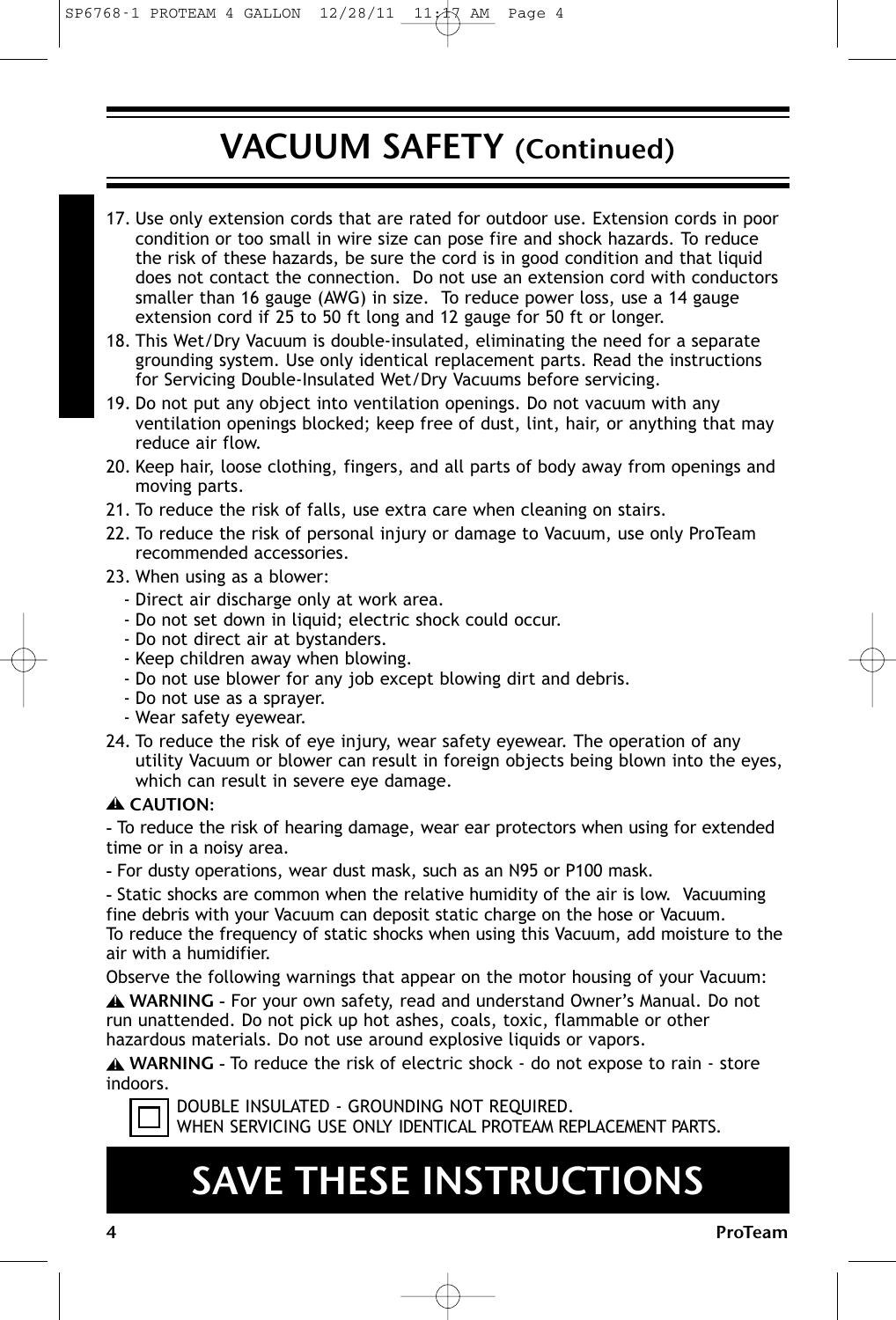### ELECTRICAL CORD CARE

When vacuuming is complete, unplug the cord and wrap it around the motor cover. If the power cord is damaged, it must be replaced by the manufacturer or their service agent or by similarly qualified personnel to reduce the risk of accident.

NEVER stretch the cord tightly between the Vacuum and the outlet. A cord that is stretched or pulled will not function properly and creates a danger.

After vacuuming, unplug the cord and wind it up as described on page 12. DO NOT wind up the cord wrapping it around your hand and elbow.

Use only the designated ProTeam replacement cord.

Reference Important Safety Instructions item number 17.

Cord jacket type should be SJTW or better.

# CARTON CONTENTS

### **OVERVIEW**

- 4 Gallon Wet/Dry Vacuum (1)
- 4 Casters (2)
- Qwik Lock<sup>™</sup> Fine Dust Cartridge Filter (3)
- Master Floor Tool (4)
- Floor Brush Insert (5)
- Squeegee Insert (6)
- Carpet Insert (7)
- Crevice Tool (8)
- Dust Brush (9)
- Claw Nozzle (10)
- Diffuser (11)
- Straight Wand (12)
- Curved Wand (13)
- Hose Assembly (14)
- Owner's Manual (15)

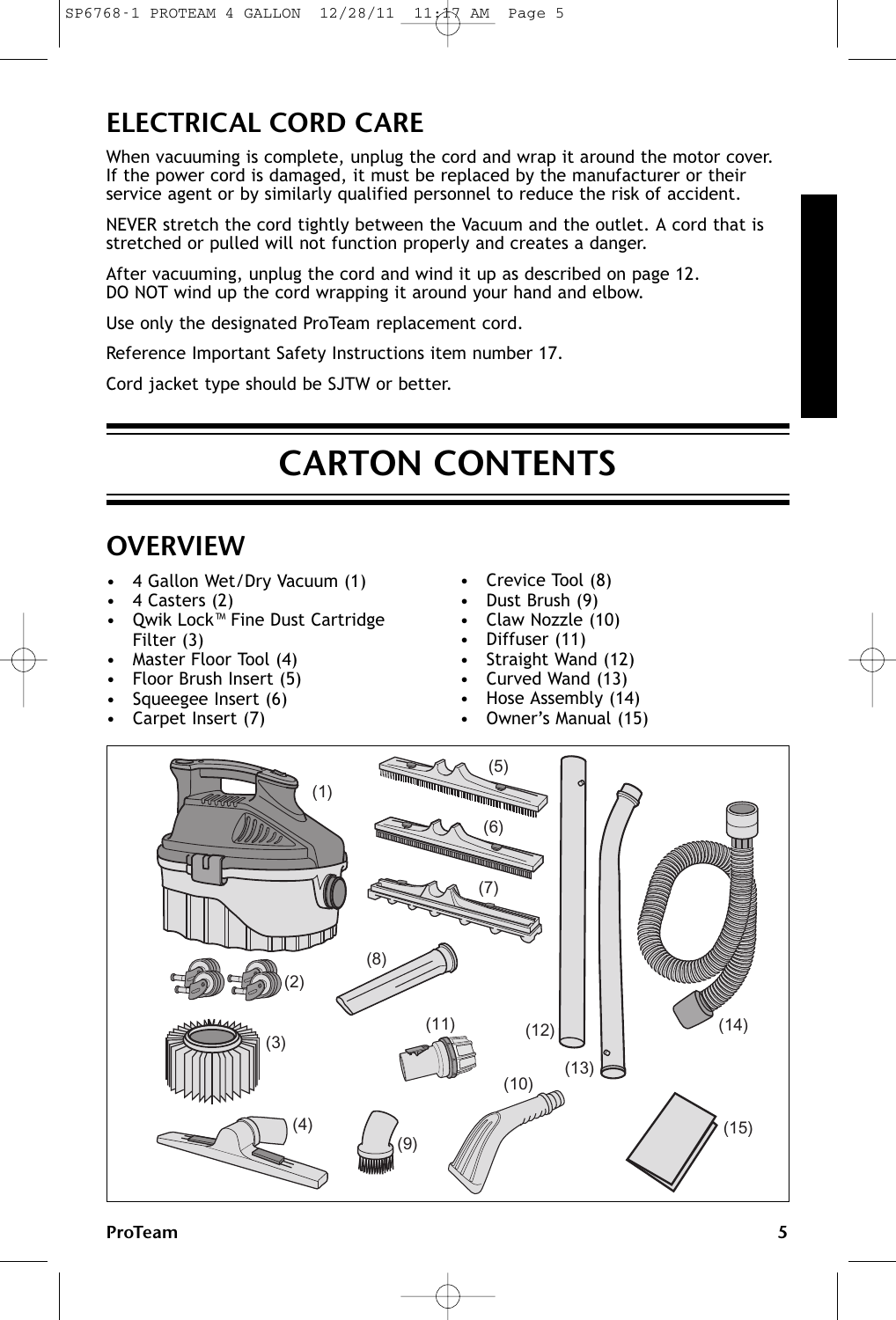## PREPARATION FOR OPERATION

### GETTING STARTED

This Wet/Dry Vacuum is intended for commercial use. It may be used for light vacuuming of wet or dry media and may be used as a blower. The lightweight design allows usage for most small vacuuming chores. Familiarize yourself with the following product and features and read the entire manual for specific usage of your new Wet/Dry Vacuum.

Familiarize yourself with the controls and features of your Wet/Dry Vacuum before operating *(Figure A)*.



*Figure A*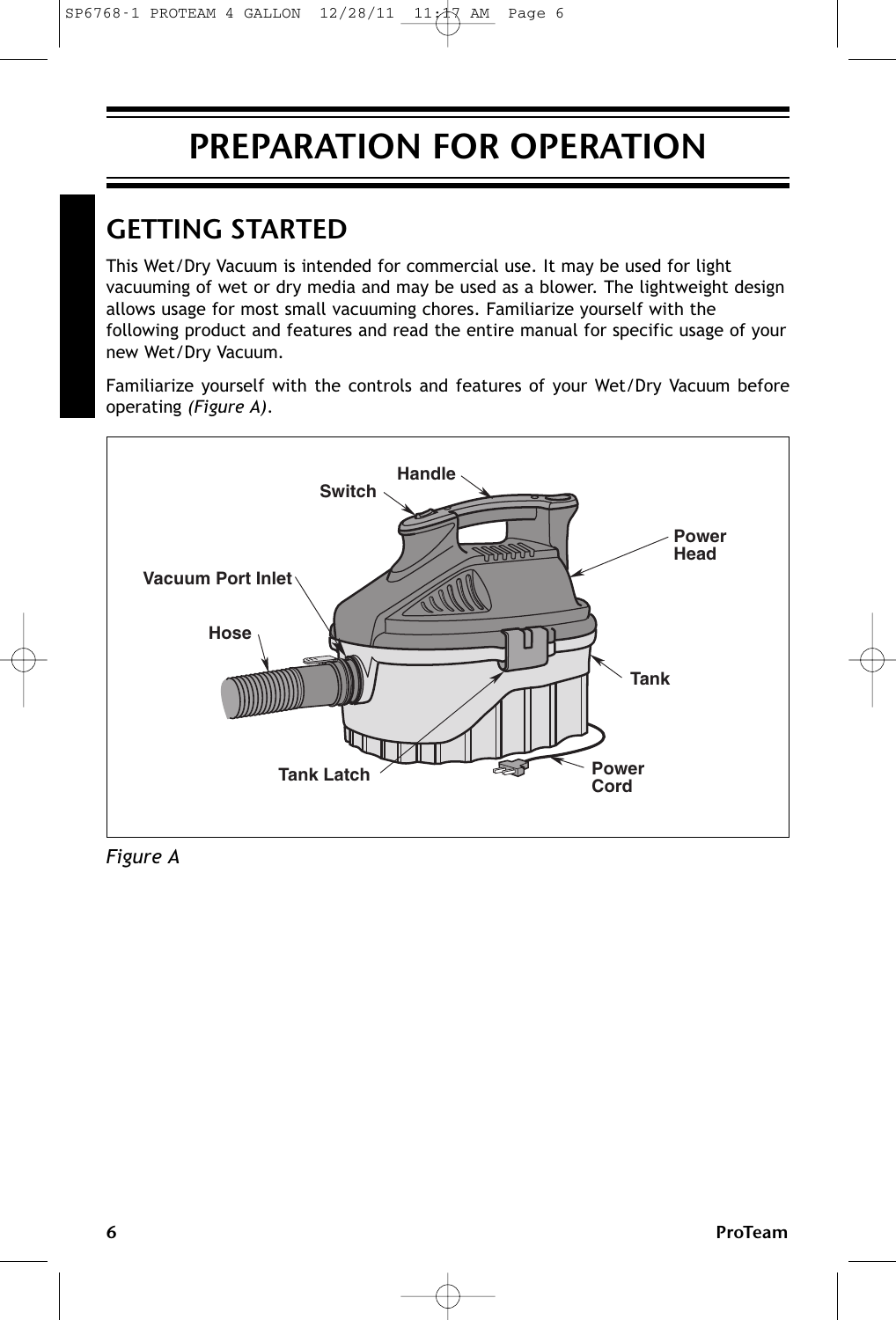# FILTER ASSEMBLY/REPLACEMENT

**WARNING:** For your own safety, never connect plug to power source outlet until **!** all assembly steps are complete and you have read and understood the safety and operation instructions. Do not operate Vacuum with any parts damaged or missing.

### **To Remove Power Head:**

1. Grasp the tank latches on both the right and left side of the power head. Slowly pull the tank latches away from the tank. Lift the power head off the tank. Place the power head of the Vacuum upside down *(Figure B).*



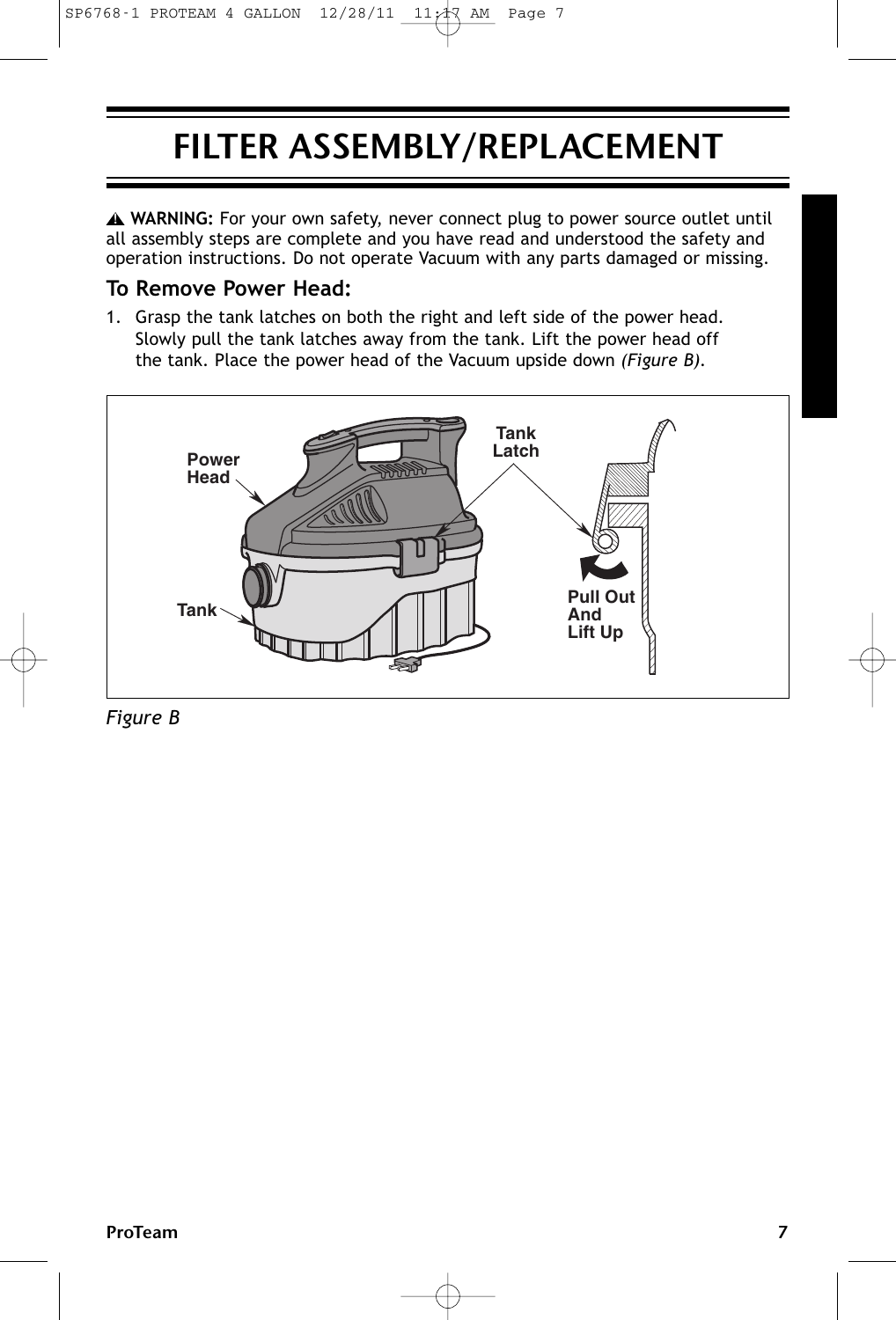## FILTER ASSEMBLY/REPLACEMENT (cont.)

**WARNING:** Do not operate without filter cage and float, as they prevent liquid **!** from entering the impeller and damaging the motor.

**IMPORTANT:** To avoid damage to the blower wheel, always reinstall the filter before using the Vacuum for dry material pick-up.

### **Removal and Installation of Qwik Lock™ Fine Dust Cartridge Filter**

#### **Filter Removal:**

- 1. Hold the filter tabs of the Qwik Lock filter in each hand *(Figure C)*.
- 2. With one thumb on the Qwik Lock stud, which protrudes through the integrated filter plate, lift up on the filter tabs while pushing down on the stud.
- 3. This action will cause the filter to release from the filter cage. Slide filter off cage.

#### **Filter Installation:**

1. Carefully slide the Qwik Lock filter over the filter cage and press down on the outside edge of the filter until the rubber gasket on the bottom of the filter seats securely around the base of the filter cage and against the lid.





2. Align the small center hole in the top of the filter over the Qwik Lock™ stud on the filter cage. Press firmly on top of the filter near the stud to allow the filter to snap over the ball on the end of the stud. The filter is now attached.

**NOTE:** Failure to properly seat the bottom gasket could result in debris bypassing the filter.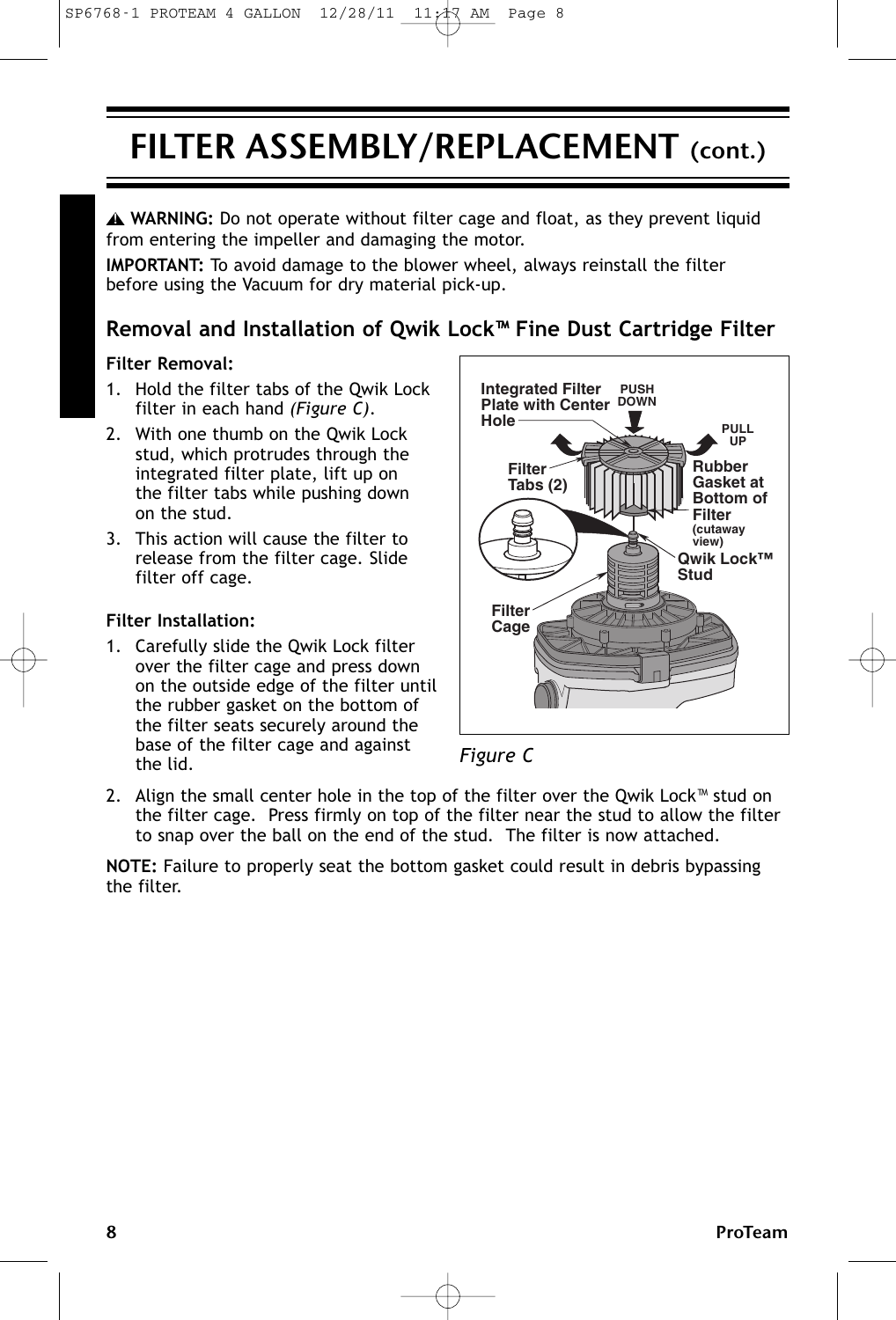### SP6768-1 PROTEAM 4 GALLON 12/28/11 11:17 AM Page 9

# **OPERATION**

WARNING - To reduce the risk of fire, explosion, or damage to Vacuum: **!**

- Do not leave Vacuum running while unattended you may fail to notice important signs indicating abnormal operation such as loss of suction, debris/liquid exiting the exhaust, or abnormal motor noises. Immediately stop using Vacuum if you notice these signs.
- Do not leave Vacuum plugged in when not in use.
- Do not continue running when float has cut off suction.
- Do not operate Vacuum in areas with flammable gases, vapors or explosive dust in the air. Sparks inside the motor can ignite airborne flammables. Flammable gases and vapors include: lighter fluid, solvent-type cleaners, oil-based paints, gasoline, alcohol, and aerosol sprays. Flammable dusts include: coal, magnesium, aluminum, grain, and gun powder.
- Do not vacuum up explosive dusts, flammable liquids, or hot ashes.
- Do not use Vacuum as a sprayer.

WARNING - To reduce the risk of electric shock or injury: **!**

- Do not expose to rain or allow liquid to enter motor compartment. Store indoors.
- Do not handle plug, switch, or Vacuum with wet hands.
- Do not service Vacuum while it is plugged in. If your Vacuum is not working as it should, has missing parts, has been dropped, damaged, left outdoors, or dropped into water, return it to an authorized service center or call customer service.
- When using an extension cord, use only outdoor-rated cords that are in good condition. Do not allow the connection to come into contact with liquid.
- Do not vacuum toxic materials to reduce the risk of inhaling the vapors or dust.

To reduce the risk of electric shock, this Vacuum has a polarized plug (one blade is wider than the other). This plug will fit in a polarized outlet only one way. If the plug does not fit fully in the outlet, reverse the plug. If it still does not fit, contact a qualified electrician to install the proper outlet. Do not change the plug in any way.



After you plug the power cord into the outlet, turn the unit on by pushing the switch from position "O" to position "l". The symbols used on the switch actuator are international "On & Off" symbols *(Figure D)*.

*Figure D*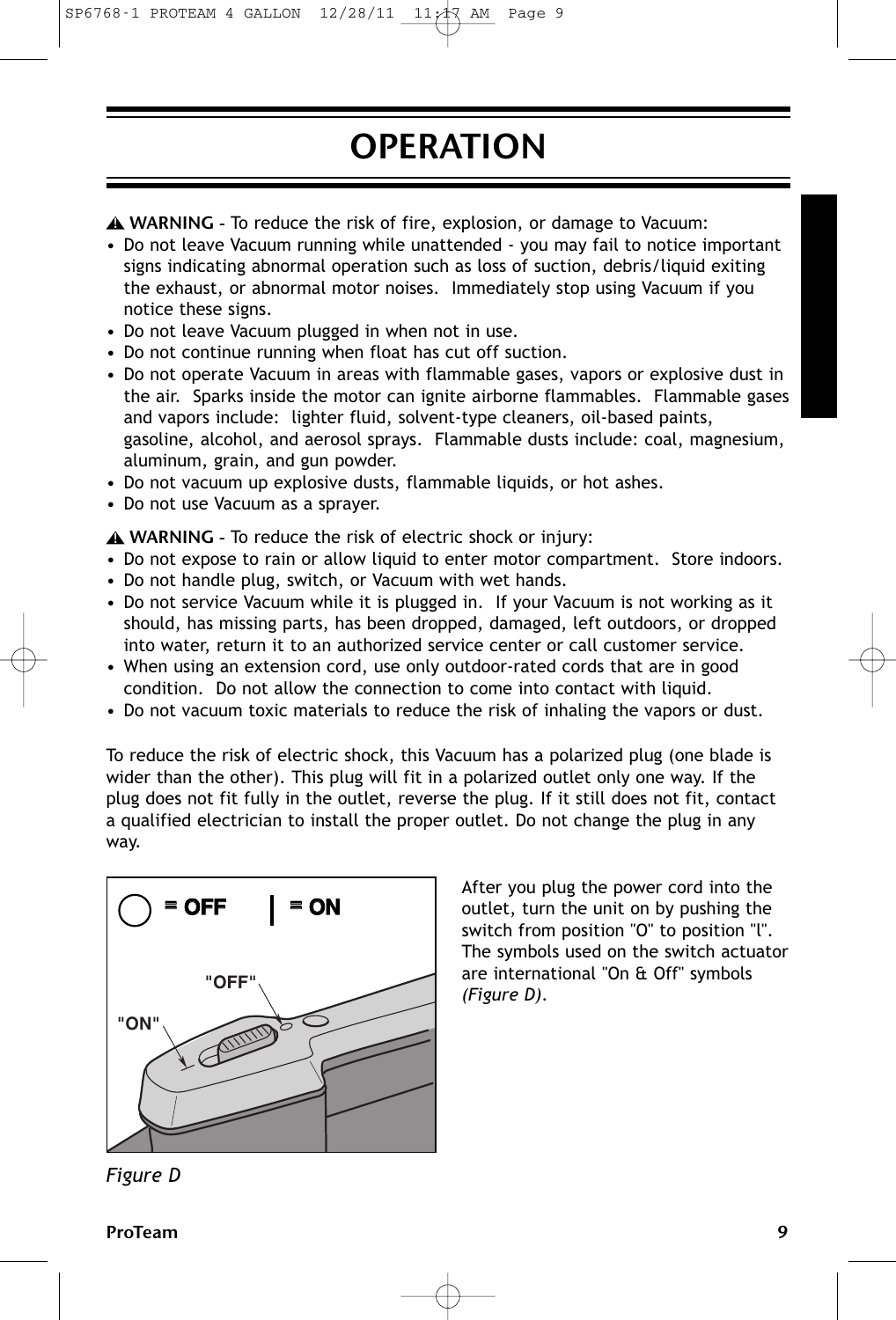$SP6768-1$  PROTEAM 4 GALLON  $12/28/11$   $11/47$  AM Page

### OPERATION (Continued)

### **Vacuuming Dry Materials**

- 1. The filter must be in correct position at all times to avoid leaks and possible damage to Vacuum.
- 2. When using your Vacuum to pick up very fine dust, it will be necessary for you to empty the tank and clean the filter at more frequent intervals to maintain peak Vacuum performance.

**NOTE:** A dry filter is necessary to pick up dry material. If you use your Vacuum to pick up dust when the filter is wet, the filter will clog quickly and will be very difficult to clean.

**WARNING:** Do not operate without filter cage and float, as they prevent liquid **!** from entering the impeller and damaging the motor. For dry material pick-up, do not operate without the filter in place to reduce the risk of damage to the motor.

### **Vacuuming Liquids**

- 1. When picking up small amounts of liquid, the filter may be left in place.
- 2. When picking up large amounts of liquid, we recommend that the filter be removed. If the filter is not removed, it will become saturated and misting may appear in the exhaust.
- 3. When the liquid in the tank reaches a predetermined level, the float mechanism will rise automatically to cut off airflow. You will know that the float has risen because Vacuum airflow ceases and the motor noise will become higher in pitch, due to increased motor speed. When this happens, turn off the Vacuum and empty the tank.
- 4. After using the Vacuum to pick up liquids, the filter must be dried to avoid possible mildew and damage to the filter.

**IMPORTANT:** To avoid damage to the Vacuum, do not run motor with float in raised position.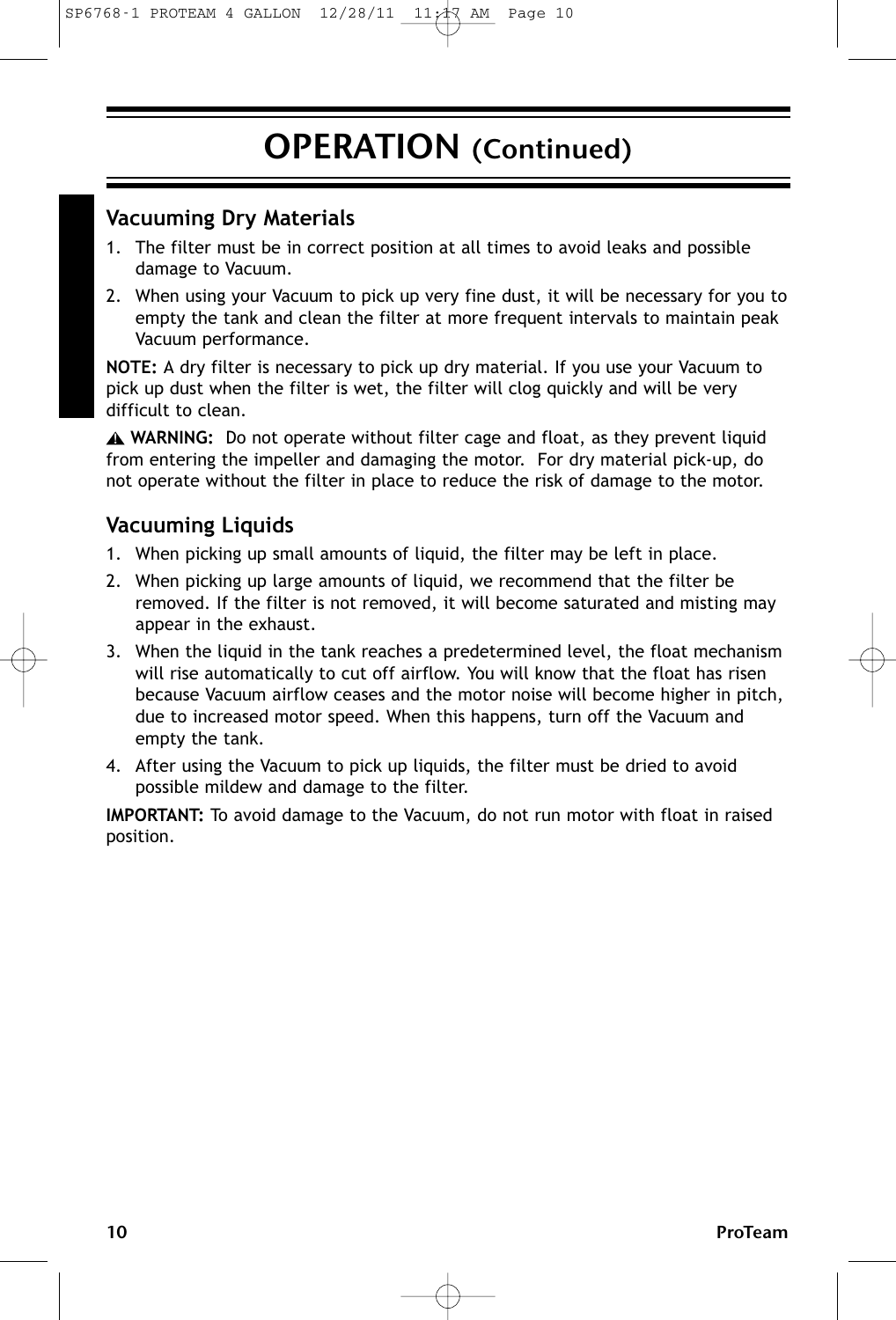### OPERATION (Continued)



*Figure E*



*Figure F*

### **Emptying the Tank**

- 1. To remove the lid to empty contents of the tank, simply lift the two tank latches on the side of the Vacuum and lift the power head up and off the tank and set to the side *(Figure E).*
- 2. Lay the power head on a clean dry area while emptying the tank or changing the filter.
- 3. Dump the tank contents into the proper waste disposal container *(Figure F).*

### **Blowing Feature**

Your Wet/Dry Vacuum has the capability to be used as a blower for yard work, patio cleanup and workshop applications to blow sawdust and other debris.

**NOTE:** The blowing port is located opposite the Vacuum port.

**WARNING -** Always wear safety **!** eyewear complying with ANSI Z87.1 (or in Canada, CSA Z94.3) before using as a blower.

**WARNING -** To reduce the risk of **!** injury to bystanders, keep them clear of blowing debris.

**CAUTION -** Wear a dust mask, such as an N95 or P100 mask, if blowing creates **!** dust which might be inhaled.

**CAUTION -** To reduce the risk of hearing damage, wear ear protectors when using **!** the Vacuum/Blower for extended time or in a noisy area.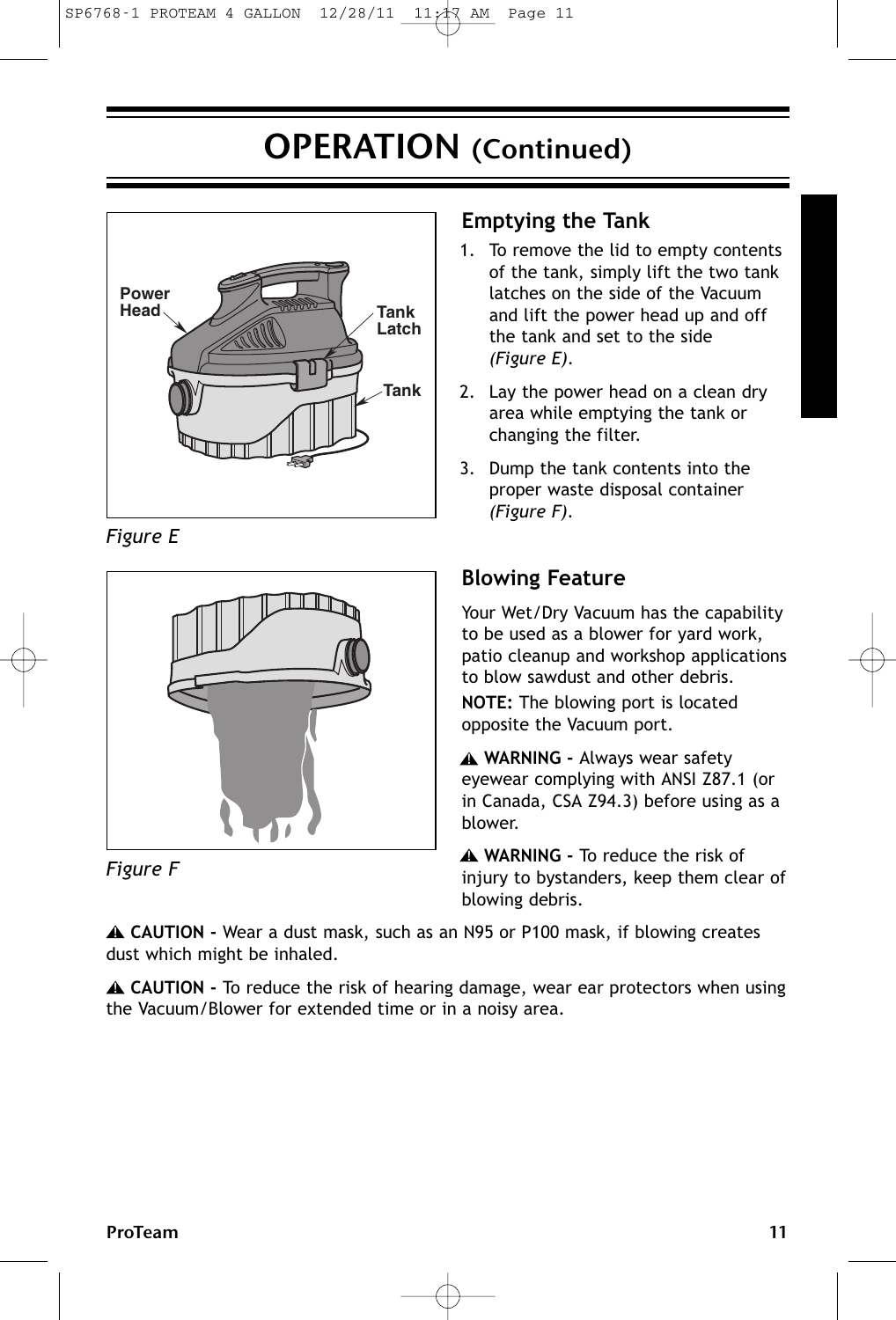# CORD STORAGE

- 1. Your Vacuum has a convenient area to store your power cord.
- 2. Wrap the power cord around the top of the handle on the Vacuum and attach the end of the plug to the cord *(Figure G)*.
- 3. The hose included with this product will not store around handle. Store hose separately in a safe place, close to Wet/Dry Vacuum.

### **Cord Maintenance**

When vacuuming is complete, unplug the cord and wrap it around the motor cover. If the power cord is damaged, it must be replaced by qualified personnel to reduce the risk of accident.

### **Storage**

Before storing your Vacuum, the tank should be emptied and cleaned. The cord should be wrapped around the unit. Accessories should be kept in the same area as the Vacuum so they can be readily available. The Vacuum should be stored indoors.



*Figure G*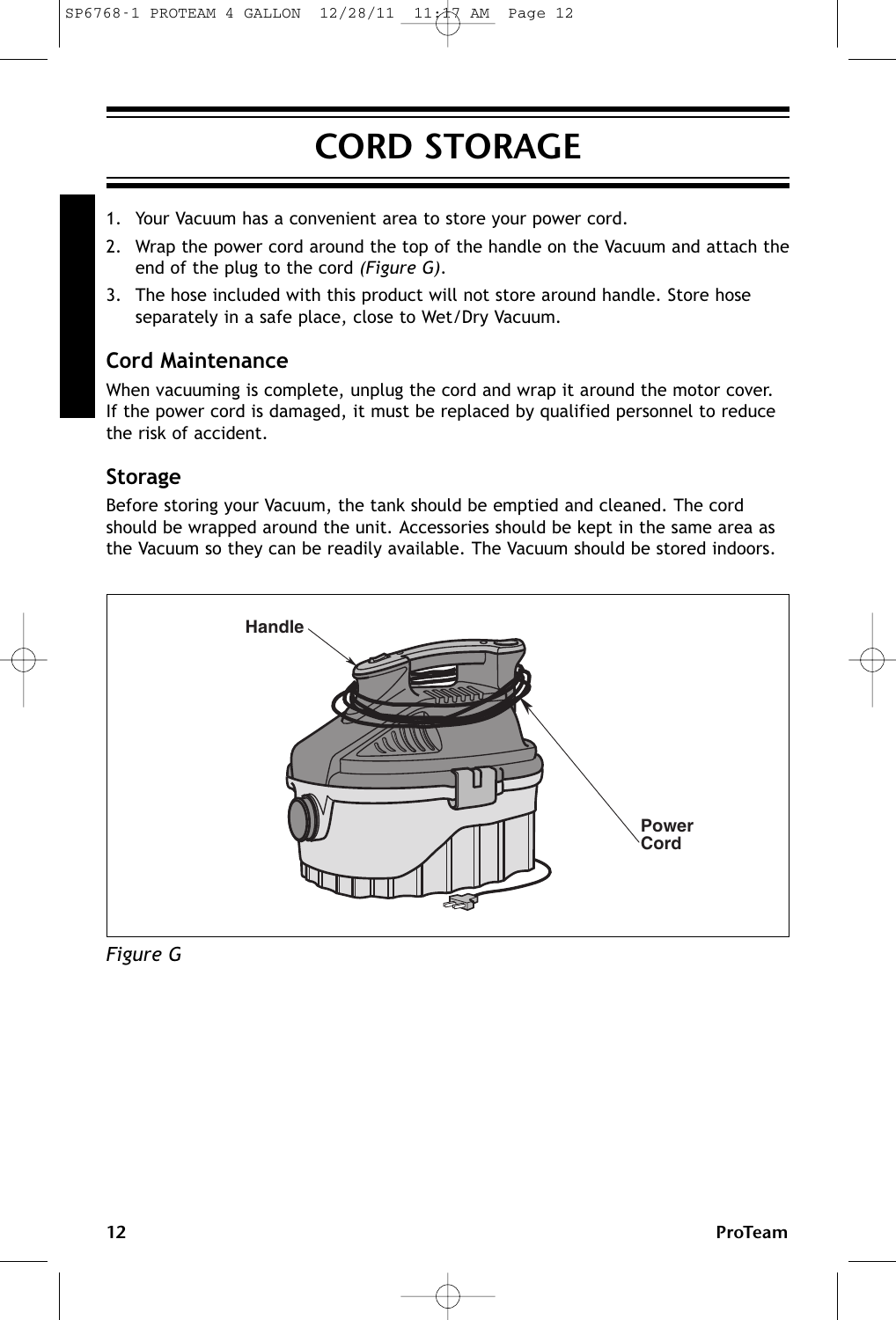## MAINTENANCE

### **Cleaning Vacuum Filter**

**Note:** The filter is made of high quality paper designed to stop very small particles of dust. The filter can be used for dry pick-up or to pick up small amounts of liquid. Handle the filter carefully when removing or installing. Creases in the filter pleats may occur from installation but will not affect the performance of the filter.

### **Filter Removal**

Refer to page 8 "Filter Assembly/Replacement" Section of this manual.

**IMPORTANT:** To avoid damage to the blower wheel and motor, always reinstall the filter before using the Vacuum for dry material pick up.

### **Cleaning A Dry Filter**

**NOTE:** Clean the filter in an open area. Cleaning SHOULD be done outdoors.

- 1. Light cleaning of some dry debris from the filter can be accomplished without removing the filter from the Vacuum. Simply slap your hand on top of the handle while the Vacuum is turned off.
- 2. Remove filter from Vacuum. Gently tap the filter against the inside wall of your tank and the debris will loosen and fall.
- 3. For thorough cleaning of a dry filter with fine dust (no debris) you may run water through it as described under "Cleaning A Wet Filter" Section.

### **Cleaning A Wet Filter**

After filter is removed, run water from a hose or spigot through the filter. Take care that water pressure from the hose is not strong enough to damage filter. Allow the filter to air dry before reinstalling and storing the Vacuum.

**IMPORTANT:** After cleaning, check the filter for tears or small holes. Do not use a filter with holes or tears in it. Even a small hole can cause a lot of dust to come out of your Vacuum. If your filter is damaged or worn, **replace it immediately.**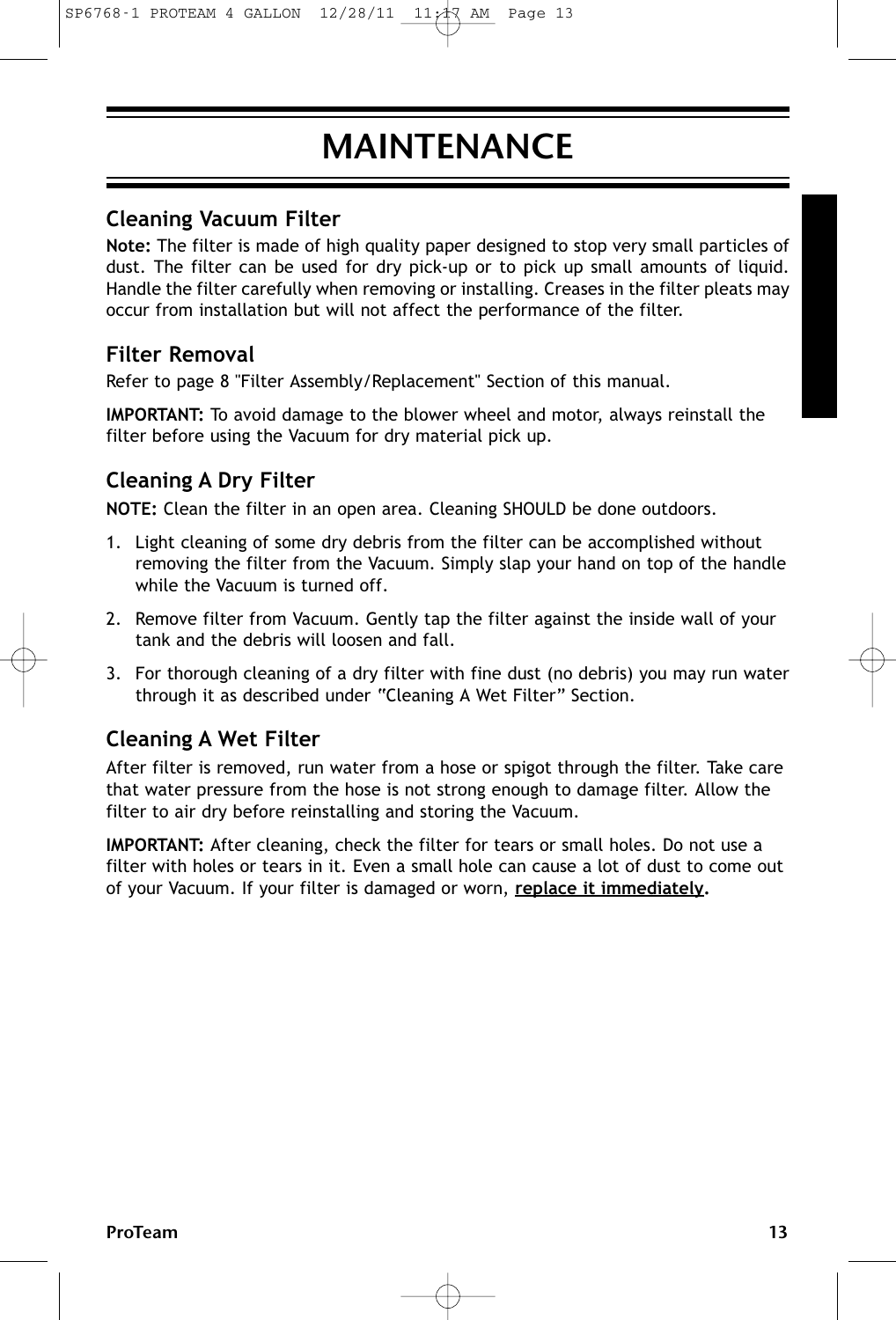### MAINTENANCE (Continued)

### **Cleaning and Disinfecting the Wet/Dry Vacuum**

To keep your Wet/Dry Vacuum looking its best, clean the outside with a cloth dampened with warm water and mild soap *(Figure H)*.

To clean the tank:

- 1. Dump out debris.
- 2. Wash tank thoroughly with warm water and mild soap.
- 3. Wipe out with dry cloth.

Before prolonged storage or as needed (e.g., waste water pick up), the tank should be disinfected.



*Figure H*

To disinfect the tank:

- 1. Pour 1 gallon of water and 1 teaspoon of chlorine bleach into the tank.
- 2. Let solution stand for 20 minutes, carefully swishing every few minutes, making sure to wet all inside surfaces of the tank.
- 3. Empty tank after 20 minutes. Rinse with water until bleach smell is gone. Allow tank to dry completely before sealing the motor on the tank.

WARNING - To assure product SAFETY and RELIABILITY, repairs and adjustments **!** should be performed by an Authorized Service Centers, always using ProTeam replacement parts.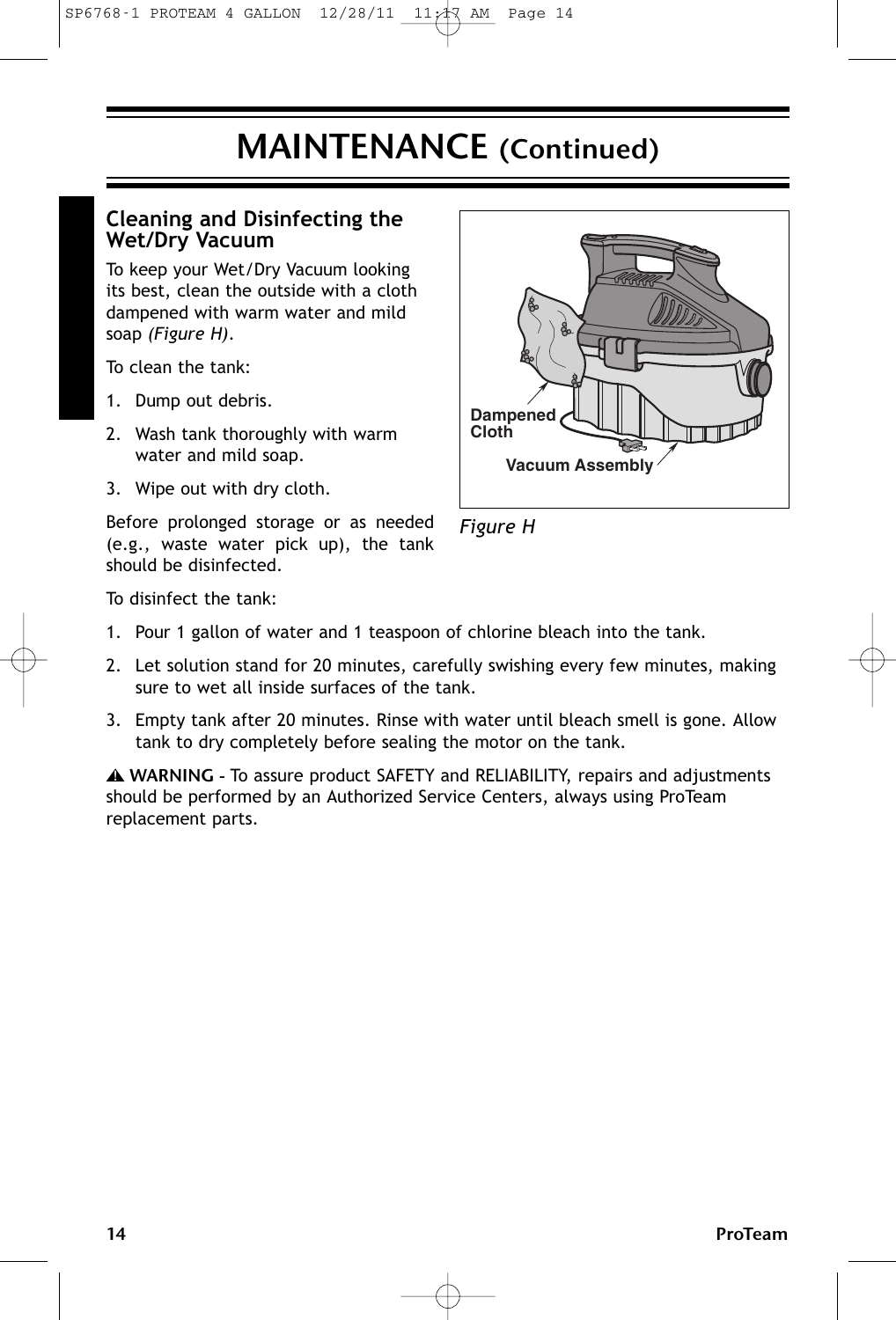### PREVENTIVE MAINTENANCE

### WARNING: **!**

The following information is for use by qualified service personnel only and provides guidance for troubleshooting and maintenance.

- Unplug the Vacuum when working on the motor or any electrical part.
- DO NOT lubricate the motor.
- DO NOT tie extension cord and power cord together. Doing so will result in damage to both cords and will not be covered under warranty.

### CARING FOR YOUR VACUUM

- 1. The ensure a valid Vacuum warranty, optimal performance and improved indoor air quality, be sure to use genuine ProTeam Filters.
- 2. Check all filters before each use. Empty or replace the filters as necessary.
- 3. Wipe the inside and outside of the Vacuum with a cleaning agent after each use.

### PROPER STORAGE

When the Vacuum is not in use, the Vacuum should be stored indoors and in a dry location. Before storing your Vacuum, the tank should be emptied and cleaned. The cord should be wrapped around the unit and the hose and accessories should be stored as described in this manual. Accessories should be kept in the same area as the Vacuum so they can be readily available.

# TROUBLESHOOTING

- 1. If the Vacuum will not operate, check the following:
	- a. The power supply cord at the wall outlet
	- b. The power supply cord at the Vacuum
	- c. That the switch is in the "on" position and functioning properly
	- d. Confirm the wall outlet being used has power. Check the circuit breaker in the building. If that is not the problem contact a ProTeam Authorized Warranty Station.
- 2. If the cord is getting too warm, check to see that the cord does not exceed a length of 50 feet at 14 gauge or 100 feet at 12 gauge.
- 3. If loss of suction occurs, check the following:
	- a. Check that debris is not plugging the hose and/or accessories.
	- b. Check and/or clean the pleated filter.
	- c. Check that the hose cuffs are fitting tightly on the hose and are not cracked.
	- d. Check that the power head is properly attached to the Vacuum tank.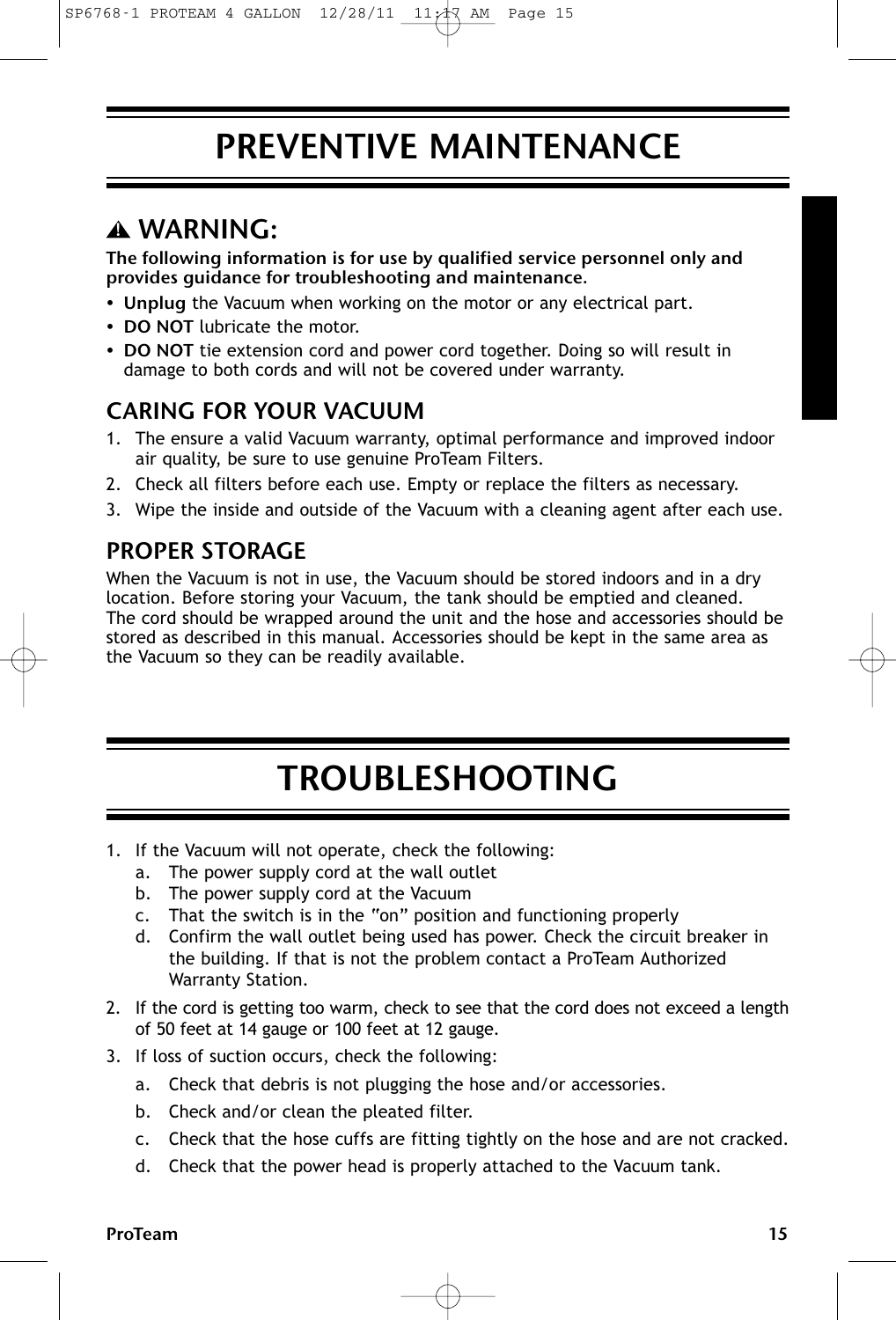# PROGUARD®4 PORTABLE ASSEMBLY

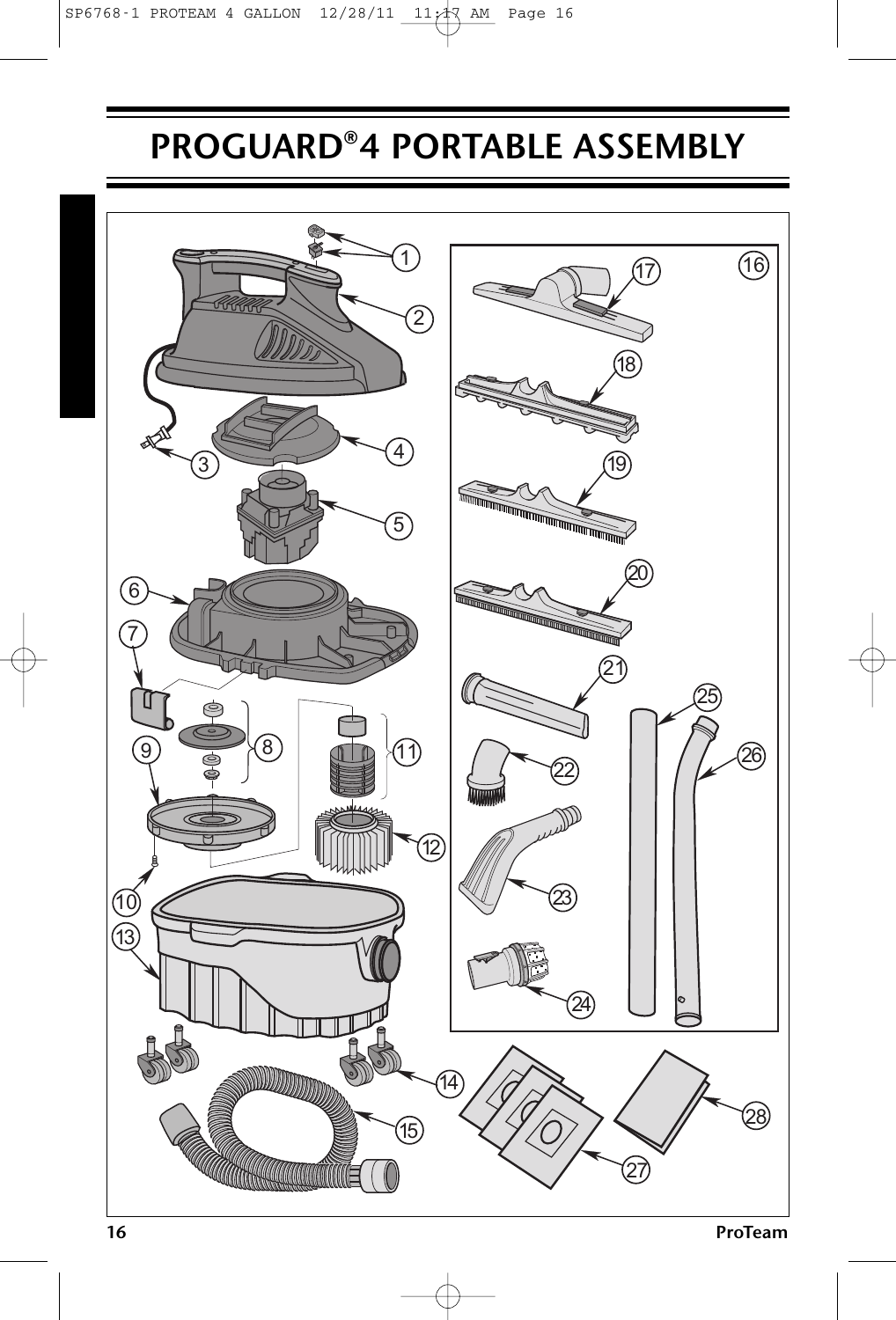## PROGUARD®4 PORTABLE REPAIR PARTS

### Repair Parts Assembly

All items sold as each's unless otherwise identified

|                 | <b>ORDER</b> | <b>ProGuard®4 Portable</b><br><b>PRODUCT NAME</b> | QTY.<br><b>NEEDED</b> |
|-----------------|--------------|---------------------------------------------------|-----------------------|
| $\mathbf{1}$    | 510123       | Switch and Switch Cover (Set)                     | 1                     |
| $\overline{2}$  | 510107       | Motor Cover and Top Handle                        | 1                     |
| 3               | 829719-4     | <b>Cord Assembly</b>                              | 1                     |
| $\overline{4}$  | 830519       | <b>Exhaust Duct</b>                               | 1                     |
| $\overline{5}$  | 509776-19    | Motor Assembly (Includes: #8)                     | 1                     |
| 6               | 830520-2     | $\overline{\mathsf{I}}$ id                        | 1                     |
| $\overline{7}$  | 826387       | Tank Latch                                        | $\overline{2}$        |
| 8               | 510124       | Spacer, Blower Wheel, Washer, Nut                 | 1                     |
| 9               | 832656-1     | <b>Plate Collector</b>                            | 1                     |
| 10              | 820563-4     | Screw, Type AB $#10 \times 3/4"$                  | $\overline{7}$        |
| 11              | 510108       | Filter Cage and Float Assembly                    | 1                     |
| 12              | 107178       | Qwik Lock <sup>™</sup> Fine Dust Cartridge Filter | 1                     |
| 13              | 510106       | Tank (With Inlet)                                 | 1                     |
| 14              | 510109       | Caster (Set of 4)                                 | 1                     |
| 15              | 831337-6     | Premium Hose Assembly                             | 1                     |
| 16              | 107184       | Accessory Kit (Includes: 17 - 26)                 | 1                     |
| 17              | 107189       | Master Floor Tool                                 | 1                     |
| 18              | 107191       | Carpet Insert                                     | 1                     |
| 19              | 107192       | <b>Floor Brush Insert</b>                         | 1                     |
| 20              | 107193       | Squeegee Insert                                   | 1                     |
| $\overline{21}$ | 107194       | Crevice Tool                                      | 1                     |
| 22              | 107195       | Dust Brush                                        | 1                     |
| $\overline{23}$ | 107196       | Claw Nozzle                                       | 1                     |
| $\overline{24}$ | 830098       | Diffuser                                          | 1                     |
| 25              | 107190       | Straight Wand                                     | 1                     |
| 26              | 107188       | Curved Wand                                       | 1                     |
| 27              | 107182       | Intercept Micro® Filter Bag - 3/pk (Optional)     | 1                     |
| 28              | SP6768       | Owner's Manual                                    | 1                     |

### **WARNING !**

### **SERVICING OF DOUBLE-INSULATED WET/DRY VACUUM**

In a double-insulated Wet/Dry Vacuum, two systems of insulation are provided instead of grounding. No means of grounding is provided on a double-insulated appliance, nor should a means for grounding be added. Servicing a doubleinsulated Wet/Dry Vacuum requires extreme care and knowledge of the system, and should be done only by qualified service personnel. Replacement parts for a double-insulated Wet/Dry Vacuum must be identical to the parts they replace. Your double-insulated Wet/Dry Vacuum is marked with the words "DOUBLE INSULATED" and the symbol  $\Box$  (square within a square) may also be marked on the appliance.

To reduce the risk of injury from electrical shock, unplug power cord before servicing the electrical parts of the Wet/Dry Vacuum.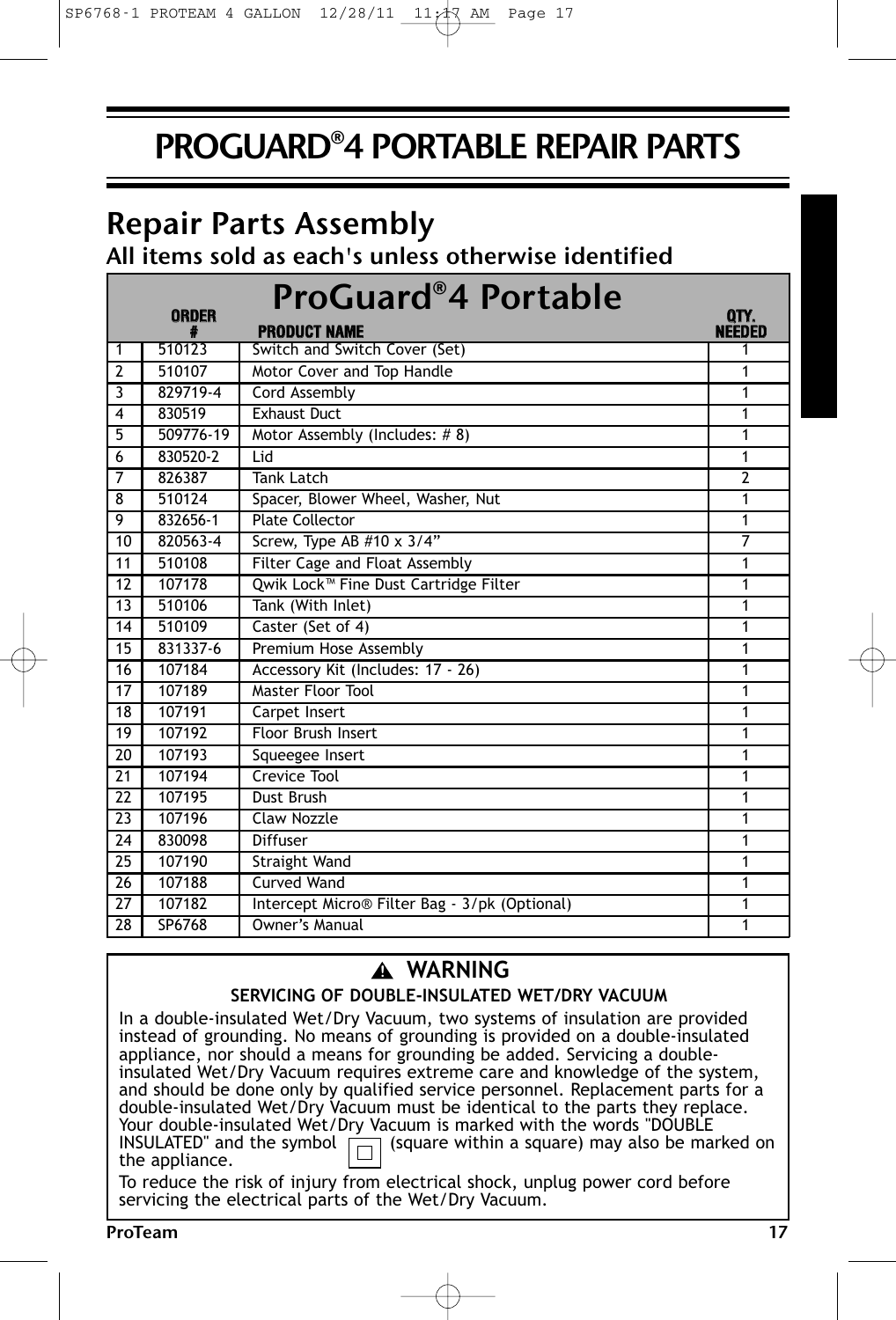# PROGUARD®4 PORTABLE WARRANTY

This limited warranty applies to the following ProTeam, Inc. commercial ProGuard®Wet/Dry Vacuums (collectively, the "ProGuard Products"): ProGuard 4.

If you have any questions or need assistance regarding the warranty of your product, please call ProTeam Customer Service department at (866) 888-2168 7:30 a.m. - 5:00 p.m. Mountain Time.

### **ProGuard® - Limited Warranty**

ProTeam, Inc., located at 12438 W. Bridger Street, Boise, Idaho 83713 ("ProTeam") warrants to the original purchaser only ("you") subject to the exclusions described below, that the ProGuard Product component parts and motors listed below will be free from defects in material and workmanship beginning on the original date of purchase and continuing for the period set forth below (each a "Warranty Period"). This limited warranty terminates if the original purchaser transfers the ProGuard Product to any other person or entity.

### **Parts Warranties - All ProGuard Products**

- Molded body parts on all ProGuard Products Expected lifetime of the ProGuard Product.
- All other component parts (excluding the motor) on all ProGuard Products 3 years.

#### **Motor Warranties - Specific to each ProGuard Product**

• ProGuard 4 - Vacuum motor - 1 year.

### **What is Not Covered - Warranty Exclusions**

This limited warranty does not extend to and expressly excludes:

- Normal wear and tear and/or replacement attachments or accessories, including, without limitation, extension cords, hoses, filters, switches, carbon motor brushes and other attachments to the ProGuard Product.
- Damage or burnout of the ProGuard Product motor resulting from failure to clear a blockage occurring during the normal course of use.
- Loss or damage to the ProGuard Product resulting from conditions beyond ProTeam's control including without limitation, misuse, accident, abuse, neglect, negligence (other than ProTeam's), overuse beyond intended capacity, or unauthorized modification or alteration.
- Loss or damage to the ProGuard Product resulting from failure to follow the required maintenance schedule, or failure to use the ProGuard Product in accordance with ProTeam's written instructions, guidelines or the terms of its Owner's Manual.

### **What We Will Do to Correct Problems**

If a claim made during the Warranty Period is covered under this limited warranty, ProTeam or your local ProTeam authorized dealer will, at ProTeam's sole option, (a) repair the defective portion of the ProGuard Product or (b) replace the entire ProGuard Product. THE SOLE AND EXCLUSIVE REMEDY FOR BREACH OF THIS LIMITED WARRANTY SHALL BE LIMITED TO REPAIR OR REPLACEMENT OF THE PROGUARD PRODUCT.

#### **No Other Express Warranty Applies**

THE LIMITED WARRANTIES PROVIDED ABOVE ARE THE SOLE AND EXCLUSIVE WARRANTIES PROVIDED BY PROTEAM TO THE ORIGINAL PURCHASER, AND ARE IN LIEU OF ALL OTHER WARRANTIES, WRITTEN OR ORAL, EXPRESS OR IMPLIED, WHETHER ARISING BY OPERATION OF LAW OR OTHERWISE, INCLUDING, WITHOUT LIMITATION, WARRANTIES OF MERCHANTABILITY OR FITNESS FOR A PARTICULAR PURPOSE, WHETHER OR NOT THE PURPOSE HAS BEEN DISCLOSED AND WHETHER OR NOT THE PROGUARD PRODUCT HAS BEEN SPECIFICALLY DESIGNED OR MANUFACTURED FOR YOUR USE OR PURPOSE. No employee, agent, dealer, or other person is authorized to alter this limited warranty or make any other warranty on behalf of ProTeam. The terms of this limited warranty shall not be modified by ProTeam, the original owner, or their respective successors or assigns.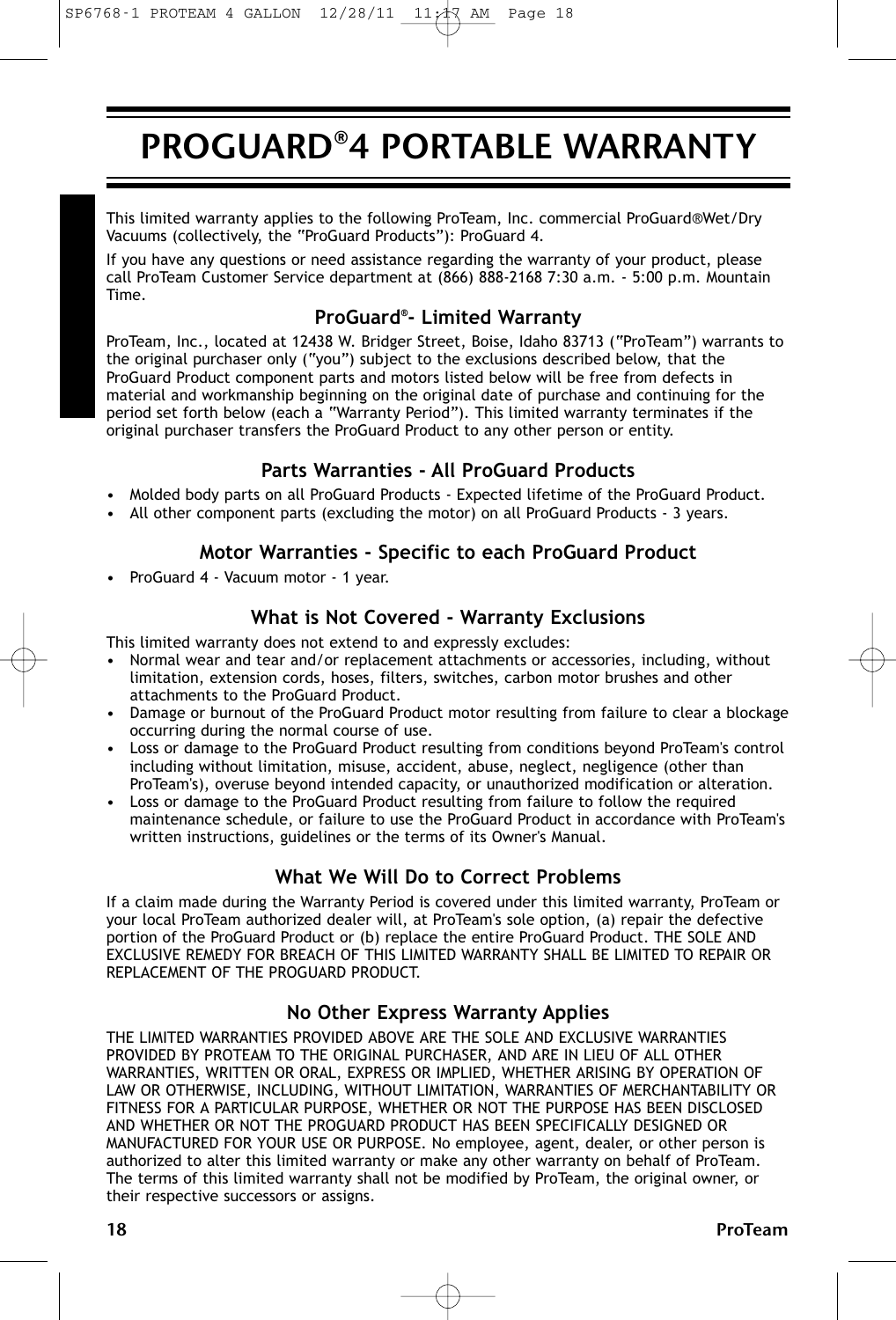### PROGUARD®4 PORTABLE WARRANTY

#### **How to Notify Us**

If you discover that your ProGuard Product has a defect that you believe is covered by this limited warranty, you must notify ProTeam or the ProTeam authorized dealer who sold you the ProGuard Product within the applicable Warranty Period. You may contact ProTeam Customer Service department at (866) 888-2168 between the hours of 7:30 a.m. and 5:00 p.m. Mountain Time or at any time via the fax number or the email address listed in your Owner's Manual or on our website. In order for a warranty claim to be processed as quickly as possible, we suggest that you complete the "Registration Card" made available to you on the ProTeam website at www.pro-team.com. If you do not choose to register your ProGuard Product, in order to make a warranty claim, you will need to provide a copy of your sales receipt or other proof of purchase showing the purchase date to ProTeam or your local ProTeam authorized dealer.

#### **Repair and Replacement Procedures**

Please call the Customer Service department number above or visit the ProTeam website to find the ProTeam authorized dealer nearest you. If there is no local ProTeam authorized dealer, our Customer Service department will give you the name and address of the nearest field service representative or will provide you with instructions for shipping your ProGuard Product to the ProTeam repair facility. ProTeam or your local ProTeam authorized dealer will determine whether your claim is covered by this limited warranty, subject to the limitations or exclusions described in this limited warranty, or has exceeded the applicable Warranty Period. Your local ProTeam authorized dealer will repair your ProGuard Product, ship your ProGuard Product to the dealer's or ProTeam's repair facility, or contact ProGuard for a replacement ProGuard Product. The decision to replace your ProGuard Product is at the sole discretion of ProTeam. Repairs or modifications made to the ProGuard Product by other than ProTeam, its authorized repair facility or a local authorized dealer will nullify this limited warranty. Coverage under this limited warranty is conditioned at all times upon the original purchaser's compliance with these required notification and repair procedures.

#### **Limitation of Liability**

TO THE EXTENT PERMITTED BY LAW, IN NO EVENT SHALL PROTEAM BE LIABLE FOR ANY INCIDENTAL, SPECIAL, INDIRECT, OR CONSEQUENTIAL DAMAGES, INCLUDING ANY ECONOMIC LOSS, WHETHER RESULTING FROM NONPERFORMANCE, USE, MISUSE OR INABILITY TO USE THE PROGUARD PRODUCT OR PROTEAM'S NEGLIGENCE. SELLER SHALL NOT BE LIABLE FOR DAMAGES CAUSED BY DELAY IN PERFORMANCE AND IN NO EVENT, REGARDLESS OF THE FORM OF THE CLAIM OR CAUSE OF ACTION (WHETHER BASED IN CONTRACT, INFRINGEMENT, NEGLIGENCE, STRICT LIABILITY, OTHER TORT OR OTHERWISE), SHALL PROTEAM'S LIABILITY TO BUYER AND/OR ITS CUSTOMERS EXCEED THE PRICE PAID BY THE ORIGINAL OWNER FOR THE PROGUARD PRODUCT. The term "consequential damages" shall include, but not be limited to, loss of anticipated profits, business interruption, loss of use or revenue, cost of capital or loss or damage to property or equipment.

Some states do not allow the exclusion or limitation of incidental or consequential damages, so the above limitation may not apply to you.

This limited warranty gives you specific legal rights, and you may also have other rights which vary from State to State.

ProTeam, ProGuard, Intercept Micro, and Qwik Lock are trademarks of Emerson.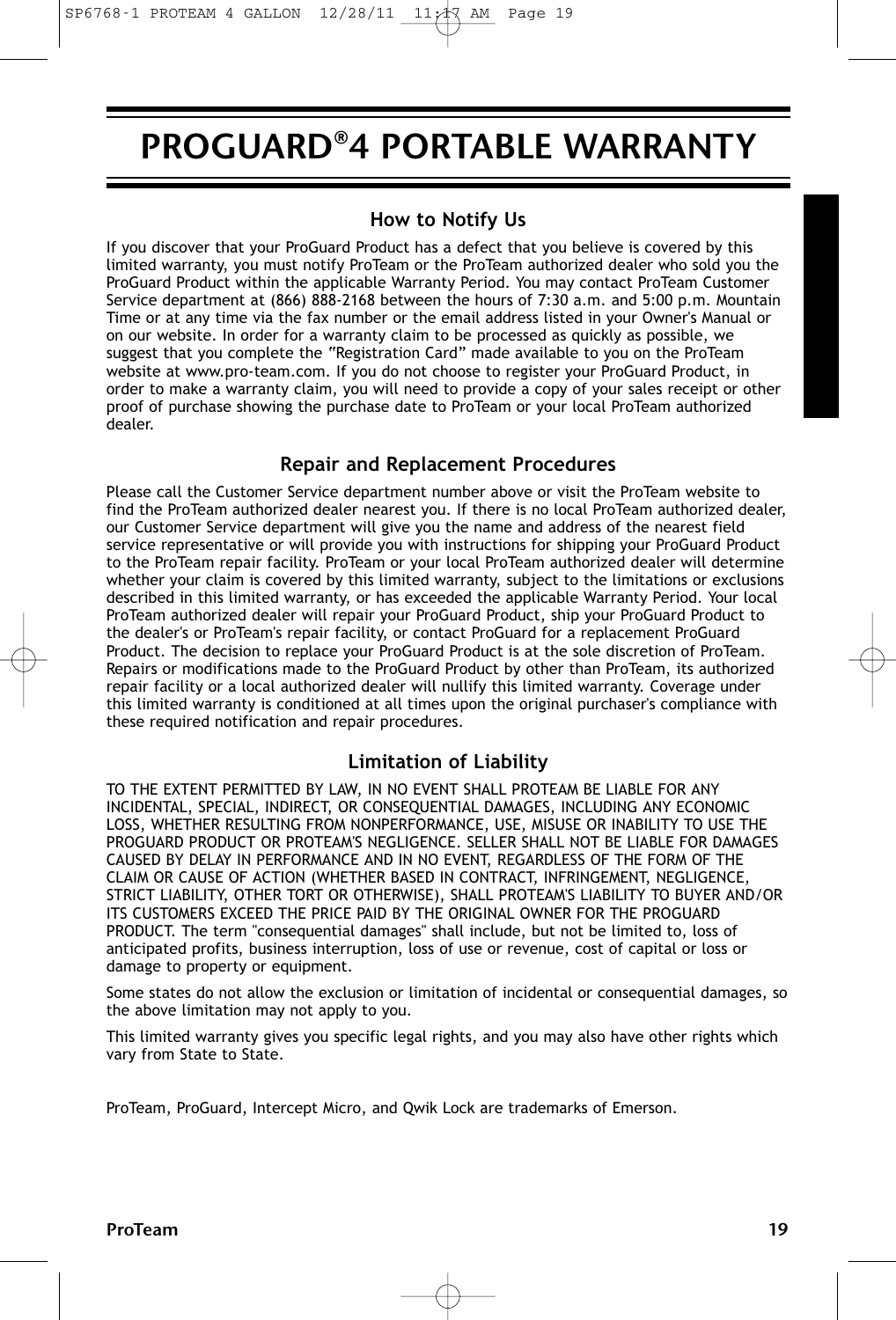ProTeam, Inc. customerservice.proteam@emerson.com P.O. Box 7385, Boise, ID 83707 866.888.2168

SP6768-1 Printed 12/11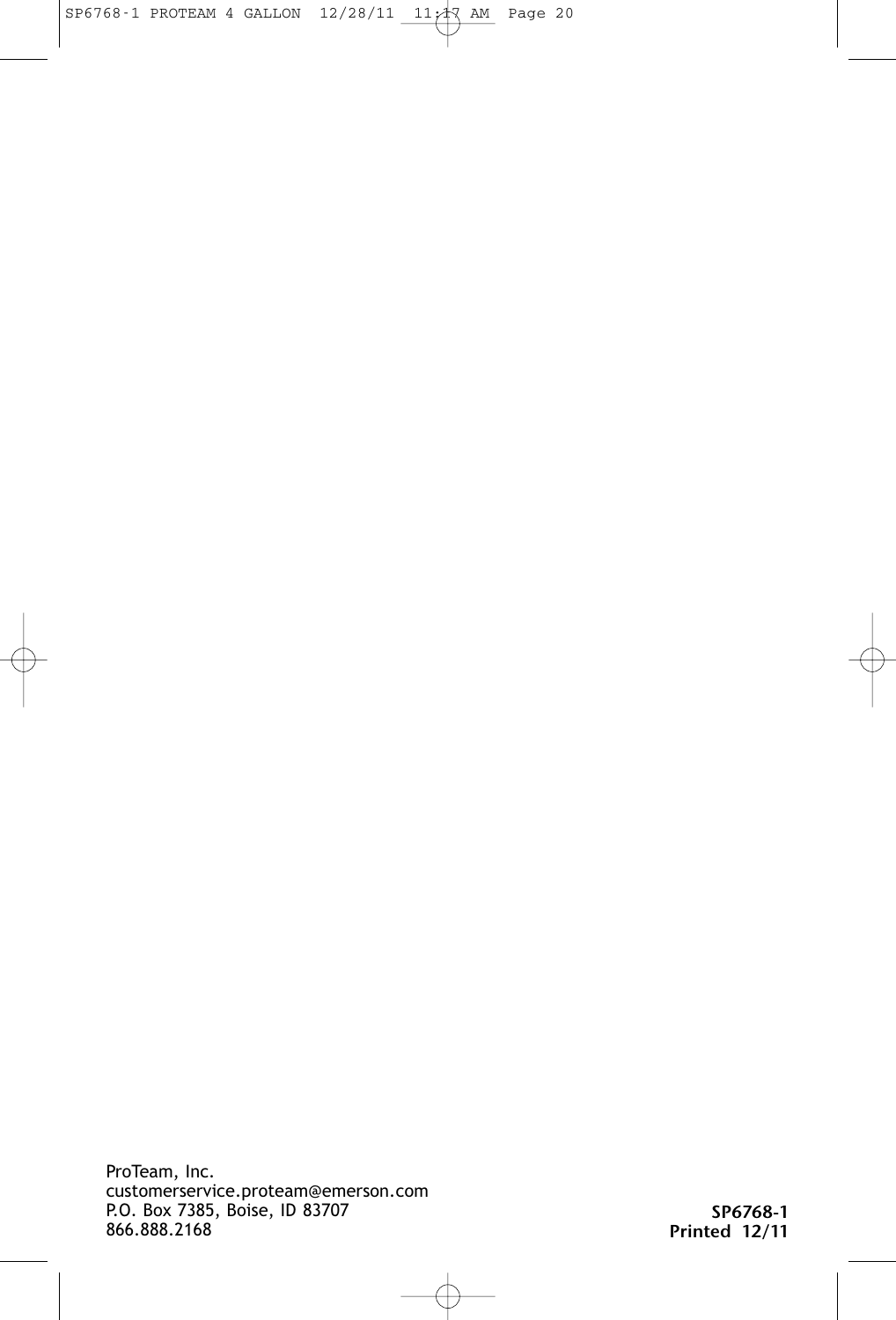SP6768-1 PROTEAM 4 GALLON  $12/28/11$   $11/17$  AM Page 21



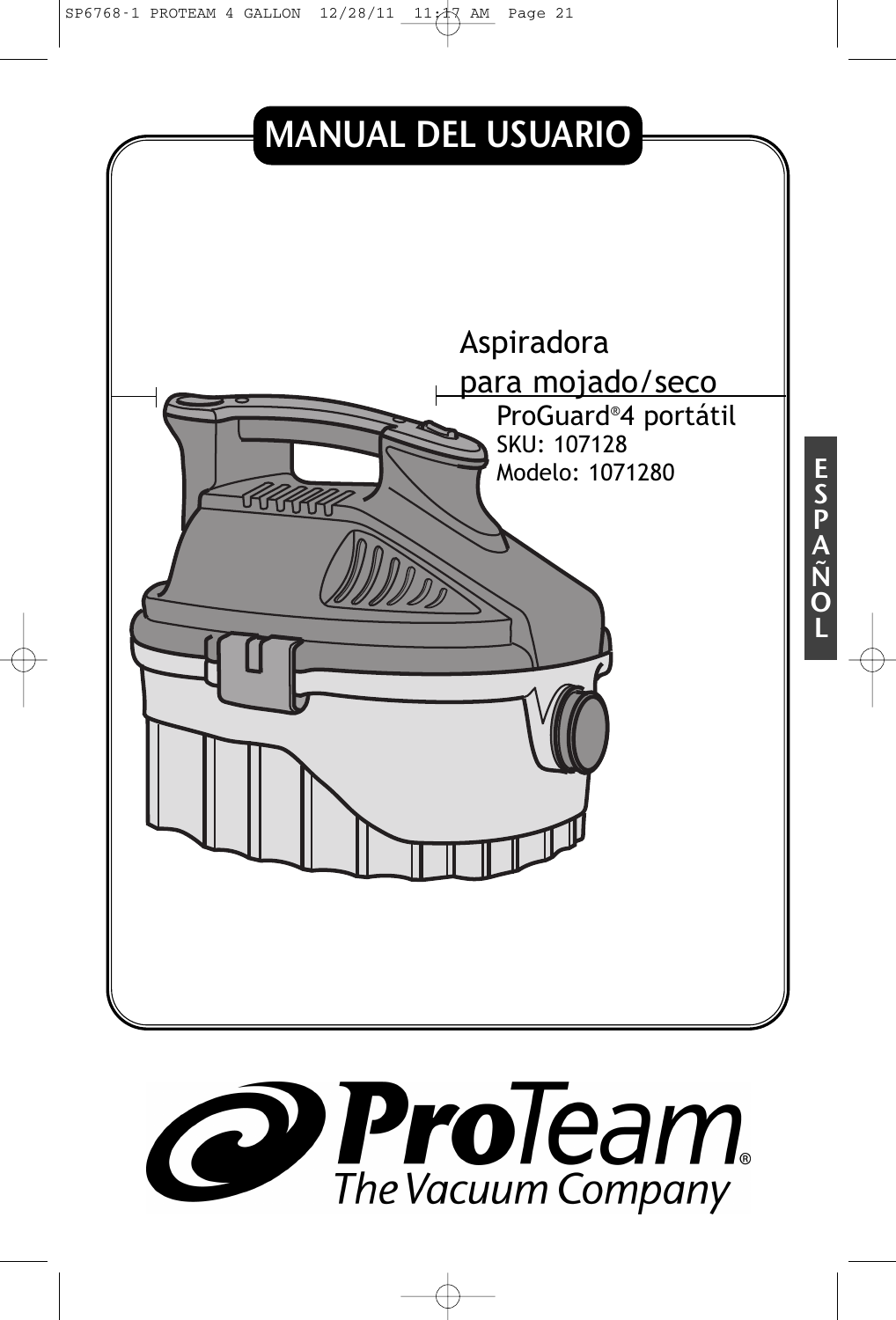SP6768-1 PROTEAM 4 GALLON  $12/28/11$   $11/17$  AM Page 22

# INDICE

### **ProGuard®4 portátil, Aspiradora para mojado/seco de 4 galones**

| Preparación para la utilización 26                          |
|-------------------------------------------------------------|
| Ensamblaje/Reemplazo del filtro 27                          |
|                                                             |
| Almacenamiento del cordón de alimentación 32                |
| Mantenimiento del filtro 33                                 |
| Mantenimiento preventivo 35                                 |
|                                                             |
| Ensamblaje de la ProGuard®4 portátil 36                     |
| Lista de piezas de la ProGuard®4 portátil 37                |
| Servicio de ajustes y reparaciones de las aspiradoras       |
| para mojado/seco con aislamiento doble 37                   |
| Garantía limitada 38                                        |
|                                                             |
|                                                             |
| Visite www.pro-team.com para registrar su nueva aspiradora. |

### INSPECCIÓN

Desempaque cuidadosamente e inspeccione minuciosamente su nueva aspiradora ProTeam para determinar si ha sufrido daños durante el transporte. Cada unidad es comprobada e inspeccionada minuciosamente antes de su envío. Todas las devoluciones deben tener un Número de Autorización de Devolución (Return Authorization Number, RAN). Para solicitar un RAN o hacer preguntas sobre cualquier daño sufrido durante el transporte, contacte a ProTeam llamando al 866.888.2168 ó escribiendo a customerservice.proteam@emerson.com.

Este manual del usuario contiene información importante para el uso y la operación segura de esta máquina. Lea detenidamente este manual antes de arrancar la máquina. Mantenga disponible este manual en todo momento e indique a todos los dueños que lean este manual. Si no se siguen las instrucciones, podría ocurrir una lesión o los equipos, muebles o edificios podrían sufrir daños.

Para obtener manuales nuevos, sírvase contactar a ProTeam, Inc., dirigiéndose a: customerservice.proteam@emerson.com

P.O. Box 7385, Boise, ID 83707

866.888.2168 ó visite pro-team.com para obtener una versión descargable.

El contenido de este manual se basa en la más reciente información disponible sobre el producto en el momento de su publicación. ProTeam se reserva el derecho a hacer cambios o mejoras a sus máquinas sin previo aviso.

E S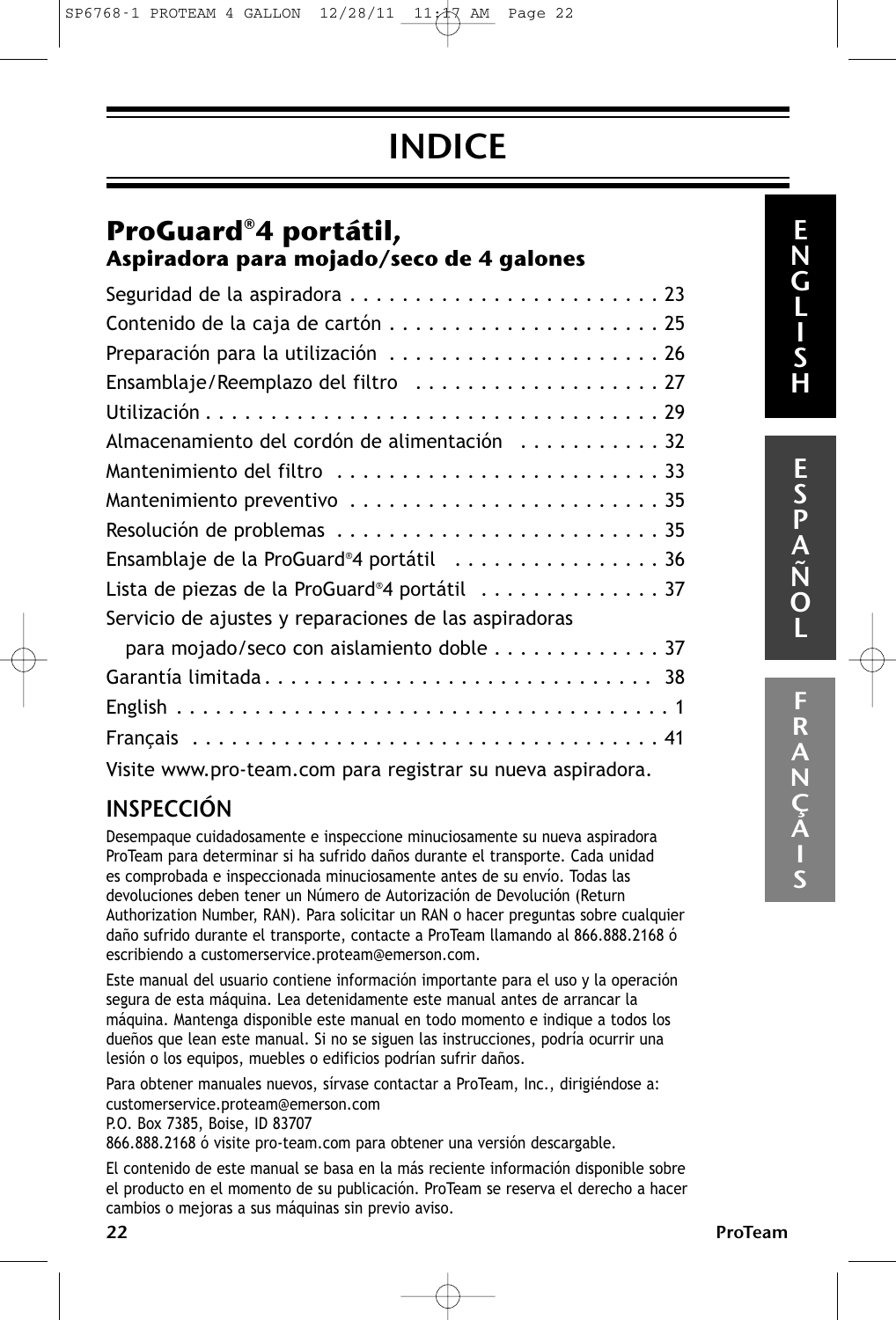# INSTRUCCIONES DE SEGURIDAD IMPORTANTES

La seguridad es una combinación de sentido común, mantenerse alerta y saber cómo funciona su aspiradora para mojado/seco (la "aspiradora").

#### Palabras de señal de seguridad

PELIGRO: indica una situación peligrosa que, si no se evita, causará la muerte o **!** lesiones graves.

ADVERTENCIA: indica una situación peligrosa que, si no se evita, podría causar la **!** muerte o lesiones graves.

PRECAUCIÓN: indica una situación peligrosa que, si no se evita, pudiera causar **!** lesiones leves o moderadas.

Cuando utilice la aspiradora, siga siempre las precauciones básicas de seguridad, incluyendo las siguientes:

#### ADVERTENCIA: Para reducir el riesgo de incendio, sacudidas eléctricas o lesiones. **!**

- 1. Lea y entienda este manual del usuario y todas las etiquetas que están colocadas en la aspiradora para mojado/seco antes de utilizarla.
- 2. Utilice la aspiradora únicamente de la manera que se describe en este manual.
- 3. No deje la aspiradora en marcha mientras esté desatendida. Usted podría no notar señales importantes que indiquen un funcionamiento anormal, tal como pérdida de succión, residuos o líquido que salen por el escape o ruidos anormales del motor. Deje de usar la aspiradora inmediatamente si observa estas señales.
- 4. No abandone la aspiradora cuando esté enchufada. Desenchúfela del tomacorriente cuando no la esté utilizando y antes de realizar servicio de revisión.
- 5. Las chispas que se producen en el interior del motor pueden incendiar los vapores inflamables o el polvo. Para reducir el riesgo de incendio o explosión: No use la aspiradora cerca de líquidos o gases inflamables o combustibles, o polvos explosivos como gasolina u otros combustibles, líquido encendedor, limpiadores, pinturas a base de aceite, gas natural, hidrógeno, polvo de carbón, polvo de magnesio, polvo de aluminio, polvo de granos de cereal o pólvora.
- 6. No recoja con la aspiradora nada que esté ardiendo o humeando, como cigarrillos, fósforos o cenizas calientes.
- 7. Para reducir el riesgo de inhalar vapores tóxicos, no recoja con la aspiradora materiales tóxicos o peligrosos ni la use cerca de dichos materiales.
- 8. Para reducir el riesgo de descargas eléctricas, no exponga la aspiradora a la lluvia ni deje que entren líquidos en el compartimiento del motor. Guarde la aspiradora en un lugar interior.
- 9. No permita que la aspiradora se utilice como un juguete. Se necesita prestar máxima atención cuando sea utilizada por niños o cerca de éstos.
- 10. No use la aspiradora con un filtro desgarrado o sin tener el filtro instalado, excepto cuando recoja con ella líquidos de la manera que se describe en este manual. Los residuos secos absorbidos por el impulsor podrían dañar el motor o ser expulsados de vuelta al aire.
- 11. Apague la aspiradora antes de desenchufarla.
- 12. Para reducir el riesgo de lesiones debidas a un arranque accidental, desenchufe el cordón de energía antes de cambiar o limpiar el filtro.
- 13. No desenchufe la aspiradora tirando del cordón. Para desenchufarla, agarre el enchufe y no el cordón.
- 14. No use la aspiradora con el cordón dañado, el enchufe dañado u otras piezas dañadas. Si la aspiradora no funciona como debe, le faltan piezas, se ha caído, ha sido dañada, se ha dejado a la intemperie o se ha caído al agua, llame a servicio al cliente.
- 15. No tire de la aspiradora usando el cordón ni la lleve por el cordón, ni use el cordón como asa, ni cierre una puerta sobre el cordón, ni tire del cordón alrededor de bordes o esquinas afilados. No pase la aspiradora en marcha sobre el cordón. Mantenga el cordón alejado de las superficies calientes.
- 16. No maneje el enchufe, el interruptor o la aspiradora con las manos mojadas.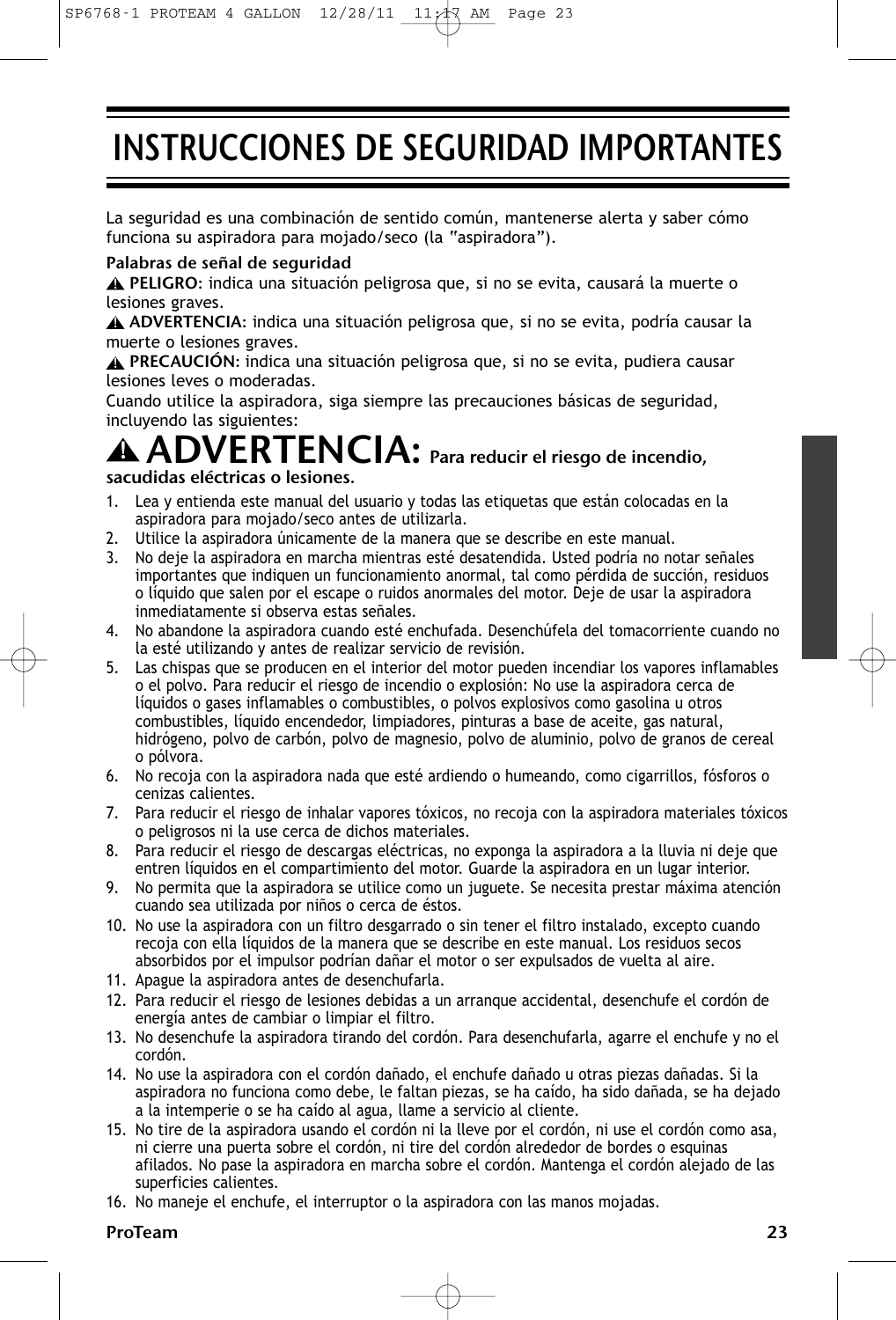## SEGURIDAD DE LA ASPIRADORA (cont.)

- 17. Utilice únicamente cordones de extensión que tengan capacidad nominal para uso a la intemperie. Los cordones de extensión que estén en malas condiciones o tengan un tamaño de alambre demasiado pequeño pueden crear peligros de incendio y descargas eléctricas. Para reducir el riesgo de estos peligros, asegúrese de que el cordón esté en buenas condiciones y que el líquido no entre en contacto con la conexión. No utilice un cordón de extensión que tenga conductores con un diámetro menor al calibre 16 (AWG). Para reducir la pérdida de potencia, utilice un cordón de extensión de calibre 14 si la longitud es de 25 a 50 pies, y de calibre 12 si la longitud es de 50 pies o más.
- 18. Esta aspiradora tiene aislamiento doble, lo cual elimina la necesidad de un sistema independiente de conexión a tierra. Utilice únicamente piezas de repuesto idénticas. Lea las instrucciones de servicio de revisión de las aspiradoras para mojado/seco con aislamiento doble antes de realizar dicho servicio.
- 19. No ponga ningún objeto en las aberturas de ventilación. No recoja nada con la aspiradora cuando cualquiera de las aberturas de ventilación esté bloqueada; mantenga dichas aberturas libres de polvo, pelusa, pelo o cualquier cosa que pueda reducir el flujo de aire.
- 20. Mantenga el pelo, la ropa holgada, los dedos y todas las partes del cuerpo alejados de las aberturas y de las piezas móviles.
- 21. Para reducir el riesgo de caídas, tenga cuidado adicional al limpiar en escaleras.
- 22. Para reducir el riesgo de lesiones corporales o daños a la aspiradora, utilice únicamente accesorios recomendados por ProTeam.
- 23. Cuando utilice la aspiradora como soplador :
	- Dirija la descarga de aire solamente hacia el área de trabajo.
	- No deje la unidad en líquido; el resultado podría ser descargas eléctricas.
	- No dirija el aire hacia las personas que estén presentes.
	- Mantenga alejados a los niños durante la operación de soplado.
	- No utilice el soplador para trabajos que no sean soplar suciedad y residuos.
	- No use la aspiradora como rociador.
	- Use protección ocular de seguridad.
- 24. Para reducir el riesgo de lesiones en los ojos, use protección ocular de seguridad. La utilización de cualquier aspiradora utilitaria o soplador utilitario puede hacer que se soplen objetos extraños hacia los ojos, lo cual puede causar daños graves en los ojos.

#### PRECAUCIÓN: **!**

- Para reducir el riesgo de daños a la audición, use protectores de oídos cuando utilice la aspiradora durante muchas horas seguidas o cuando la emplee en un área ruidosa.

- Para operaciones que generen polvo, use una máscara antipolvo, como por ejemplo una máscara N95 ó P100.

- Las descargas de estática son comunes cuando la humedad relativa del aire es baja. Si recoge residuos finos con la aspiradora, se puede depositar carga estática en la manguera o en la aspiradora. Para reducir la frecuencia de las descargas de estática cuando utilice esta aspiradora, añada humedad al aire con un humidificador.

Siga las siguientes advertencias que aparecen en la caja del motor de la aspiradora.

ADVERTENCIA - Para su propia seguridad, lea y entienda el manual del operador. No tenga en **!** marcha la aspiradora desatendida. No recoja cenizas calientes, carbón caliente, materiales tóxicos ni inflamables ni otros materiales peligrosos. No use la aspiradora alrededor de líquidos o vapores explosivos.

ADVERTENCIA - Para reducir el riesgo de sacudidas eléctricas, no exponga la aspiradora a la **!** lluvia y almacénela en interiores.



AISLAMIENTO DOBLE. NO SE REQUIERE CONEXION A TIERRA. CUANDO HAGA SERVICIO DE REVISIÓN DE LA ASPIRADORA, UTILICE ÚNICAMENTE PIEZAS DE REPUESTO IDÉNTICAS.

# GUARDE ESTAS INSTRUCCIONES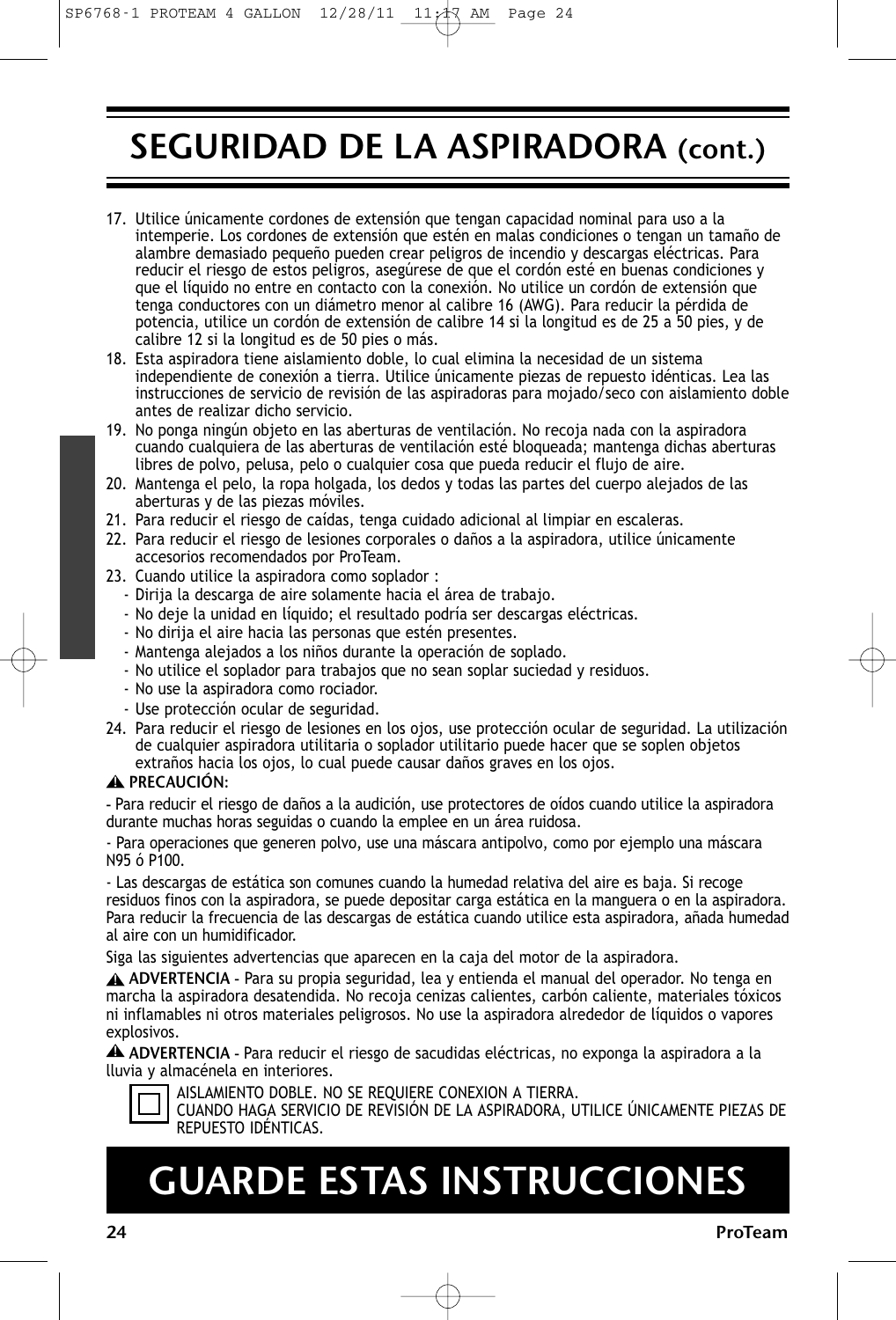### CUIDADO DEL CORDÓN DE ALIMENTACIÓN ELÉCTRICA

Cuando haya terminado de aspirar, desenchufe el cordón de alimentación y enróllelo alrededor de la cubierta del motor. Si el cordón de alimentación está dañado, debe ser reemplazado por el fabricante o el agente de servicio de éste, o por personal similarmente calificado, para reducir el riesgo de accidente.

No estire NUNCA el cordón de alimentación tensándolo entre la aspiradora y el tomacorriente. Un cable que esté estirado o jalado no funcionará correctamente y creará un peligro.

Después de aspirar, desenchufe el cordón de alimentación y enróllelo de la manera que se describe en la página 32. NO enrolle el cordón de alimentación enrollándolo alrededor de la mano y del codo.

Utilice únicamente el cordón de alimentación de repuesto ProTeam designado.

Consulte el artículo número 17 de las "Instrucciones importantes de seguridad.

El tipo de recubrimiento del cordón de alimentación debe ser SJTW o mejor.

# CONTENIDO DE LA CAJA DE CARTÓN

### GENERALIDADES

- Aspiradora para mojado/seco de 4 galones (1)
- 4 ruedecillas (2)
- Filtro de cartucho para polvo fino Qwik Lock™ (3)
- Herramienta maestra para pisos (4)
- Inserto de cepillo para pisos (5)
- Inserto de barredora de goma (6)
- Inserto para alfombra (7)
- Boquilla rinconera (8)
- Cepillo para polvo (9)
- Boquilla de garra (10)
- Difusor (11)
- Tubo extensor recto (12)
- Tubo extensor curvo (13)
- Ensamblaje de la manguera (14)
- Manual del usuario (15)

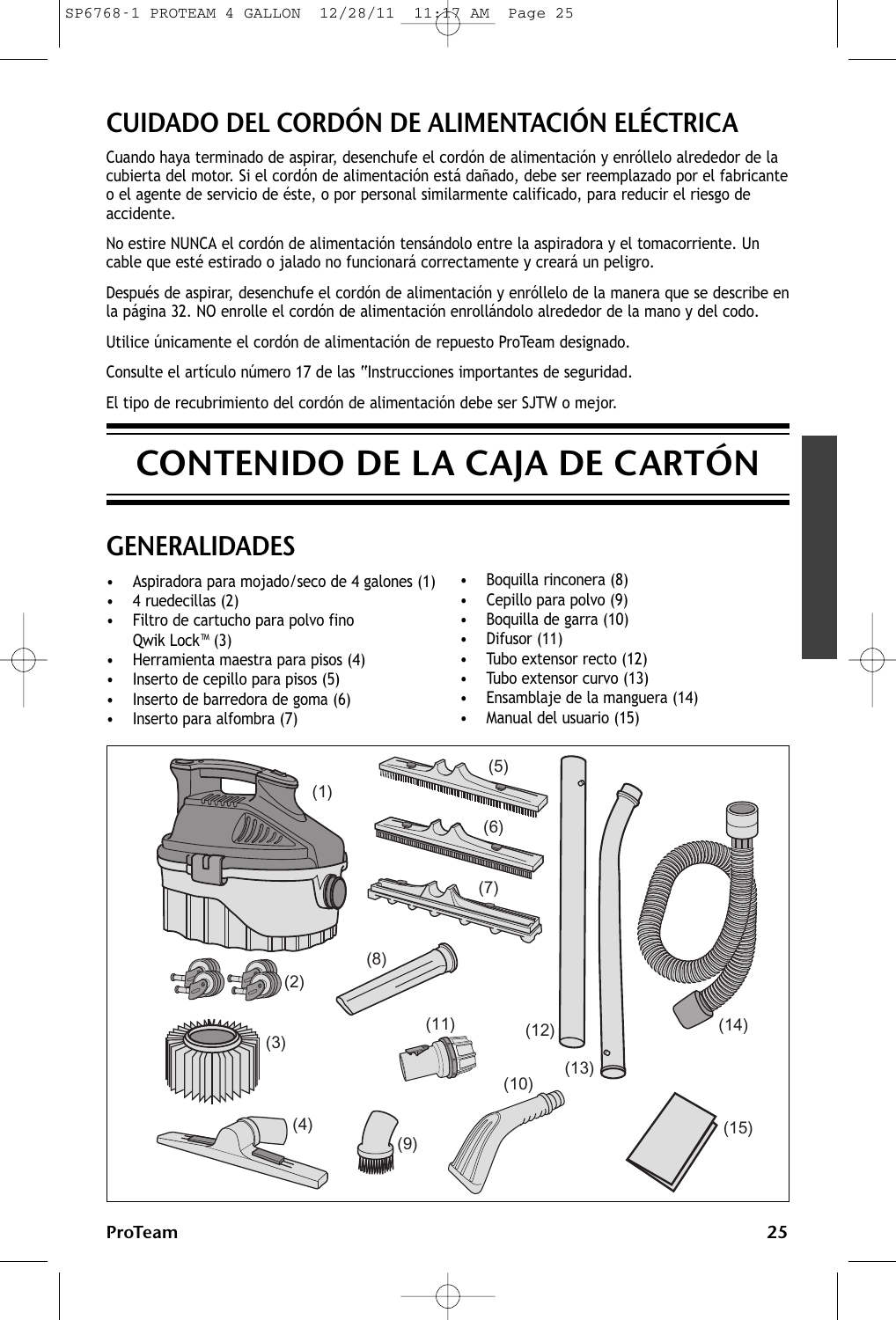# PREPARACIÓN PARA LA UTILIZACIÓN

### INICIACIÓN

Esta aspiradora para mojado/seco está diseñada para uso comercial. Se puede utilizar para operaciones de aspiración ligera de materiales mojados o secos, y se puede emplear como soplador. El diseño ligero permite su utilización para realizar la mayoría de tareas de aspiración pequeñas. Familiarícese con el siguiente producto y sus características, y lea todo el manual para conocer el uso específico de su nueva aspiradora para mojado/seco.

Familiarícese con los controles y las características de su aspiradora para mojado/seco antes de utilizarla *(Figura A)*.



*Figura A*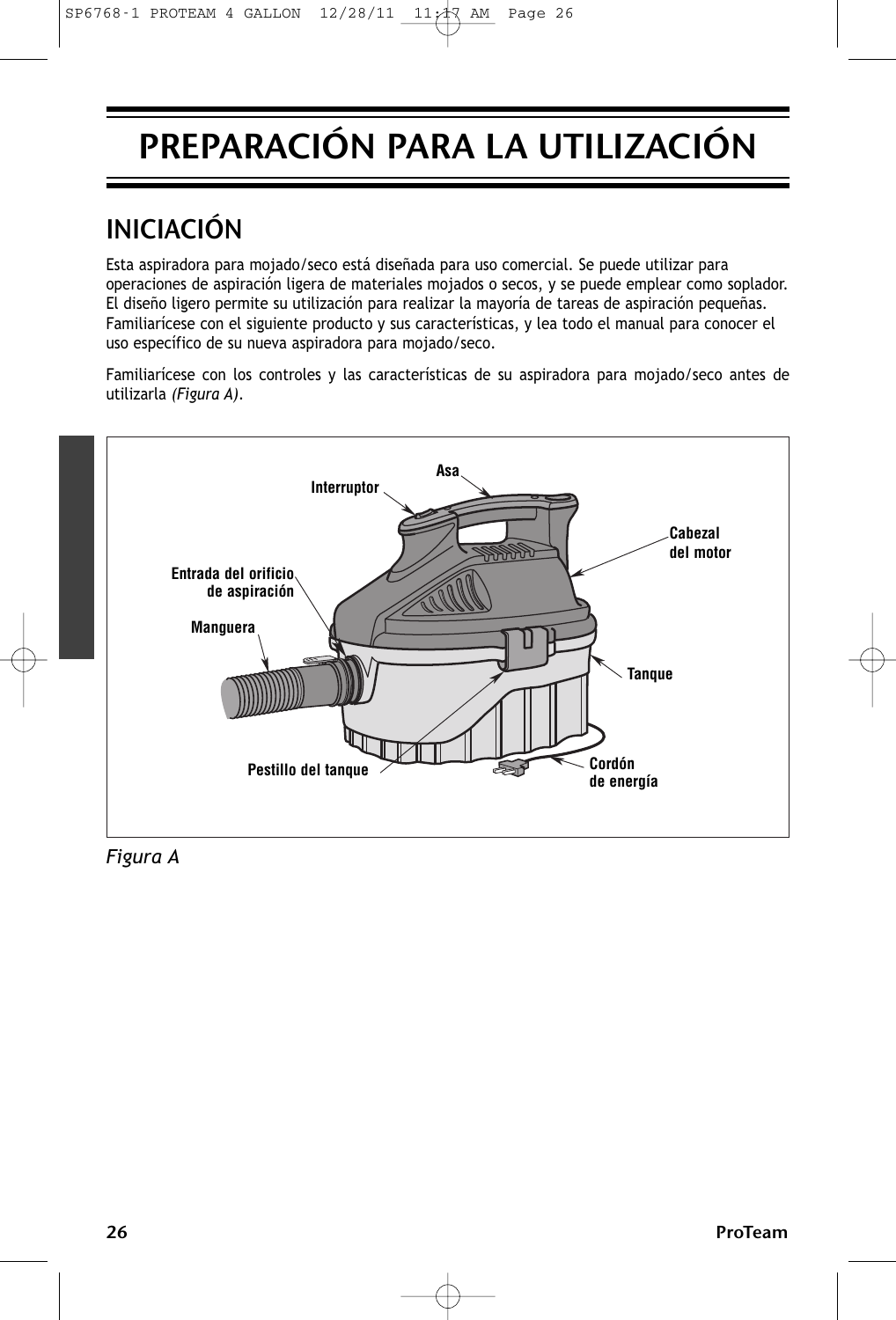# ENSAMBLAJE/REEMPLAZO DEL FILTRO

**ADVERTENCIA:** Para su propia seguridad, no conecte nunca el enchufe a un tomacorriente de la **!** fuente de alimentación hasta que se hayan completado todos los pasos de ensamblaje y usted haya leído y entendido las instrucciones de seguridad y utilización. No utilice la aspiradora si alguna pieza está dañada o falta.

### **Para retirar el cabezal del motor:**

1. Agarre los pestillos del tanque ubicados en tanto en el lado derecho como en el lado izquierdo del cabezal del motor. Jale lentamente los pestillos del tanque alejándolos del éste. Levante el cabezal del motor hasta separarlo del tanque. *(Figura B).*



*Figura B*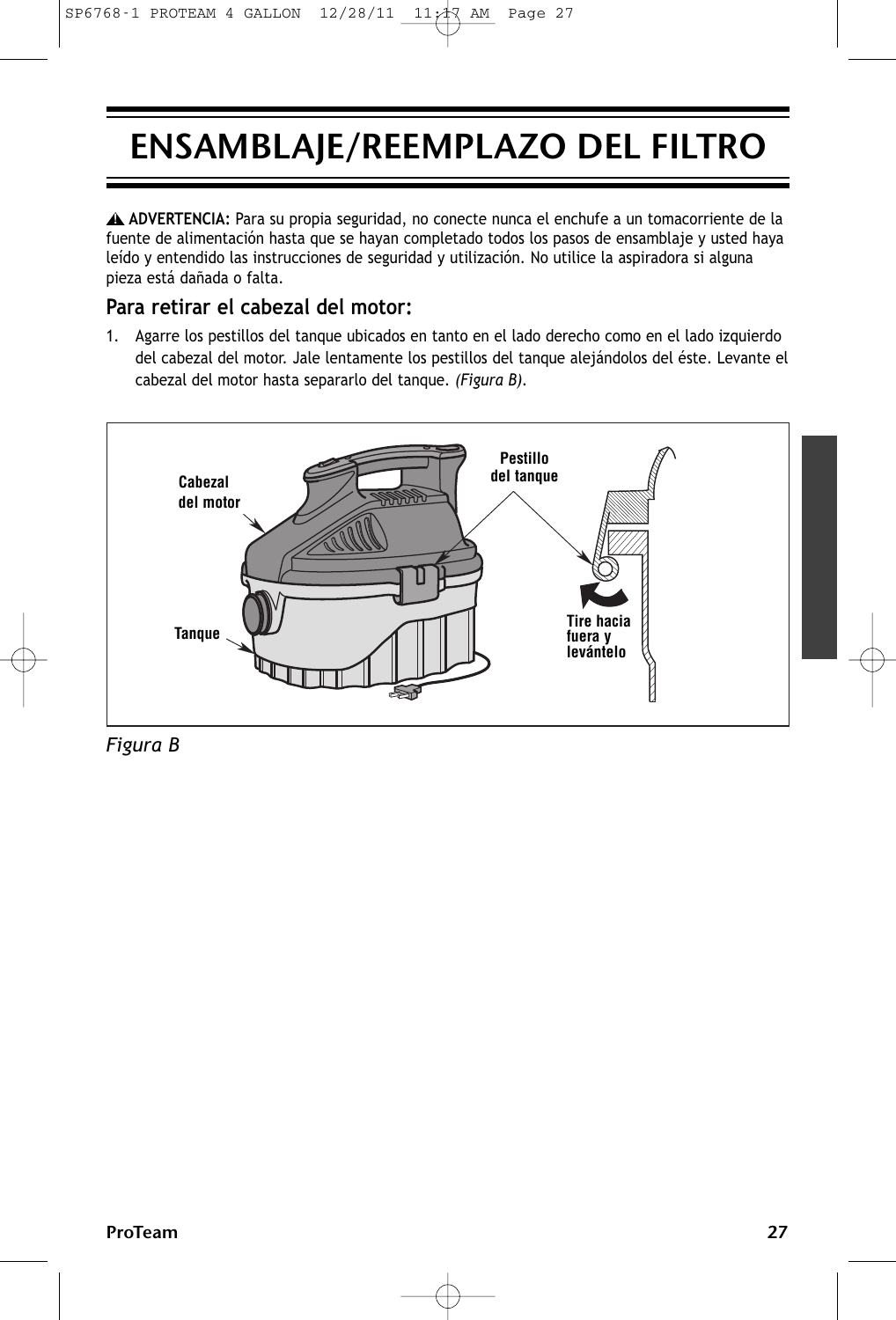## ENSAMBLAJE/REEMPLAZO DEL FILTRO (cont.)

**ADVERTENCIA:** No utilice la aspiradora sin la jaula del filtro y el flotador, ya que estas piezas **!** evitan que entre líquido en el impulsor y dañe el motor.

**IMPORTANTE:** Para evitar daños a la rueda del soplador, reinstale siempre el filtro antes de utilizar la aspiradora para recoger materiales secos.

### **Remoción e instalación del filtro de cartucho para polvo fino Qwik Lock™**

#### **Remoción del filtro:**

- 1. Sostenga las lengüetas del filtro Qwik Lock en cada mano *(Figura C)*.
- 2. Con un dedo pulgar en el vástago Qwik Lock, que sobresale a través de la placa del filtro integrada, levante las lengüetas del filtro a la vez que empuja hacia abajo sobre el vástago.
- 3. Esta acción hará que el filtro se suelte de la jaula del filtro. Deslice el filtro hasta retirarlo de la jaula.

#### **Instalación del filtro:**

1. Deslice cuidadosamente el filtro Qwik Lock sobre la jaula del filtro y presione hacia abajo sobre el borde exterior del filtro hasta que el empaque de goma ubicado en la parte inferior del filtro se asiente firmemente alrededor de la base de la jaula del filtro y contra la tapa.





2. Alinee el agujero central pequeño ubicado en la parte superior del filtro sobre el vástago Qwik Lock™ ubicado en la jaula del filtro. Presione firmemente sobre la parte de arriba del filtro cerca del vástago, para permitir que el filtro se acople a presión sobre la bola ubicada en el extremo del vástago. Una vez hecho esto, el filtro estará instalado.

**NOTA:** Si no se asienta apropiadamente el empaque inferior, el resultado podría ser que los residuos pasen por alto el filtro.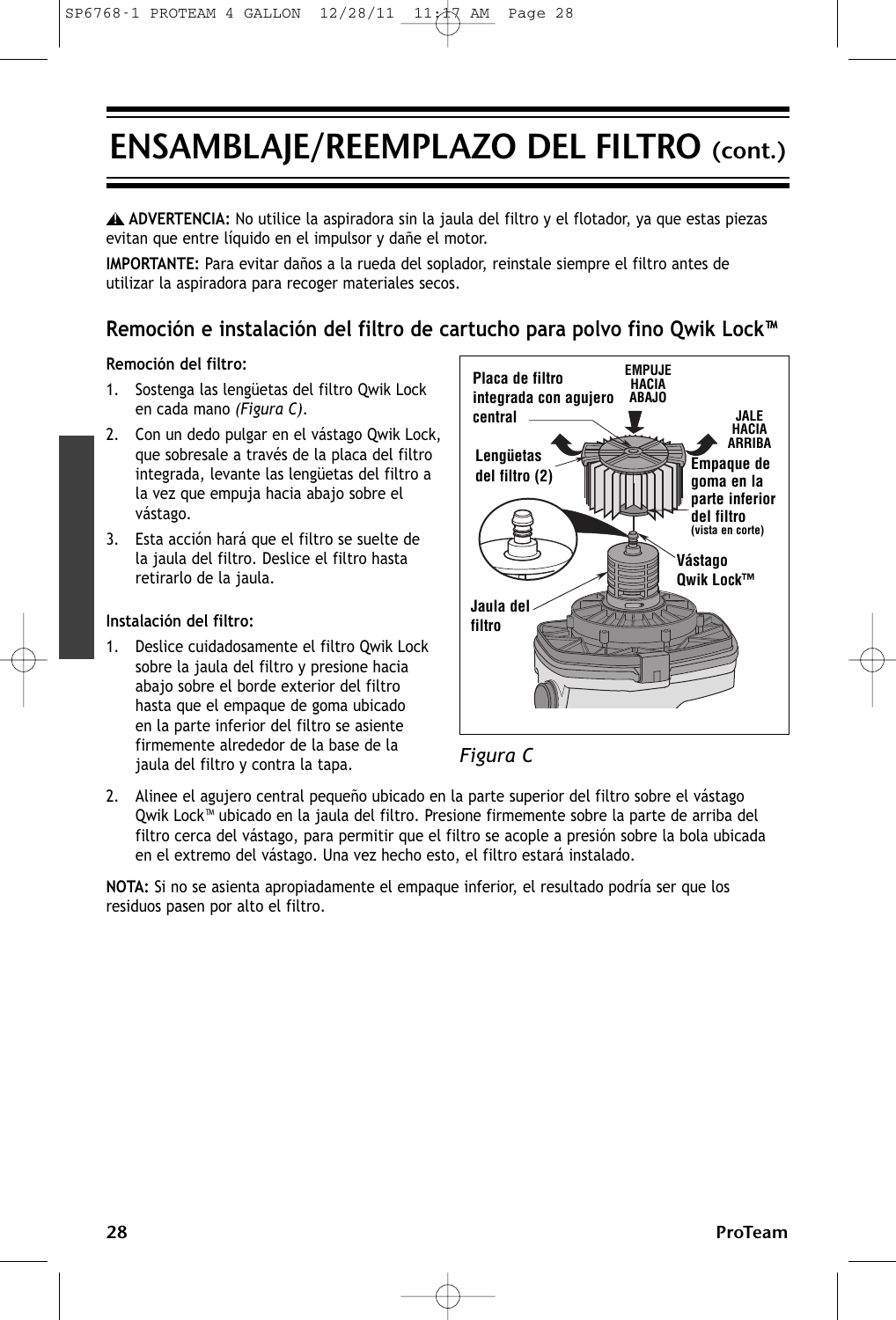# UTILIZACIÓN

ADVERTENCIA - Para reducir el riesgo de incendio, explosión o daños a la aspiradora: **!**

- No deje la aspiradora en marcha mientras esté desatendida. Usted podría no notar señales importantes que indiquen un funcionamiento anormal, tal como pérdida de succión, residuos o líquido que salen por el escape o ruidos anormales del motor. Deje de usar la aspiradora inmediatamente si observa estas señales.
- No deje la aspiradora enchufada cuando no se esté utilizando.
- No continúe usando la aspiradora cuando el flotador haya cortado la succión.
- No utilice la aspiradora en áreas con gases inflamables, vapores inflamables o polvo explosivo en el aire. Las chispas generadas dentro del motor pueden incendiar los materiales inflamables suspendidos en el aire. Los gases inflamables y los vapores inflamables incluyen: líquido encendedor, limpiadores tipo solvente, pinturas a base de aceite, gasolina, alcohol o rociadores tipo aerosol. Los polvos inflamables incluyen: polvo de carbón, polvo de magnesio, polvo de aluminio, polvo de grano de cereal o pólvora.
- No recoja con la aspiradora polvos explosivos, líquidos inflamables ni cenizas calientes.
- No use la aspiradora como un rociador.

ADVERTENCIA - Para reducir el riesgo de descargas eléctricas o lesiones: **!**

- No exponga la aspiradora a la lluvia ni deje que entre líquido en el compartimiento del motor. Almacene la aspiradora en un lugar interior.
- No maneje el enchufe, el interruptor o la aspiradora con las manos mojadas.
- No haga servicio de ajustes y reparaciones de la aspiradora mientras esté enchufada. Si la aspiradora no está funcionando como debería, le faltan piezas, se ha caído, está dañada, se ha dejado a la intemperie o se ha caído al agua, devuélvala a un centro de servicio independiente o llame a servicio al cliente.
- Cuando utilice un cordón de extensión, utilice únicamente cordones con capacidad nominal para uso a la intemperie que estén en buenas condiciones. No deje que la conexión entre en contacto con líquido.
- No recoja con la aspiradora materiales tóxicos, para reducir el riesgo de inhalar los vapores o el polvo.

Para reducir el riesgo de sacudidas eléctricas, esta aspiradora tiene un enchufe polarizado (una hoja es más ancha que la otra). Este enchufe entrará en un tomacorriente polarizado solamente de una manera. Si el enchufe no entra por completo en el tomacorriente, déle la vuelta. Si sigue sin entrar, póngase en contacto con un electricista competente para instalar el tomacorriente



adecudo. No haga ningún tipo de cambio en el enchufe.

Después de enchufar el cordón de energía en el tomacorriente, encienda la unidad empujando el interruptor de la posición "O" a la posición "|". Los símbolos utilizados en el accionador del interruptor son los símbolos internacionales de "encendido y apagado" *(Figura D)*.

*Figura D*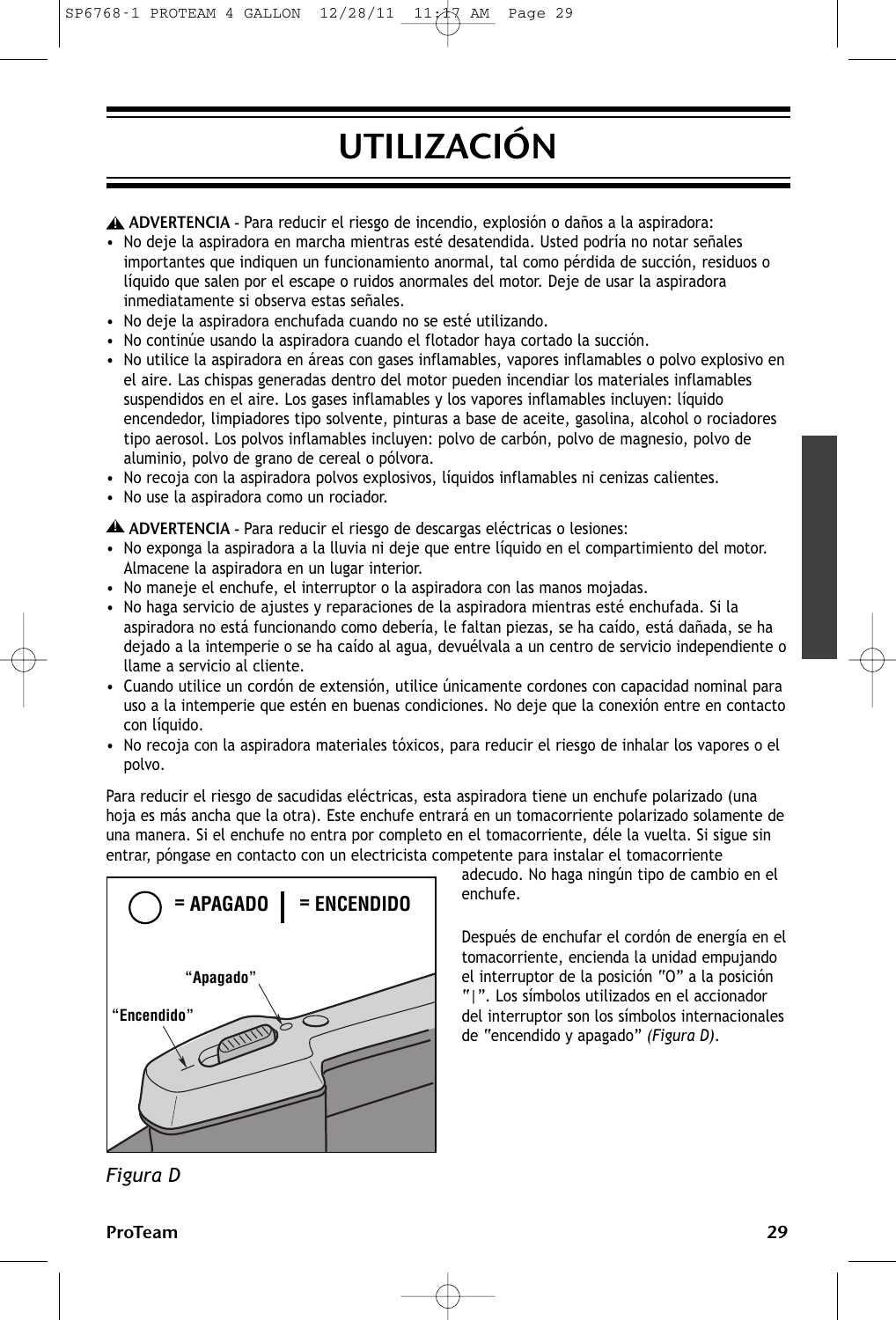# UTILIZACIÓN (continuación)

### **Recogida de materiales secos con la aspiradora**

- 1. El filtro debe estar siempre en la posición correcta para reducir el riesgo de fugas y posibles daños a la aspiradora.
- 2. Cuando utilice la aspiradora para recoger polvo muy fino, será necesario que usted vacíe el tanque y limpie el filtro a intervalos más frecuentes para mantener un rendimiento óptimo de la aspiradora.

**NOTA:** Se necesita un filtro seco para recoger material seco. Si utiliza la aspiradora para recoger polvo cuando el filtro está mojado, éste se atascará rápidamente y será muy difícil limpiarlo.

**ADVERTENCIA:** No utilice la aspiradora sin la jaula del filtro y el flotador, ya que estas piezas **!** evitan que entre líquido en el impulsor y dañe el motor. Para recoger material seco, no utilice la aspiradora sin tener colocado el filtro en su sitio, para reducir el riesgo de daños al motor.

### **Recogida de líquidos con la aspiradora**

- 1. Al recoger pequeñas cantidades de líquido se podrá dejar puesto el filtro.
- 2. Al recoger grandes cantidades de líquido recomendamos quitar el filtro. Si no se quita el filtro, éste se saturará y podrá aparecer niebla en el escape.
- 3. Cuando el líquido contenido en el tanque alcance un nivel predeterminado, el mecanismo del flotador subirá automáticamente para cortar el flujo de aire. Usted sabrá que el flotador ha subido porque la succión parará y el ruido del motor alcanzará una frecuencia más alta, debido al aumento de la velocidad del motor. Cuando esto ocurra, apague la aspiradora y vacíe el tanque.
- 4. Después de utilizar la aspiradora para recoger líquidos, deje que el filtro se seque para reducir el riesgo de que se forme moho y el filtro se dañe.

**IMPORTANTE:** Para reducir el riesgo de daños a la aspiradora, no tenga en marcha el motor con el flotador en la posición elevada.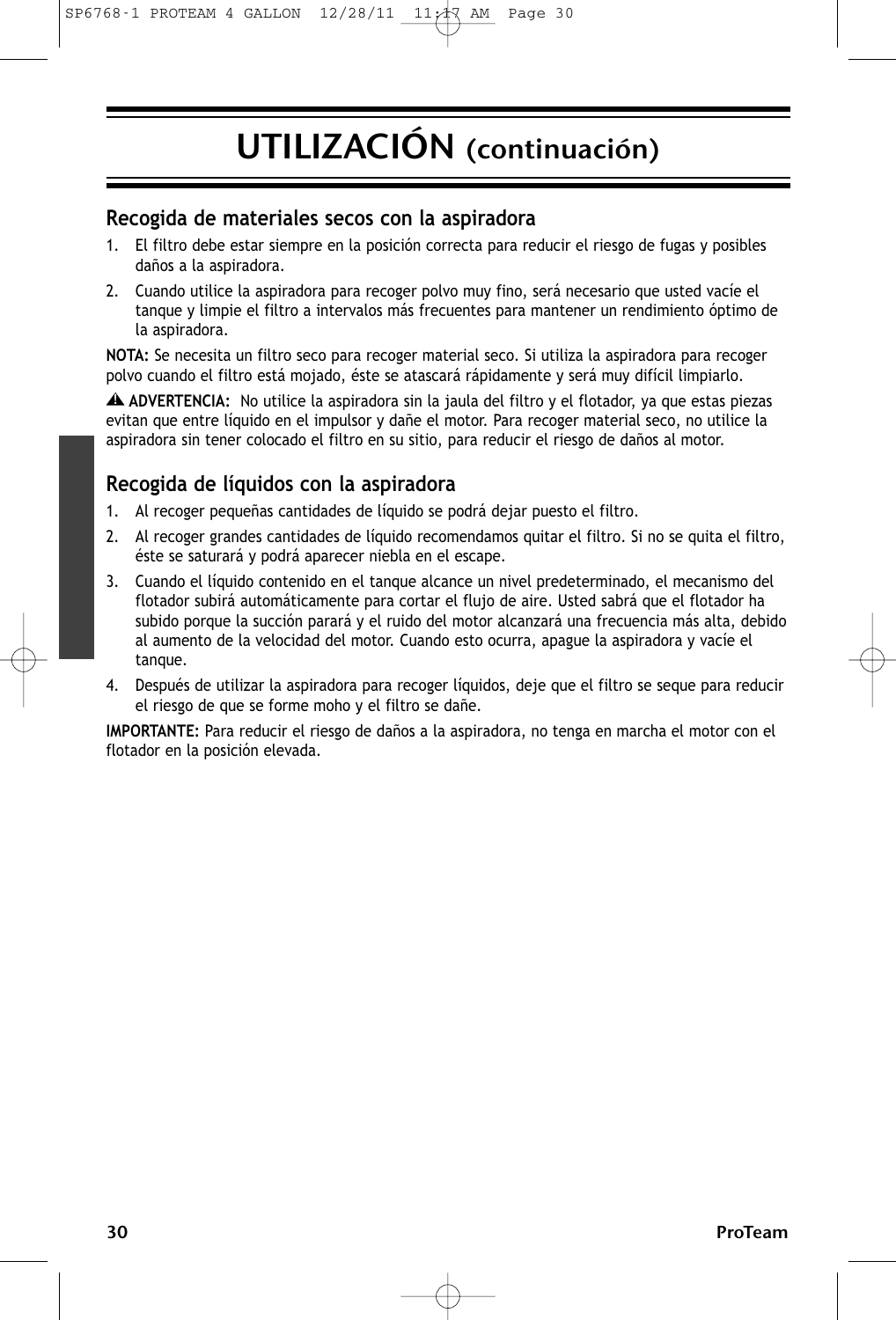# UTILIZACIÓN (continuación)



*Figura E*





### **Vaciado del tanque**

- 1. Para retirar la tapa con el fin de vaciar el tanque de su contenido, simplemente levante los dos pestillos del tanque ubicados en un lado de la aspiradora, levante el cabezal del motor para separarlo del tanque y póngalo a un lado *(Figura E).*
- 2. Ponga el cabezal del motor en un área limpia y seca mientras vacía el tanque o cambia el filtro.
- 3. Vierta el contenido del tanque en el recipiente de eliminación de residuos apropiado *(Figura F).*

### **Dispositivo de soplado**

La aspiradora para mojado/seco tiene capacidad para utilizarse como soplador con el fin de realizar trabajo de jardín, limpieza de patios y aplicaciones de taller para soplar aserrín y otros residuos.

**NOTA:** El orificio de soplado está ubicado en posición opuesta al orificio de aspiración.

**ADVERTENCIA -** Use siempre protectores **!** oculares de seguridad que cumplan con la norma ANSI Z87.1 (o en Canadá, con la norma CSA Z94.3) antes de utilizar la aspiradora como soplador.

**ADVERTENCIA -** Para reducir el riesgo de **!** lesiones a las personas que estén presentes, manténgalas alejadas de los residuos soplados.

**PRECAUCIÓN -** Use una máscara antipolvo, por ejemplo una máscara N95 ó P100, si el soplado **!** genera polvo que podría ser inhalado.

**PRECAUCIÓN -** Para reducir el riesgo de daños a la audición, use protectores de oídos cuando **!** utilice la aspiradora/soplador durante muchas horas seguidas o cuando la utilice en un área ruidosa.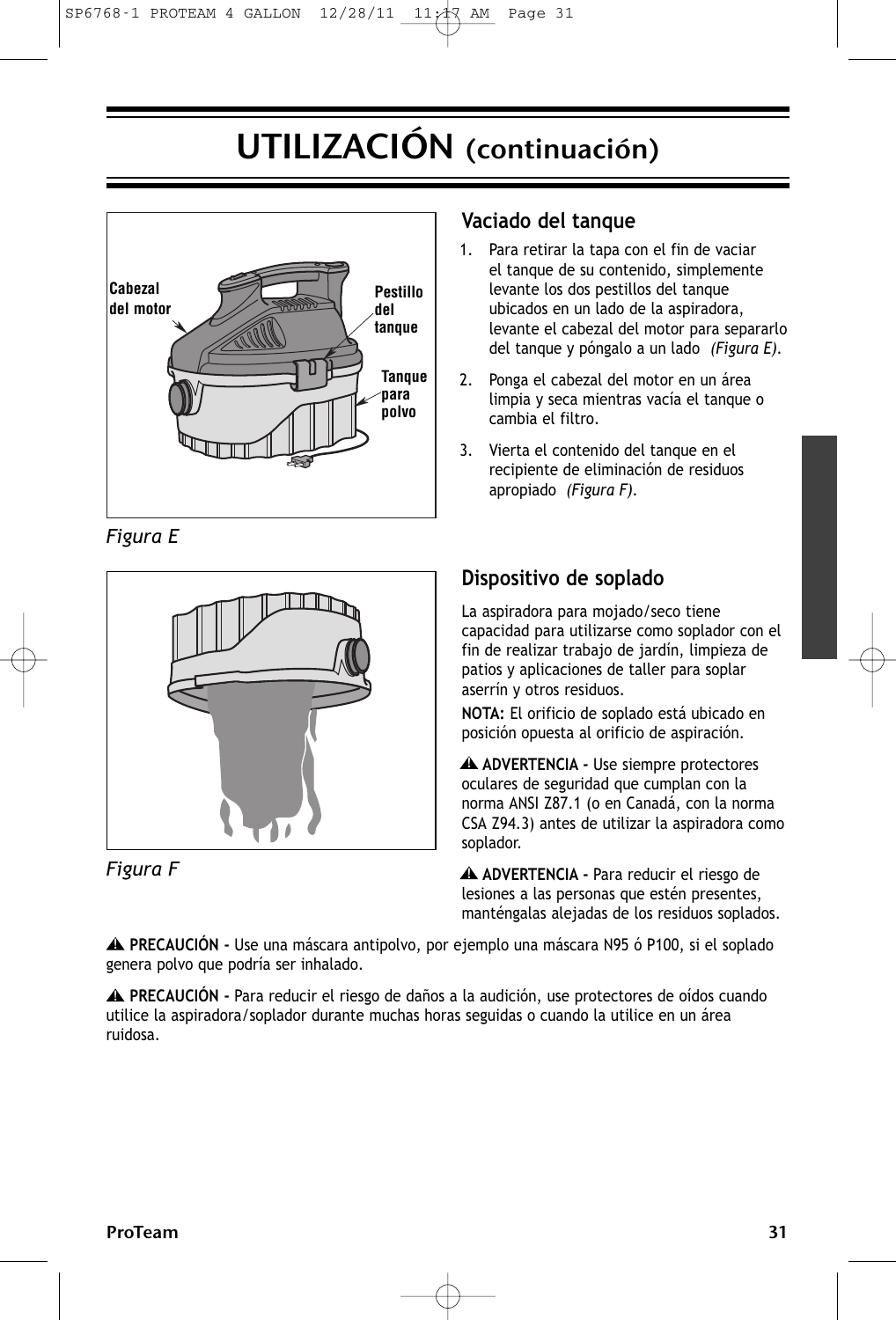# ALMACENAMIENTO DEL CORDÓN

- 1. Su aspiradora tiene una conveniente área para almacenar el cordón de energía.
- 2. Enrolle el cordón de energía alrededor de la parte de arriba del asa de la aspiradora y sujete el extremo del enchufe al cordón *(Figura G)*.
- 3. La manguera incluida con este producto no se almacena alrededor del asa. Almacene la manguera por separado en un lugar seguro, cerca de la aspiradora para mojado/seco.

### **Mantenimiento del cordón**

Cuando se haya completado la limpieza con la aspiradora, desenchufe el cordón y enróllelo alrededor de la cubierta del motor. Si el cordón de energía está dañado, debe ser reemplazado por personal calificado, para reducir el riesgo de accidente.

### **Almacenamiento**

Antes de almacenar la aspiradora, se debe vaciar y limpiar el tanque. El cordón de energía se debe enrollar alrededor de la unidad. Los accesorios se deben mantener en la misma área que la aspiradora para que estén al alcance de la mano cuando se necesiten. La aspiradora se debe almacenar en interiores.



*Figura G*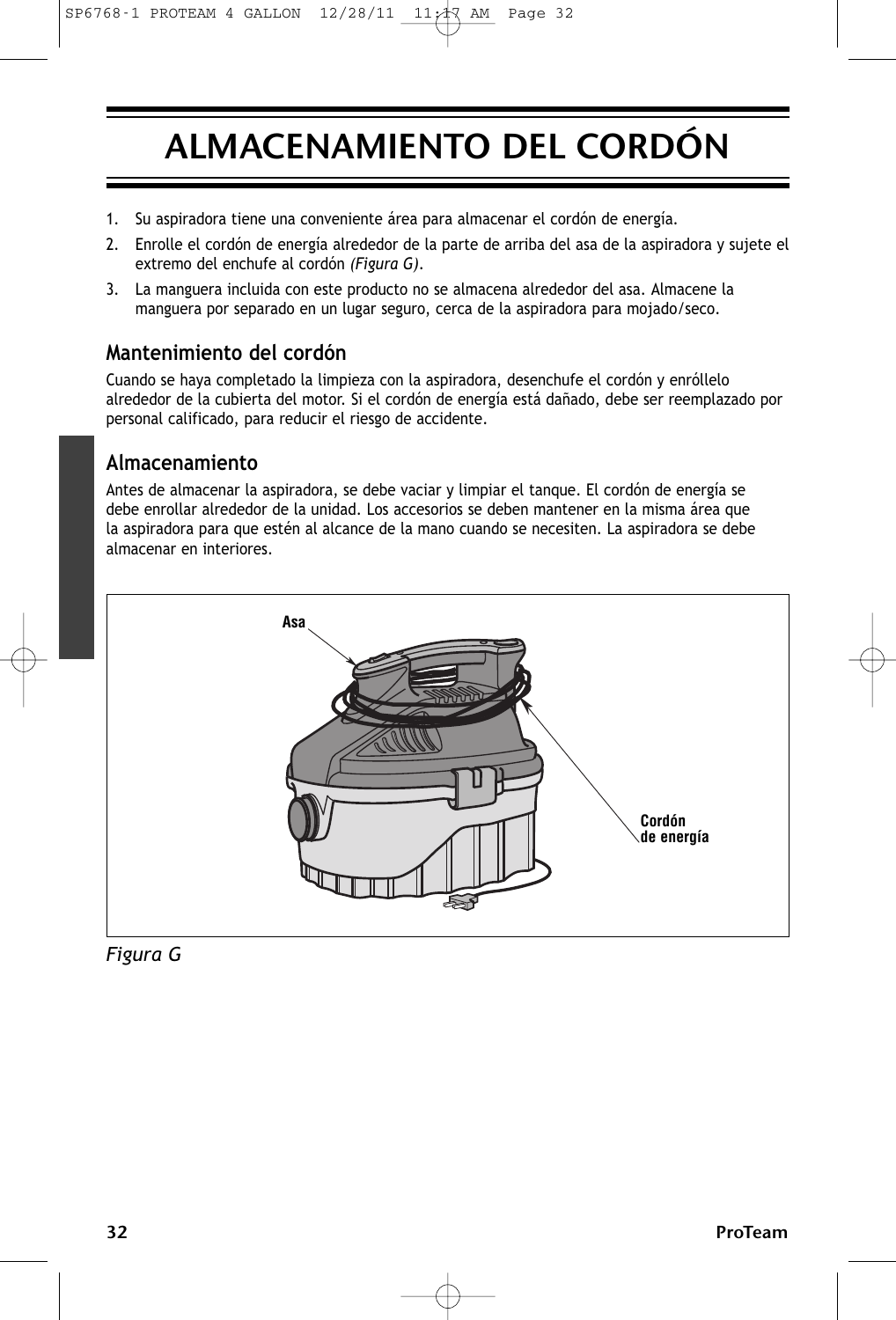# MANTENIMIENTO

### **Limpieza del filtro de la aspiradora**

**Nota:** Este filtro está hecho de papel de alta calidad diseñado para detener partículas de polvo muy pequeñas. El filtro se puede usar para recoger material seco o pequeñas cantidades de líquido. Maneje cuidadosamente el filtro cuando lo retire o lo instale. Es posible que se produzcan arrugas en los pliegues del filtro, pero dichas arrugas no afectarán el funcionamiento del filtro.

### **Remoción del filtro**

Consulte la Sección "Ensamblaje/Reemplazo del filtro" en la página 28 de este manual.

**IMPORTANTE:** Para evitar daños a la rueda del soplador y al motor, vuelva a instalar siempre el filtro antes de usar la aspiradora para recoger material seco.

### **Limpieza de un filtro seco**

**NOTA:** Limpie el filtro en un área abierta. La limpieza se DEBE hacer al aire libre.

- 1. Se puede lograr una extracción parcial de residuos sin quitar el filtro de la aspiradora. Golpee la parte superior de la tapa con la mano mientras la aspiradora está apagada.
- 2. Después de quitar el filtro de la aspiradora, golpee suavemente el filtro contra la pared interior del tanque y los residuos se soltarán y caerán. Los residuos se soltarán y caerán.
- 3. Para una limpieza a fondo del filtro seco con polvo fino (sin residuos), haga pasar agua a través del filtro tal como se describe bajo "Limpieza de un filtro mojado".

### **Limpieza de un filtro mojado**

Después de quitar el filtro, haga pasar agua a través de él usando una manguera o desde una espita. Tenga cuidado de que la presión del agua procedente de la manguera no sea tan fuerte como para dañar el filtro.

**IMPORTANTE:** Después de limpiar el filtro, compruebe si éste tiene desgarraduras o agujeros pequeños. No use un filtro que tenga agujeros o desgarraduras. Incluso un agujero pequeño puede hacer que se salga mucho polvo de la aspiradora. **Cámbielo inmediatamente..**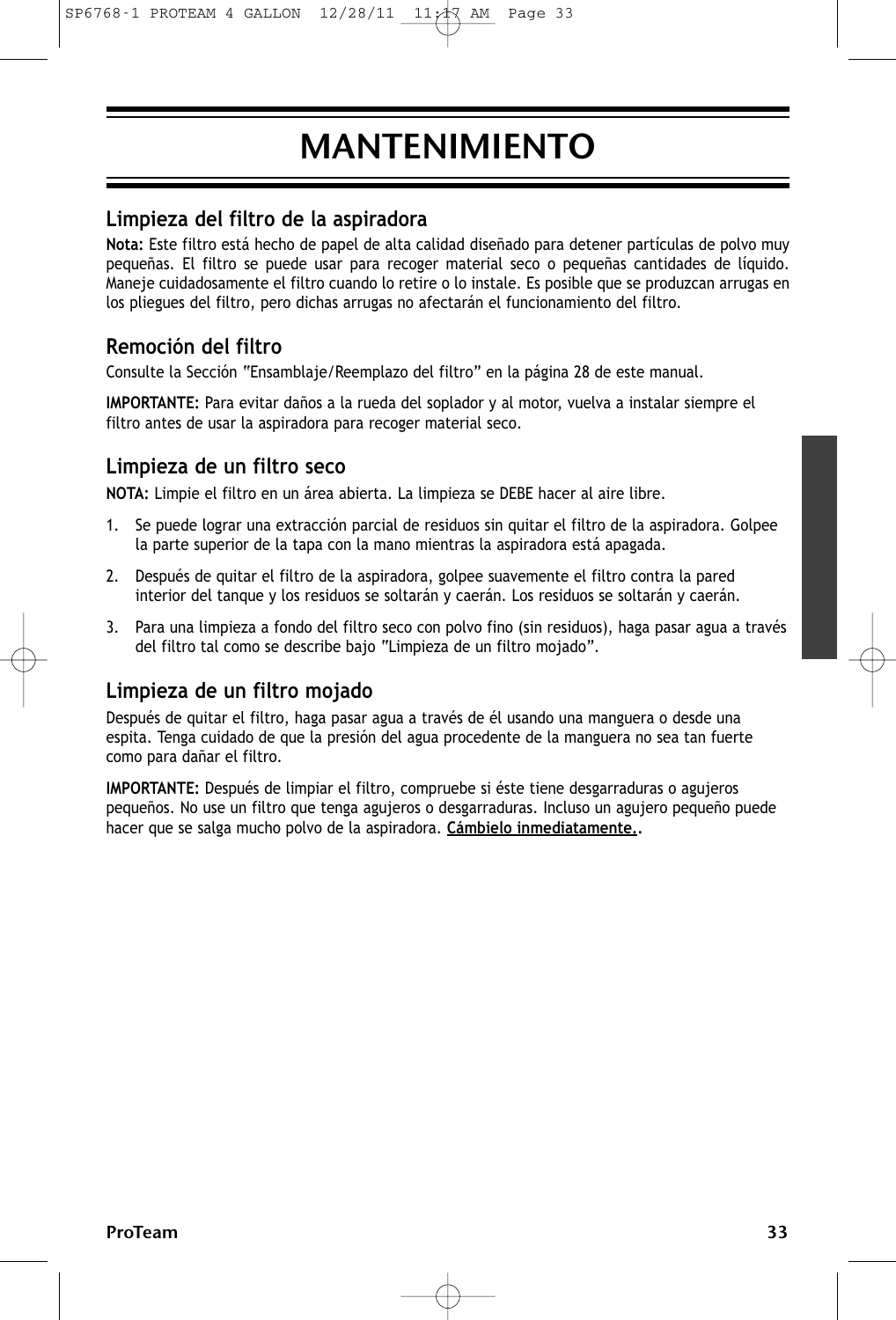### MANTENIMIENTO (continuación)

#### **Limpieza y desinfección de la aspiradora para mojado/seco**

Para mantener el mejor aspecto posible de la aspiradora para mojado/seco, limpie su exterior con un paño humedecido con agua templada y un jabón suave *(Figura H)*.

Para limpiar el tanque:

- 1. Vierta los residuos.
- 2. Lave completamente el tanque con agua templada y un jabón suave.
- 3. Limpie el tanque con un paño seco.

Antes de un almacenamiento prolongado o según sea necesario (por ejemplo, si se recogen aguas residuales), se debe desinfectar el tanque.





Para desinfectar el tanque:

- 1. Eche 1 galón de agua y 1 cucharadita de blanqueador de cloro en el tanque.
- 2. Deje que la solución repose durante 20 minutos y agítela cuidadosamente cada pocos minutos, asegurándose de mojar todas las superficies interiores del tanque.
- 3. Vacíe el tanque después de 20 minutos. Enjuáguelo con agua hasta que el olor a blanqueador desaparezca. Deje que el tanque se seque completamente antes de sellar el motor sobre el tanque.

ADVERTENCIA - Para garantizar la SEGURIDAD y CONFIABILIDAD del producto, las reparaciones y **!** los ajustes deben realizarlos Centros de Servicio autorizados, usando siempre piezas de repuesto ProTeam.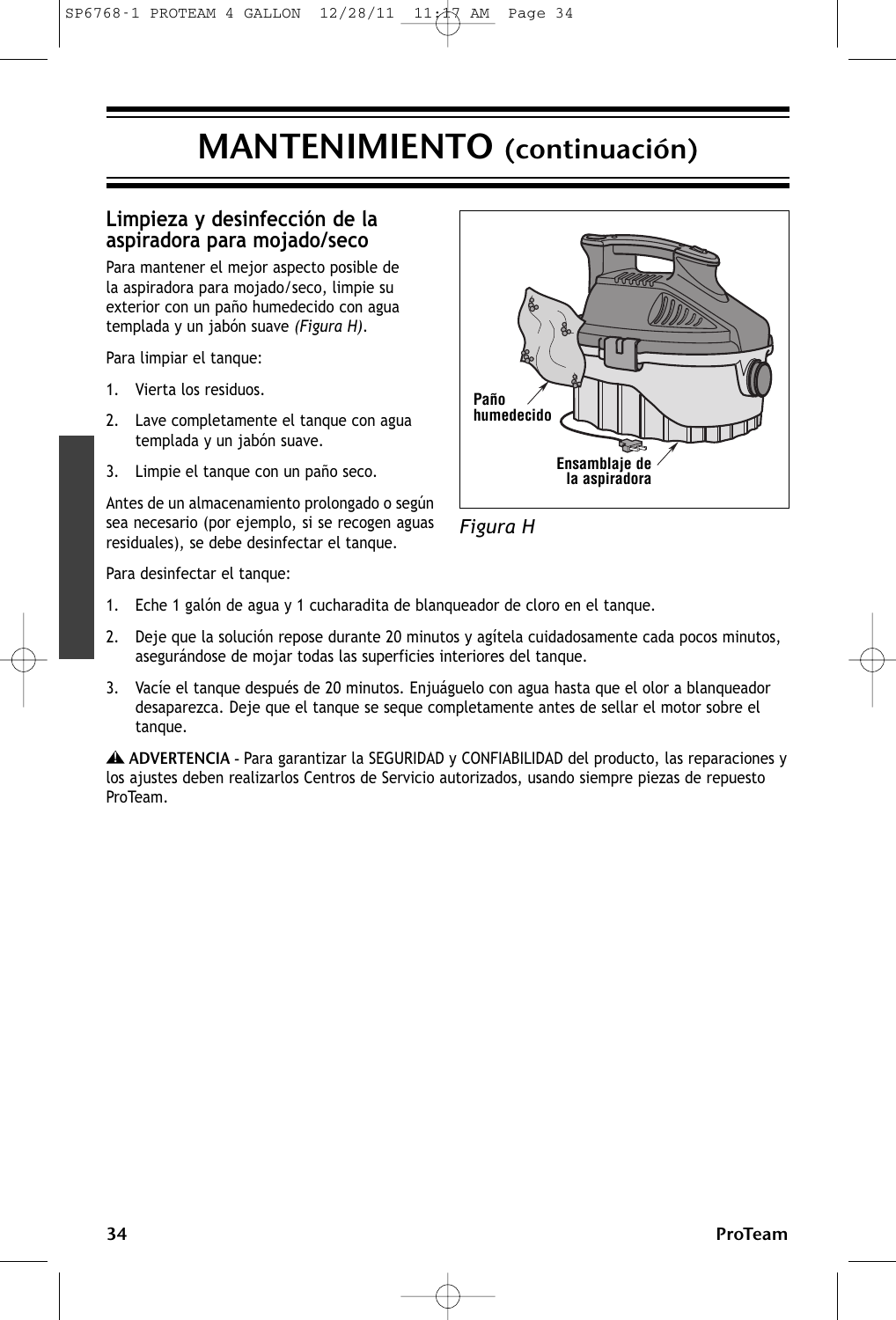## MANTENIMIENTO PREVENTIVO

### ADVERTENCIA: **!**

La siguiente información tiene como fin ser utilizada solamente por personal de servicio calificado y ofrece orientación para realizar resolución de problemas y mantenimiento.

- Desenchufe la aspiradora cuando trabaje en el motor o en cualquier pieza eléctrica.
- NO lubrique el motor.
- NO ate juntos el cordón de extensión y el cordón de alimentación . Si los ata, el resultado será daños a ambos cables y dichos daños no estarán cubiertos bajo la garantía.

### CUIDADO DE LA ASPIRADORA

- 1. Para asegurarse de que la garantía de la aspiradora sea válida, así como de lograr un rendimiento óptimo y una mejor calidad del aire interior, asegúrese de utilizar filtros ProTeam genuinos.
- 2. Compruebe todos los filtros antes de cada uso. Vacíe o reemplace los filtros según sea necesario.
- 3. Limpie con un paño el interior y el exterior de la aspiradora empleando un agente limpiador después de cada uso.

### ALMACENAMIENTO APROPIADO

Cuando la aspiradora no esté en uso, se debe almacenar en un lugar interior y seco. Antes de almacenar la aspiradora, se debe vaciar y limpiar el tanque. El cordón de alimentación se debe enrollar alrededor de la unidad y la manguera y los accesorios se deben almacenar de la manera que se describe en este manual. Los accesorios se deben mantener en la misma área que la aspiradora, para que puedan estar disponibles de inmediato.

# RESOLUCIÓN DE PROBLEMAS

- 1. Si la aspiradora no funciona, compruebe lo siguiente:
	- a. El cordón de alimentación eléctrica en el tomacorriente de la pared
	- b. El cordón de alimentación eléctrica en la aspiradora
	- c. Que el interruptor esté en la posición de "encendido" y funcione correctamente
	- d. Confirme que el tomacorriente de pared que se esté utilizando tenga corriente. Compruebe el cortacircuitos del edificio. Si ése no es el problema, contacte a una Estación de Garantía Autorizada de ProTeam.
- 2. Si el cordón de alimentación se calienta demasiado, asegúrese de que dicho cable no exceda una longitud de 50 pies en el caso de ser de calibre 14 ó 100 pies en el caso de ser de calibre 12.
- 3. Si ocurre una pérdida de succión, compruebe lo siguiente:
	- a. Compruebe que no haya residuos obstruyendo la manguera y/o los accesorios.
	- b. Compruebe y/o limpie el filtro plisado.
	- c. Compruebe que los manguitos de la manguera estén encajando firmemente en la manguera y no estén agrietados.
	- d. Compruebe que el cabezal del motor está instalado correctamente en el tanque de la aspiradora.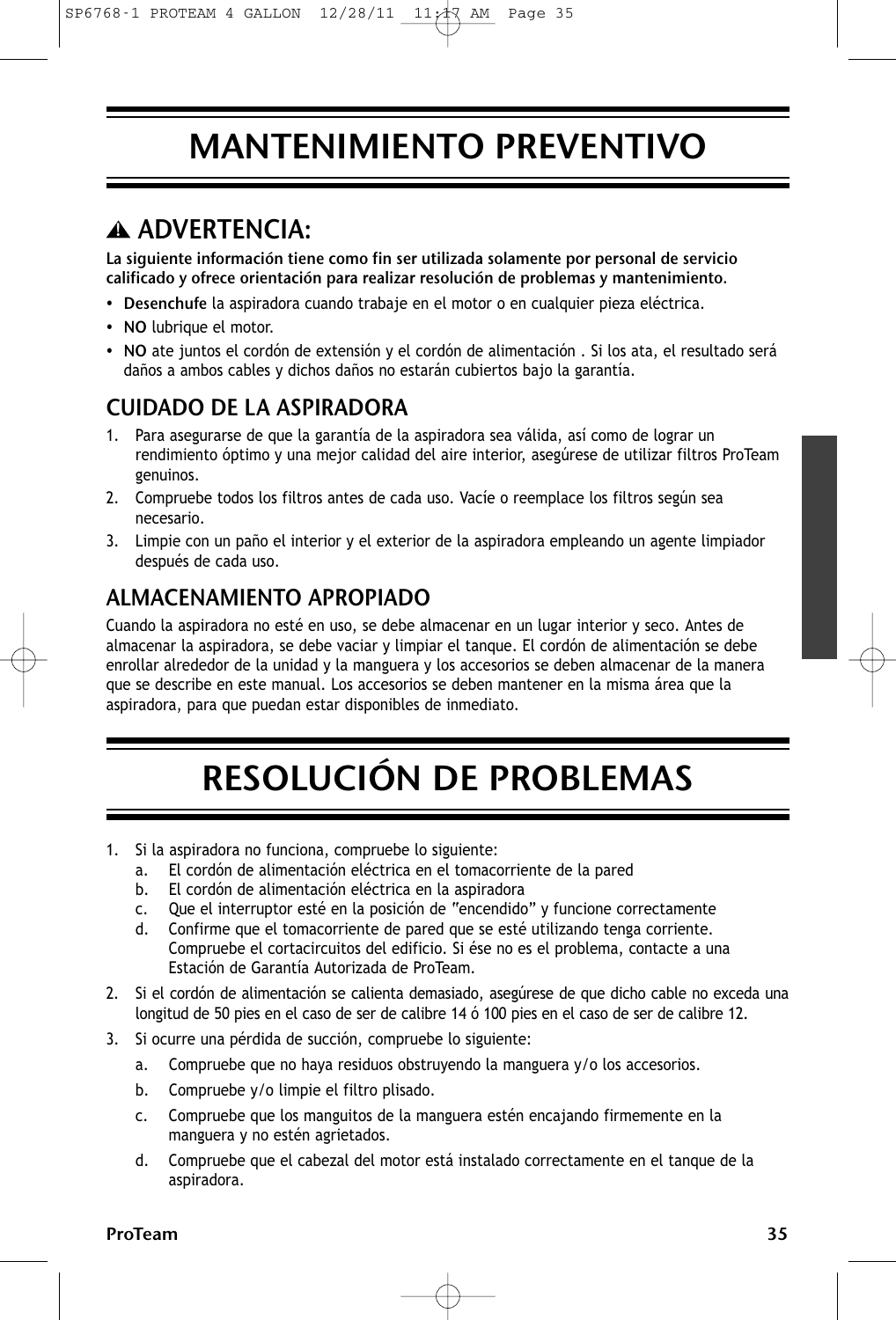# ENSAMBLAJE DE LA PROGUARD®4 PORTÁTIL

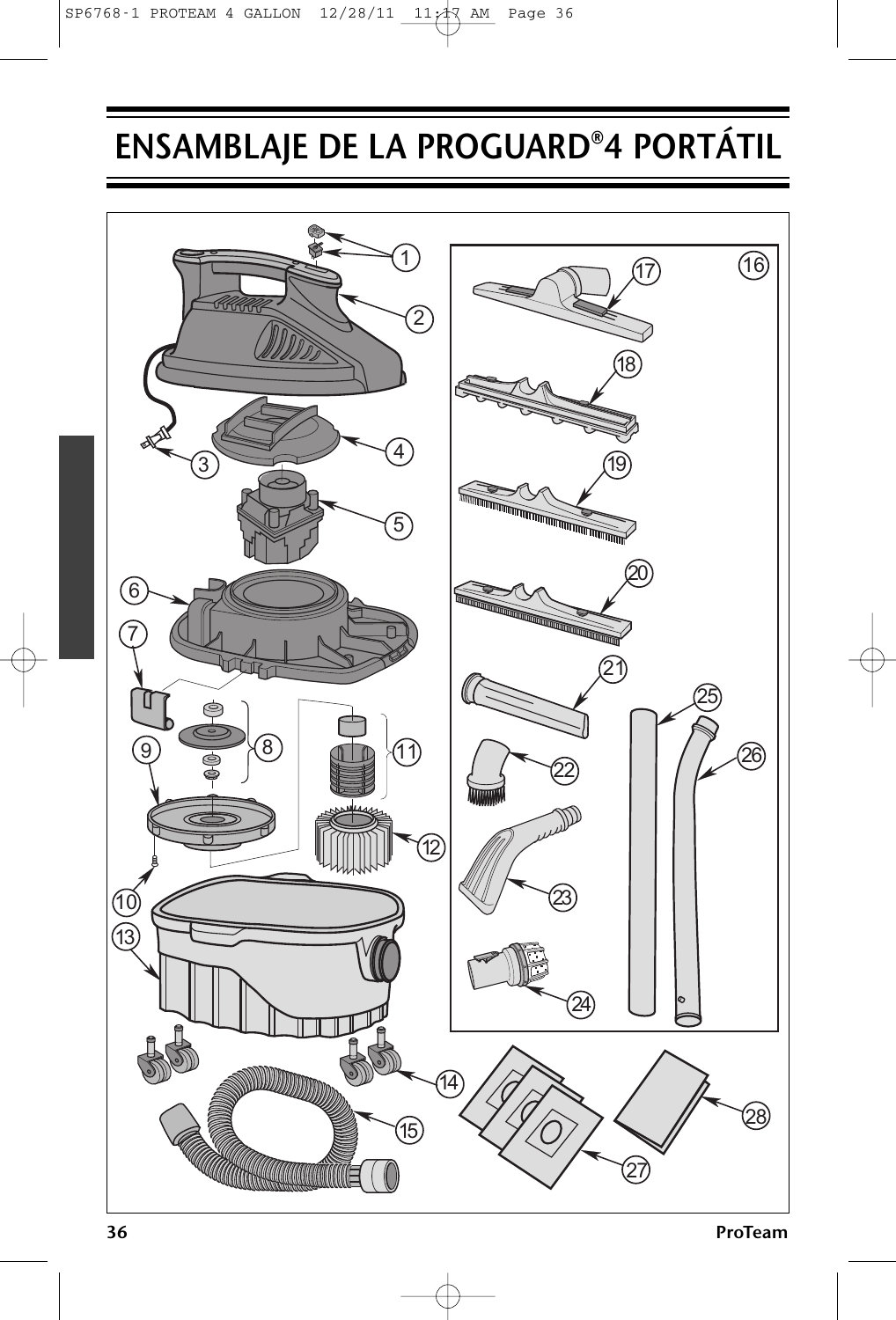## PIEZAS DE REPUESTO DE LA PROGUARD®4 PORTÁTIL

## Ensamblaje de piezas de repuesto

|                         |               | ProGuard®4 portátil                                        |           |
|-------------------------|---------------|------------------------------------------------------------|-----------|
|                         | NO. DE PEDIDO |                                                            | CANT.     |
| $\overline{1}$          | 510123        | Interruptor y cubierta del interruptor (juego)             | 1 de cada |
| $\overline{2}$          | 510107        | Cubierta del motor y asa superior                          | 1 de cada |
| $\overline{\mathbf{3}}$ | 829714-1      | Ensamblaje del cordón de alimentación                      | 1 de cada |
| $\overline{4}$          | 830519        | Conducto de escape                                         | 1 de cada |
| $\overline{5}$          | 509776-19     | Ensamblaje del motor (incluye el número 8)                 | 1 de cada |
| 6                       | 830520-2      | Tapa                                                       | 1 de cada |
| $\overline{7}$          | 826387        | Pestillo del tanque                                        | 2 de cada |
| 8                       | 510124        | Separador, rueda del soplador, arandela, tuerca            | 1 de cada |
| 9                       | 832656-1      | Colector de placa                                          | 1 de cada |
| 10                      | 820563-4      | Tornillo tipo AB No. 10 x 3/4 de pulgada                   | 7 de cada |
| 11                      | 510108        | Ensamblaje de jaula del filtro y flotador                  | 1 de cada |
| 12                      | 107178        | Filtro de cartucho para polvo fino Qwik Lock <sup>™</sup>  | 1 de cada |
| $\overline{13}$         | 510106        | Tanque (con entrada)                                       | 1 de cada |
| 14                      | 510109        | Ruedecilla (juego de of 4)                                 | 1 de cada |
| $\overline{15}$         | 831337-6      | Ensamblaje de manguera de alta calidad                     | 1 de cada |
| 16                      | 107184        | Juego de accesorios (Incluye: 17-26)                       | 1 de cada |
| $1\overline{7}$         | 107189        | Herramienta maestra para pisos                             | 1 de cada |
| 18                      | 107191        | Inserto para alfombra                                      | 1 de cada |
| 19                      | 107192        | Inserto de cepillo para pisos                              | 1 de cada |
| 20                      | 107193        | Inserto de escobilla barredora de goma                     | 1 de cada |
| $\overline{21}$         | 107194        | Boquilla rinconera                                         | 1 de cada |
| 22                      | 107195        | Cepillo para polvo                                         | 1 de cada |
| 23                      | 107196        | Boquilla de garra                                          | 1 de cada |
| 24                      | 830098        | Difusor                                                    | 1 de cada |
| 25                      | 107190        | Tubo extensor recto                                        | 1 de cada |
| 26                      | 107188        | Tubo extensor curvo                                        | 1 de cada |
| 27                      | 107182        | Bolsa de filtro Intercept Micro® - paquete de 3 (opcional) | 1 de cada |
| $\overline{28}$         | SP6768        | Manual del usuario                                         | 1 de cada |

### **ADVERTENCIA !**

SERVICIO DE AJUSTES Y REPARACIONES DE UNA ASPIRADORA PARA MOJADO/SECO CON AISLAMIENTO DOBLE En una aspiradora para mojado/seco con aislamiento doble se proporcionan dos sistemas de aislamiento en vez de conexión a tierra. No se proporciona ningún medio de conexión a tierra en un aparato electrodoméstico con aislamiento doble, ni se debe añadir a éste ningún medio de conexión a tierra. El servicio de ajustes y reparaciones de una aspiradora para mojado/seco con aislamiento doble requiere extremado cuidado y conocimiento del sistema, y debe ser realizado únicamente por personal de servicio competente. Las piezas de repuesto para la aspiradora para mojado/seco con aislamiento doble deben ser idénticas a las piezas que reemplazan. La aspiradora para mojado/seco con aislamiento doble está marcada con las palabras "DOUBLE INSULATED" (con aislamiento doble) y puede que el símbolo  $\boxed{\Box}$  (un cuadrado dentro de un cuadrado) también esté marcado en los aparatos.

Para reducir el riesgo de lesiones por causa de descargas eléctricas, desenchufe el cordón de energía antes de hacer servicio de ajustes y reparaciones a las piezas eléctricas de la aspiradora para mojado/seco.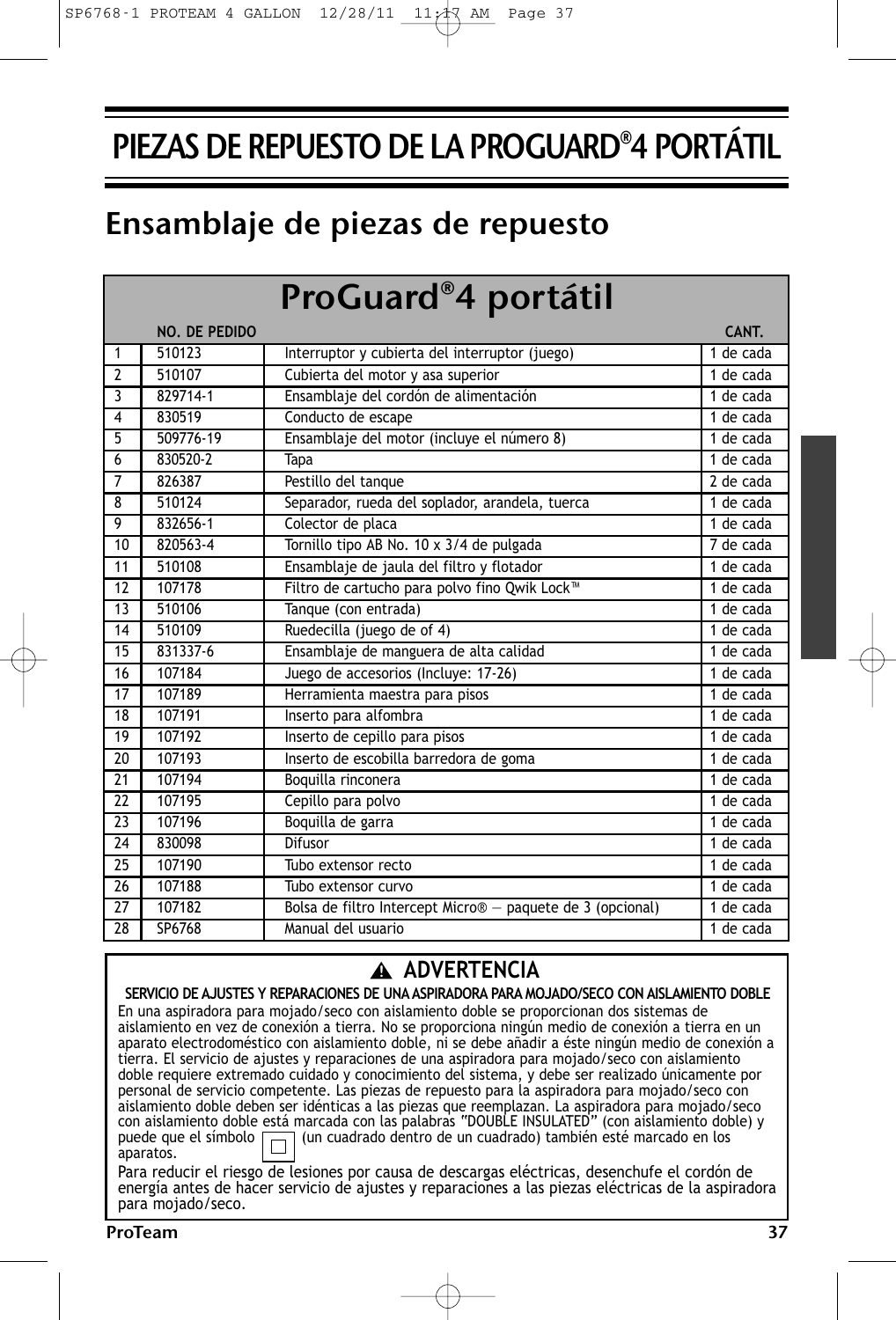# GARANTÍA DE LA PROGUARD®4 PORTÁTIL

Esta garantía limitada se aplica a las siguientes aspiradoras comerciales para mojado/seco ProGuard®de ProTeam, Inc. (colectivamente, los "Productos ProGuard"): ProGuard 4.

Si tiene preguntas o necesita asistencia en relación con la garantía de su producto, sírvase llamar al departamento de Servicio al Cliente de ProTeam al (866) 888-2168 de 7:30 a.m. a 5:00 p.m. Hora de la Montaña.

### **ProGuard® - Garantía limitada**

ProTeam, Inc., radicada en 12438 W. Bridger Street, Boise, Idaho 83713 ("ProTeam"), garantiza al comprador original solamente ("usted"), sujeto a las exclusiones que se describen a continuación, que las piezas componentes y los motores del Producto ProGuard que se mencionan a continuación estarán libres de defectos de material y de fabricación comenzando en la fecha de compra original y continuando durante el período establecido a continuación (cada uno un "Período de Garantía"). Esta garantía limitada finaliza si el comprador original transfiere el Producto ProGuard a cualquier otra persona o entidad.

### **Garantías de las piezas para todos los Productos ProGuard**

- Piezas moldeadas en la carcasa de todos los Productos ProGuard: El tiempo de vida útil esperado para el Producto ProGuard.
- Todas las demás piezas componentes (excluyendo el motor) de todos los Productos ProGuard: 3 años.

#### **Garantías del motor específicas para cada Producto ProGuard**

• ProGuard 4 - Motor de la aspiradora: 1 año.

### **Lo que no está cubierto: Exclusiones de la garantía**

Esta garantía limitada no se extiende a lo siguiente y expresamente excluye:

- Aditamentos o accesorios que se desgastan por el uso normal y/o de reemplazo, incluyendo, sin limitación, cordones de extensión, mangueras, filtros, interruptores, escobillas de carbono del motor y otros aditamentos del Producto ProGuard.
- Daños o quemadura del motor del Producto ProGuard que se produzcan como resultado de no despejar una obstrucción que ocurra durante el curso del uso normal.
- Pérdida o daños al Producto ProGuard que se produzcan como resultado de condiciones que estén más allá del control de ProTeam, incluyendo sin limitación, uso incorrecto, accidente, abuso, descuido, negligencia (que no sea por parte de ProTeam), sobreuso más allá de la capacidad prevista o modificación o alteración no autorizada.
- Pérdida o daños al Producto ProGuard que se produzcan como resultado de no seguir el programa de mantenimiento requerido, o como consecuencia de no usar el Producto ProGuard de acuerdo con las instrucciones escritas de ProTeam, sus pautas o los términos del manual del usuario.

### **Lo que haremos para corregir los problemas**

Si un reclamo hecho durante el Período de Garantía está cubierto bajo esta garantía limitada, ProTeam o su distribuidor autorizado local de ProTeam, a opción exclusiva de ProTeam, (a) reparará la porción defectuosa del Producto ProGuard o (b) reemplazará el Producto ProGuard completo. EL REMEDIO ÚNICO Y EXCLUSIVO POR EL INCUMPLIMIENTO DE ESTA GARANTÍA LIMITADA ESTARÁ LIMITADO A LA REPARACIÓN O EL REEMPLAZO DEL PRODUCTO PROGUARD.

#### **No se aplica ninguna otra garantía expresa**

LAS GARANTÍAS LIMITADAS PROVISTAS ARRIBA SON LAS GARANTÍAS ÚNICAS Y EXCLUSIVAS PROVISTAS POR PROTEAM AL COMPRADOR ORIGINAL Y SUSTITUYEN A TODAS LAS DEMÁS GARANTÍAS, ESCRITAS U ORALES, EXPRESAS O IMPLÍCITAS, TANTO SI SURGEN POR LA EJECUCIÓN DE LA LEY COMO DE OTRA MANERA, INCLUYENDO, SIN LIMITACIÓN, LAS GARANTÍAS DE COMERCIABILIDAD O IDONEIDAD PARA UN PROPÓSITO ESPECÍFICO, TANTO SI EL PROPÓSITO HA SIDO REVELADO COMO SI NO LO HA SIDO, Y TANTO SI EL PRODUCTO PROGUARD HA SIDO COMO SI NO HA SIDO DISEÑADO O FABRICADO ESPECÍFICAMENTE PARA EL USO POR USTED O PARA EL PROPÓSITO QUE USTED TENGA. Ningún empleado, agente, distribuidor u otra persona está autorizado a alterar esta garantía limitada o dar cualquier otra garantía en nombre de ProTeam. Los términos de esta garantía limitada no serán modificados por ProTeam, el propietario original ni sus respectivos sucesores o cesionarios.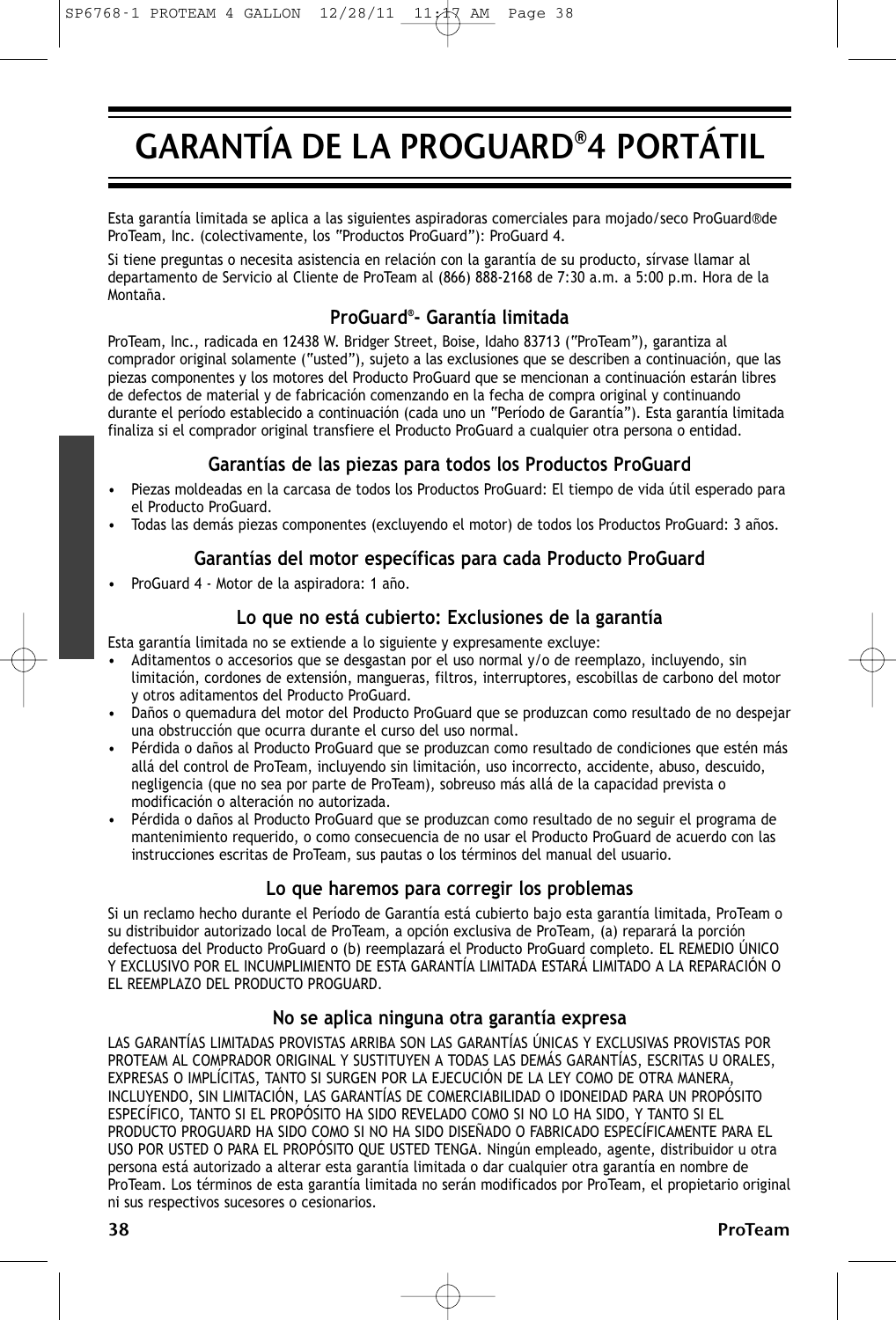# GARANTÍA DE LA PROGUARD®4 PORTÁTIL

### **Cómo notificarnos**

Si descubre que su Producto ProGuard tiene un defecto que cree que está cubierto por esta garantía limitada, debe notificar a ProTeam o al distribuidor autorizado de ProTeam que le vendió el Producto ProGuard dentro del Período de Garantía aplicable. Usted puede ponerse en contacto con el departamento de Servicio al Cliente de ProTeam llamando al (866) 888-2168 entre las horas de 7:30 a.m. y 5:00 p.m. Hora de la Montaña o a cualquier hora a través del número de fax o la dirección de correo electrónico que se indican en el manual del usuario o en nuestro sitio Web. Para que se procese un reclamo bajo garantía lo antes posible, le sugerimos que complete la "Tarjeta de registro (Registration Card)" que está a su disposición en el sitio Web de ProTeam en www.pro-team.com. Si opta por no registrar su Producto ProGuard, para hacer un reclamo bajo garantía necesitará proporcionar una copia de su recibo de venta u otro comprobante de compra que muestre la fecha de compra a ProTeam o su distribuidor autorizado local de ProTeam.

### **Procedimientos de reparación y reemplazo**

Sírvase llamar al número del departamento de Servicio al Cliente indicado más arriba o visitar el sitio Web de ProTeam para localizar al distribuidor autorizado de ProTeam más cercano a usted. Si no hay un distribuidor autorizado local de ProTeam, nuestro departamento de Servicio al Cliente le dará el nombre y la dirección del representante de servicio de campo más cercano o le dará instrucciones para enviar su Producto ProTeam al centro de reparaciones de ProTeam. ProTeam o su distribuidor autorizado local de ProTeam determinará si su reclamo está cubierto bajo esta garantía limitada, sujeto a las limitaciones o exclusiones descritas en esta garantía limitada, o si ha excedido el Período de Garantía aplicable. Su distribuidor autorizado local de ProTeam reparará su Producto ProGuard, enviará su Producto ProGuard al centro de reparaciones del distribuidor o de ProTeam, o contactará a ProGuard para obtener un Producto ProGuard de reemplazo. La decisión de reemplazar su Producto ProGuard se tomará bajo la discreción exclusiva de ProTeam. Las reparaciones o modificaciones realizadas al Producto ProGuard por alguien ajeno a ProTeam, el centro de reparaciones autorizado de ésta o un distribuidor autorizado local anularán esta garantía limitada. La cobertura bajo esta garantía limitada está condicionada en todo momento a que el comprador original cumpla con estos procedimientos requeridos de notificación y reparación.

### **Limitación de responsabilidad**

EN LA MEDIDA PERMITIDA POR LA LEY, PROTEAM NO SERÁ RESPONSABLE EN NINGÚN CASO POR DAÑOS INCIDENTALES, ESPECIALES, INDIRECTOS O EMERGENTES, INCLUYENDO CUALQUIER PÉRDIDA ECONÓMICA, TANTO SI SON EL RESULTADO DE UN RENDIMIENTO DEFICIENTE COMO DE UTILIZACIÓN, USO INCORRECTO O INCAPACIDAD PARA UTILIZAR EL PRODUCTO PROGUARD O NEGLIGENCIA POR PARTE DE PROTEAM. EL VENDEDOR NO SERÁ RESPONSABLE POR LOS DAÑOS CAUSADOS POR UNA DEMORA EN LA EJECUCIÓN Y EN NINGÚN CASO, INDEPENDIENTEMENTE DE LA FORMA DEL RECLAMO O LA CAUSA DE ACCIÓN (TANTO SI SE BASA EN CONTRATO, COMO EN INCUMPLIMIENTO, NEGLIGENCIA, RESPONSABILIDAD ESTRICTA, OTRO AGRAVIO O ALGUNA OTRA COSA), EXCEDERÁ LA RESPONSABILIDAD DE PROTEAM ANTE EL COMPRADOR Y/O SUS CLIENTES EL PRECIO PAGADO POR EL PROPIETARIO ORIGINAL DEL PRODUCTO PROGUARD. La expresión "daños emergentes" incluirá, pero no estará limitada a, pérdida de utilidades previstas, interrupción del negocio, pérdida de uso o ingresos, costo de capital o pérdida o daños a bienes o equipos.

Algunos estados no permiten la exclusión o limitación de los daños incidentales o emergentes, por lo que es posible que la limitación que antecede no tenga aplicación en el caso de usted.

Esta garantía limitada le confiere a usted derechos legales específicos y es posible que usted tenga también otros derechos que varían de un estado a otro.

ProTeam, ProGuard, Intercept Micro y Qwik Lock son marcas comerciales de Emerson.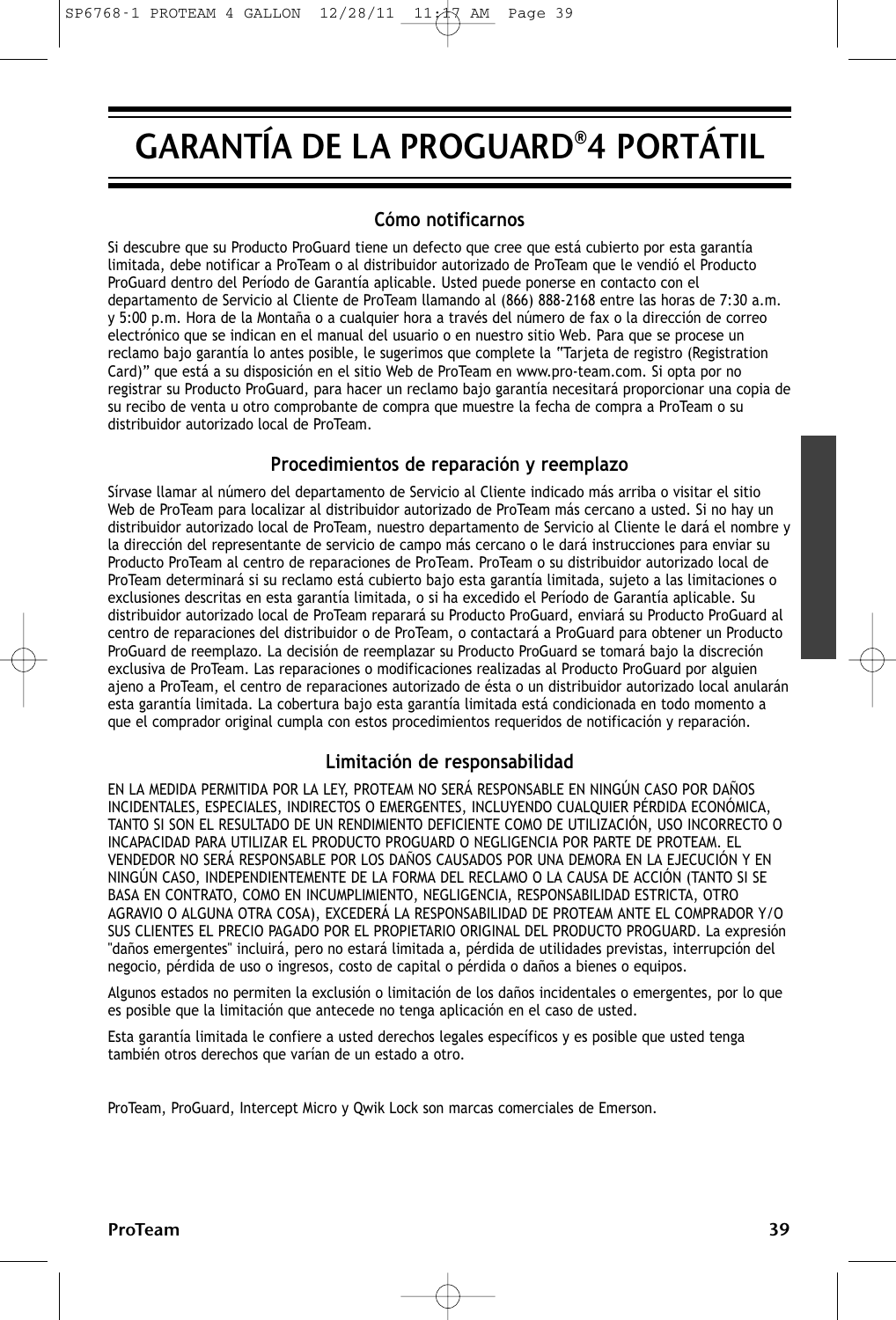ProTeam, Inc. customerservice.proteam@emerson.com P.O. Box 7385, Boise, ID 83707 866.888.2168

Impreso en 12/11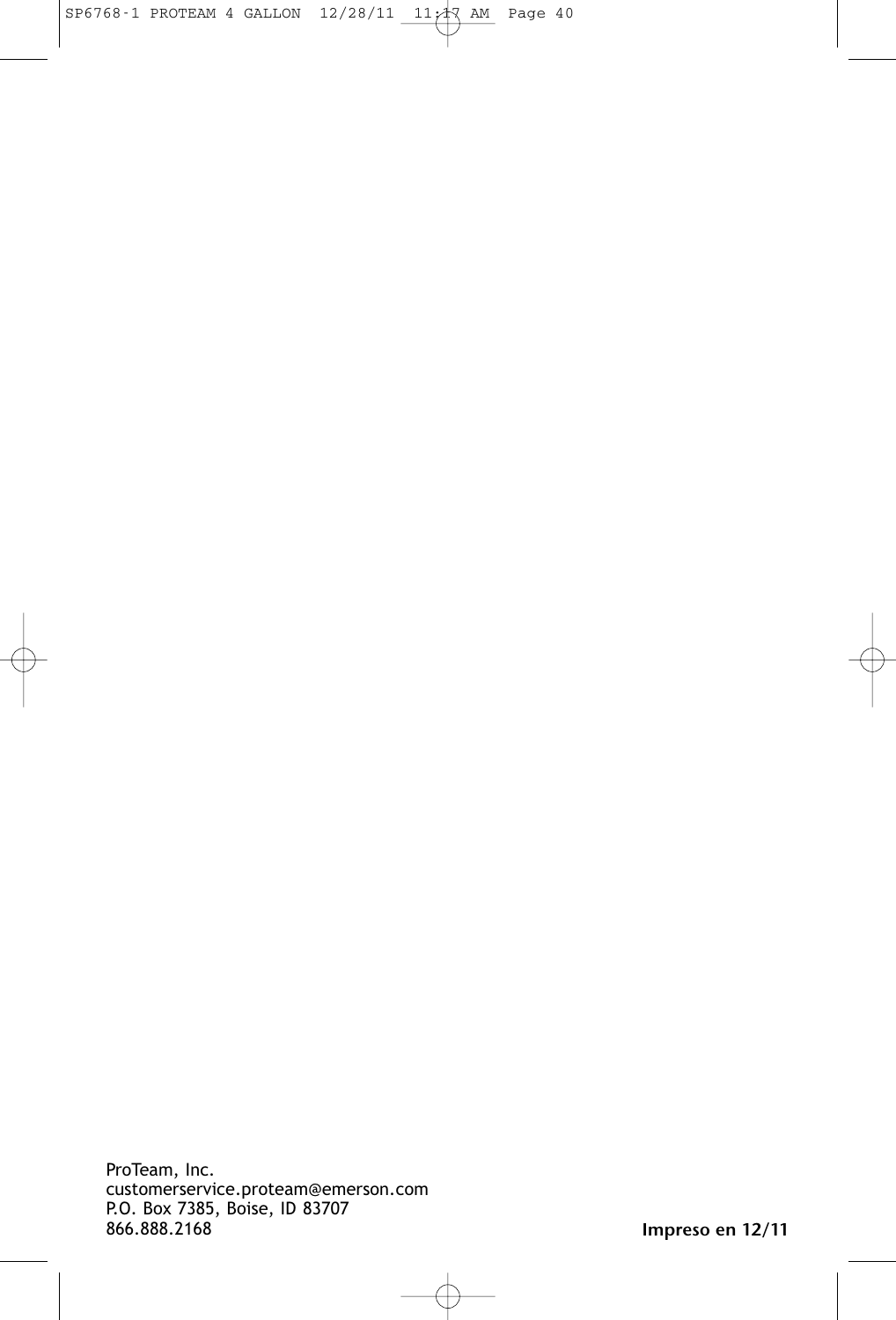SP6768-1 PROTEAM 4 GALLON 12/28/11 11:17 AM Page 41





I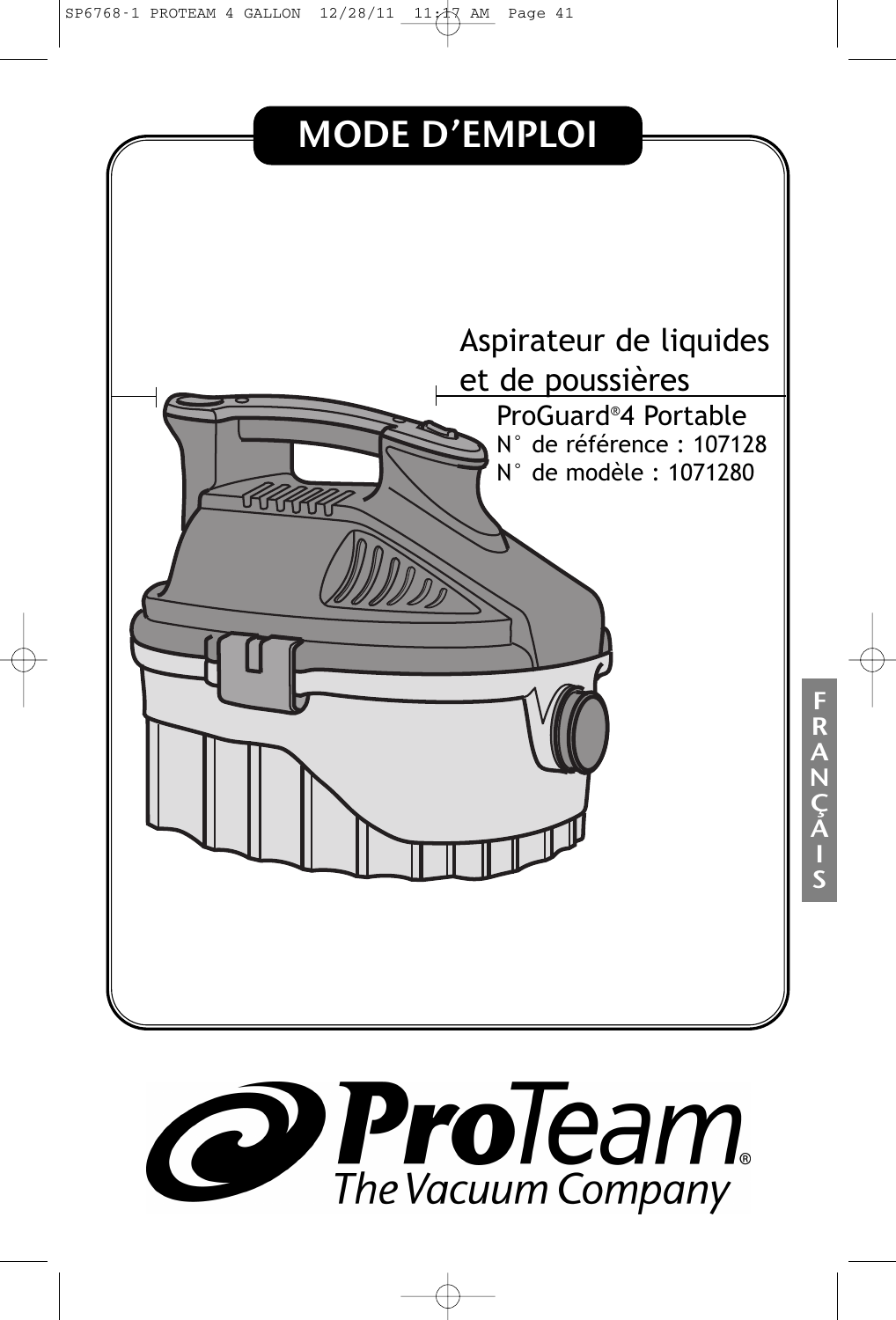SP6768-1 PROTEAM 4 GALLON  $12/28/11$   $11/17$  AM Page 42

## TABLE DES MATIÈRES

### **ProGuard®4 Portable,**

| Aspirateur de liquides et de poussières de 4 gallons   |
|--------------------------------------------------------|
| Consignes de sécurité pour l'aspirateur43              |
|                                                        |
| Préparation pour le fonctionnement 46                  |
|                                                        |
|                                                        |
| Rangement du cordon d'alimentation 52                  |
| Maintenance du filtre 53                               |
|                                                        |
|                                                        |
| Montage de l'aspirateur portable ProGuard®456          |
| Liste des pièces de l'aspirateur portable ProGuard®457 |
| Entretien des aspirateurs de liquides et de poussières |
|                                                        |
| Garantie limitée  58                                   |
|                                                        |
|                                                        |
|                                                        |

Allez à www.pro-team.com pour faire enregistrer votre nouvel aspirateur.

### INSPECTION

Déballez et inspectez attentivement votre nouvel aspirateur ProTeam pour vous assurer qu'il n'a pas été endommagé pendant l'expédition. Chaque chargeur est testé et inspecté soigneusement avant l'expédition. Tous les produits renvoyés doivent être accompagnés par un Numéro d'autorisation de retour (NAR). Pour demander un NAR ou pour poser des questions en cas de dommage subi pendant le transport, contactez ProTeam au 866.888.2168 ou à customerservice.proteam@emerson.com.

Ce mode d'emploi contient des renseignements importants pour l'utilisation et le fonctionnement sans danger de cette machine. Lisez attentivement ces instructions avant de commencer à vous servir de cette machine. Gardez ce mode d'emploi à portée de la main à tout moment et demandez à tous les propriétaires de le lire. Si les instructions ne sont pas respectées, il y aurait des risques de blessures aux personnes ou d'endommagement de matériel, de mobilier ou de bâtiments.

Pour obtenir de nouveaux modes d'emploi, veuillez contacter ProTeam, Inc. à : customerservice.proteam@emerson.com

P. O. Box 7385, Boise, ID 83707 (É.-U.)

866.888.2168, ou visitez pro-team.com pour obtenir une version téléchargeable.

Le contenu de ce mode d'emploi est basé sur les informations disponibles les plus récentes sur le produit au moment de la publication. ProTeam se réserve le droit d'apporter des modifications ou des améliorations à ses machines sans préavis.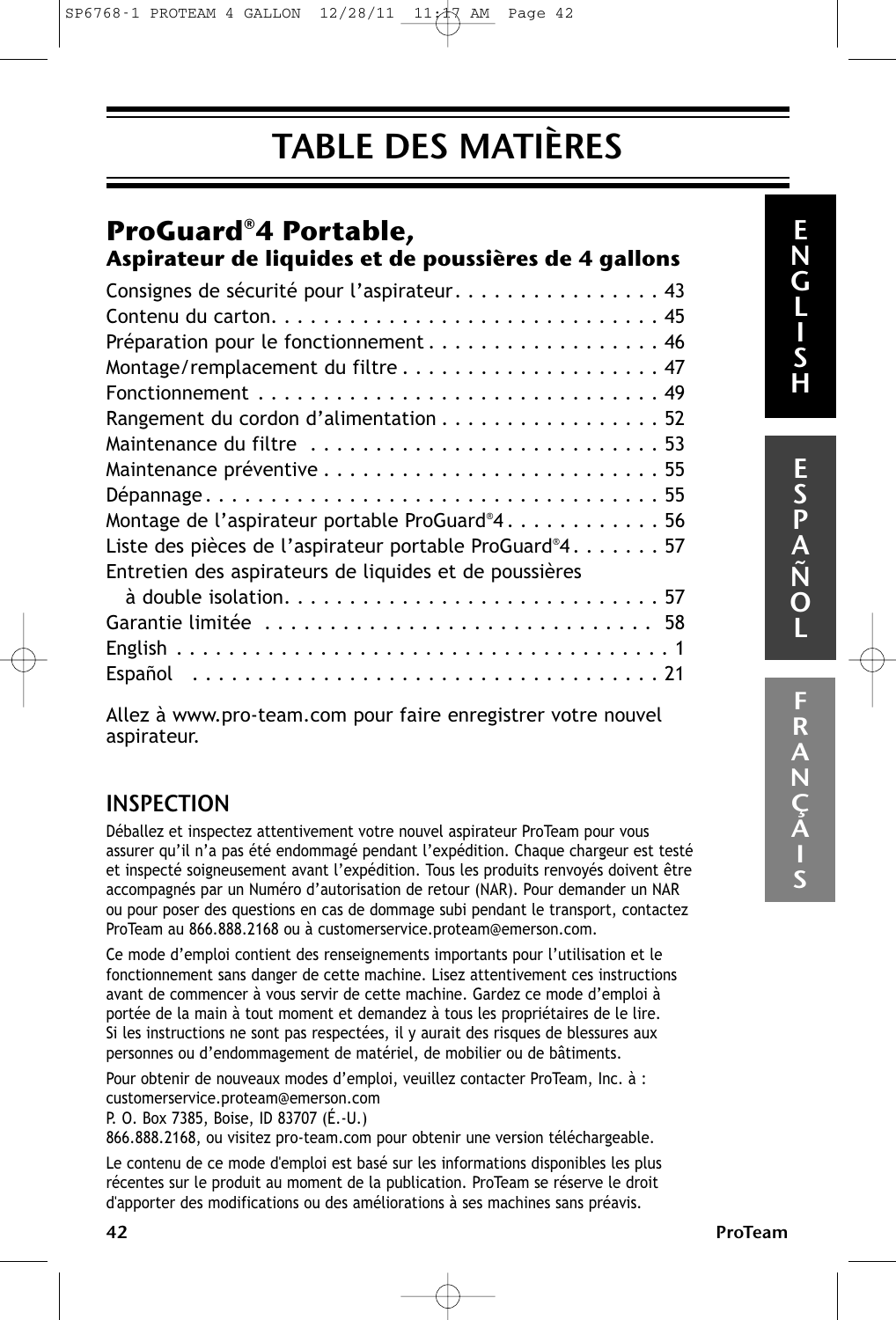# INSTRUCTIONS IMPORTANTES RELATIVES À LA SÉCURITÉ

La sécurité est une combinaison de bon sens, de rester alerte et de savoir comment votre aspirateur de liquides et de poussières (l'« aspirateur ») fonctionne.

#### Termes de signalisation de questions de sécurité

DANGER : indique une situation dangereuse qui, si elle n'est pas évitée, causera la mort ou une blessure grave. **!** AVERTISSEMENT : indique une situation dangereuse qui, si elle n'est pas évitée, risque de causer la mort **!** ou une blessure grave.

MISE EN GARDE : indique une situation dangereuse qui, si elle n'est pas évitée, pourrait causer une **!** blessure légère ou modérée.

Prenez toujours des précautions élémentaires, notamment les précautions suivantes, lorsque vous utilisez votre aspirateur de liquides et de poussières :

#### $\sqrt{\text{ERTISSEMENT}}$  : Pour réduire le risque d'incendie, de choc électrique ou de blessure: **!**

- 1. Lisez et comprenez ce manuel et toutes les étiquettes placées sur l'aspirateur avant de mettre celui-ci en marche.
- 2. N'utilisez l'aspirateur que comme cela est décrit dans ce mode d'emploi.
- 3. Ne laissez pas en marche pendant que vous êtes absent vous vous risqueriez de manquer des signes importants indiquant un fonctionnement anormal, comme une perte de puissance d'aspiration, la sortie de débris ou de liquides par la bouche de soufflage d'air ou des bruits anormaux en provenance du moteur. Cessez immédiatement d'utiliser l'aspirateur si vous constatez de tels signes.
- 4. Ne laissez pas l'aspirateur sans surveillance quand il est branché dans une prise de courant. Débranchez-le de la prise quand il n'est pas utilisé et avant toute opération de maintenance.
- Des étincelles à l'intérieur du moteur risquent de mettre feu à des vapeurs ou poussières inflammables. Pour réduire le risque d'incendie ou d'explosion : n'utilisez pas à proximité de gaz ou de liquides inflammables ou combustibles, ou de poussières explosives, comme de l'essence automobile ou d'autres fiouls, de l'essence à briquet, des produits de nettoyage, de la peinture à l'huile, du gaz naturel, de l'hydrogène, de la poussière de charbon, de la poussière de magnésium, de la poussière d'aluminium, de la poussière de céréales ou de la poudre.
- 6. N'aspirez jamais de matières en train de brûler ou des matières fumigènes, telles que des cigarettes, des allumettes ou des cendres chaudes.
- 7. Pour réduire le risque d'inhalation de vapeurs toxiques, n'aspirez pas de matériaux toxiques ou dangereux, et n'utilisez pas à proximité de tels matériaux.
- 8. Pour réduire le risque de choc électrique, n'exposez pas à la pluie et empêchez l'entrée de liquides dans le compartiment du moteur. Rangez à l'intérieur.
- 9. Ne laissez pas les enfants se servir de l'aspirateur comme d'un jouet. Il faut surveiller de très près quand il est utilisé par des enfants ou à proximité d'enfants.
- 10. N'utilisez pas avec un filtre déchiré ou sans avoir installé de filtre, sauf quand vous aspirez des liquides, comme cela est décrit dans ce mode d'emploi. Des débris secs capturés par la roue risquent d'endommager le moteur ou d'être expulsés à nouveau dans l'air ambiant.
- 11. Éteignez l'aspirateur avant de le débrancher.
- 12. Pour réduire le risque de blessure pouvant être causée par une mise en marche accidentelle, débranchez le cordon d'alimentation avant de changer le filtre ou de le nettoyer.
- 13. Ne débranchez pas en tirant sur le cordon. Pour débrancher, saisissez la fiche pas le cordon.
- 14. N'utilisez pas l'aspirateur avec une fiche, un cordon ou un autre composant endommagé. Si votre aspirateur ne fonctionne pas comme il faut, s'il manque des pièces, s'il quelqu'un l'a laissé tomber, s'il est endommagé, s'il a été laissé à l'extérieur ou s'il est tombé dans de l'eau, téléphonez au service d'assistance à la clientèle.
- 15. Ne tirez pas l'aspirateur et ne le portez pas par son cordon, n'utilisez pas le cordon pour servir de poignée, ne fermez pas une porte sur le cordon et ne laissez pas le cordon tendu passer sur des bords ou des coins tranchants. Ne traînez pas l'aspirateur sur son cordon. Maintenez le cordon à distance des surfaces chauffées.
- 16. Ne touchez pas la fiche, l'interrupteur ou l'aspirateur avec des mains mouillées.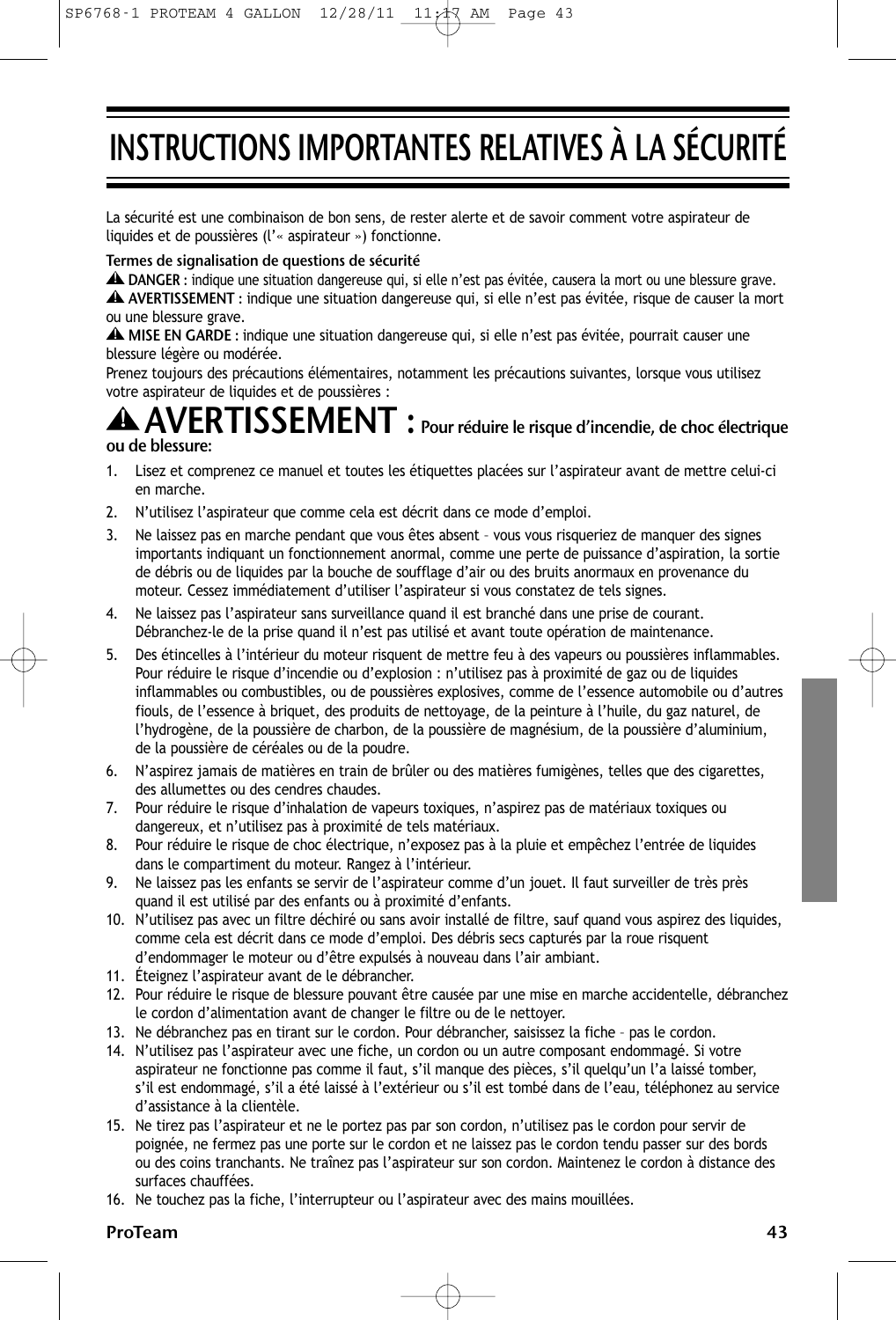# CONSIGNES DE SÉCURITÉ POUR L'ASPIRATEUR (suite)

- 17. Utilisez seulement des cordons de rallonge qui sont conçus pour emploi à l'extérieur. Les cordons de rallonge en mauvais état ou trop petits en termes de calibre des fils peuvent poser des risques d'incendie et de choc électrique. Pour réduire le risque de tels dangers, inspectez les cordons pour vous assurer qu'ils sont en bon état et que le liquide n'entre pas en contact avec le raccordement. N'utilisez pas de cordons de rallonge dont les conducteurs ont un calibre inférieur à 16 AWG. Pour réduire la perte d'énergie, utilisez un cordon de rallonge de calibre 14 s'il mesure entre 7,5 et 15 mètres de long, ou de calibre 12 s'il mesure 15 mètres de long ou plus.
- 18. Cet aspirateur de liquides et de poussières a une double isolation, ce qui élimine le besoin d'un système de mise à la terre séparé. Utilisez seulement des pièces de rechange identiques. Lisez les instructions concernant l'entretien des aspirateurs de liquides et de poussières à double isolation avant toute opération d'entretien.
- 19. Ne mettez aucun objet dans les orifices de ventilation. N'aspirez pas quand de quelconques orifices de ventilation sont obstrués ; assurez-vous que ces orifices ne sont pas bloqués par de la poussière, de la peluche, des cheveux ou de quelconques objets pouvant réduire la circulation de l'air.
- 20. Gardez les cheveux, les vêtements flottants, les doigts et toutes les parties du corps à distance des orifices et des pièces mobiles.
- 21. Pour réduire le risque de chute, faites très attention lorsque vous utilisez l'aspirateur dans des escaliers.
- 22. Pour réduire le risque de blessure aux personnes ou d'endommagement de l'aspirateur, utilisez seulement des accessoires recommandés par ProTeam.
- 23. En cas d'utilisation de l'aspirateur comme soufflante :
	- Ne dirigez la décharge d'air que vers la zone de travail.
	- Ne déposez pas dans un liquide ; cela risquerait de causer un choc électrique.
	- Ne dirigez pas l'air vers des personnes présentes à proximité.
	- Gardez les enfants à distance lors du fonctionnement de la soufflante.
	- N'utilisez la soufflante que pour souffler des saletés et des débris.
	- N'utilisez pas en guise de pulvérisateur.
	- Portez des lunettes de sécurité.
- 24. Pour réduire le risque de blessure pour les yeux, portez des lunettes de sécurité. L'utilisation de toute soufflante ou de tout aspirateur utilitaire peut toujours causer la projection de corps étrangers dans les yeux, ce qui risque d'entraîner des blessures graves aux yeux.

#### MISE EN GARDE : **!**

- Pour réduire le risque de perte auditive, portez des protecteurs d'oreilles lorsque vous vous servez de l'aspirateur pendant plusieurs heures ou quand vous l'utilisez dans un endroit bruyant.

- En cas de fonctionnement dans un environnement poussiéreux, portez un masque de protection contre la poussière du type N95 ou P100.

- Les décharges statiques sont fréquentes dans les endroits secs ou lorsque l'humidité relative de l'air ambiant est faible. L'aspiration de débris fins avec votre aspirateur peut déposer une charge statique sur le tuyau ou sur l'aspirateur. Pour réduire la fréquence des chocs causés par l'électricité statique quand vous utilisez cet aspirateur, utilisez un humidificateur d'air pour humidifier l'air ambiant.

Observez les avertissements suivants qui figurent sur le carter du moteur de votre aspirateur :

AVERTISSEMENT - pour votre propre sécurité, lisez et comprenez le manuel de l'opérateur. Ne laissez **!** jamais l'aspirateur en marche sans surveillance. Ne ramassez pas de cendres chaudes, de charbon ou de matières toxiques, inflammables ou dangereuses. N'utilisez pas à proximité de vapeurs ou de liquides explosifs.

AVERTISSEMENT - pour réduire le risque de choc électrique – n'exposez pas à la pluie – rangez à **!** l'intérieur.

DOUBLEMENT ISOLÉ – MISE À LA TERRE NON NÉCESSAIRE. POUR L'ENTRETIEN, N'UTILISEZ QUE DES PIÈCES DE RECHANGE IDENTIQUES L'ENTRETIEN.

# CONSERVER CES INSTRUCTIONS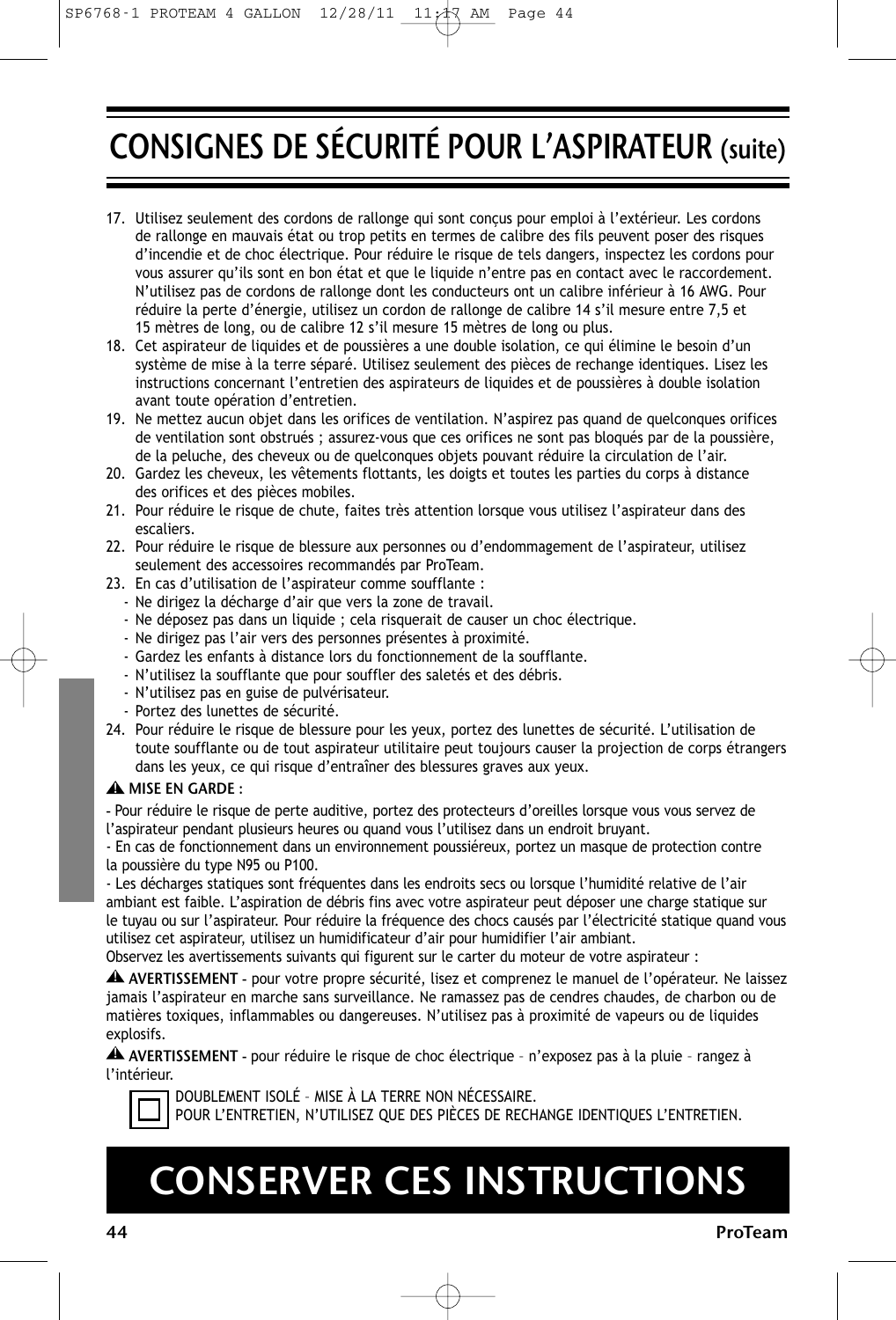### ENTRETIEN DU CORDON D'ALIMENTATION ÉLECTRIQUE

Quand vous aurez fini de vous servir de l'aspirateur, débranchez le cordon et enroulez-le autour du cache du moteur. Si le cordon d'alimentation électrique est endommagé, il faut le faire remplacer immédiatement par le fabricant, par son représentant agréé pour le service après-vente ou par un technicien disposant des qualifications nécessaires afin de réduire le risque d'accident.

N'étirez JAMAIS le cordon au maximum entre l'aspirateur et la prise de courant. Un cordon qui est étiré excessivement ou sur lequel on a tiré ne fonctionnera pas correctement et est une cause de danger.

Après avoir fini de passer l'aspirateur, débranchez le cordon et enroulez-le comme cela est décrit à la page 52. N'enroulez PAS le cordon en l'enveloppant autour de votre main et de votre coude.

N'utilisez que des cordons indiqués par ProTeam comme cordons de rechange.

Important : référez-vous au point numéro 17 dans les consignes de sécurité.

Le type de gaine du cordon doit être SJTW ou mieux.

# CONTENU DU CARTON

### VUE D'ENSEMBLE

- Aspirateur de liquides et de poussières de 4 gallons (1)
- 4 roulettes (2)
- Filtre à cartouche pour poussières fines Qwik Lock™ (3)
- Outil principal de nettoyage du plancher (4)
- Brosse pour plancher accessoire (5)
- Racloir accessoire (6)
- Brosse pour moquette accessoire (7)
- Suceur plat (8)
- Brosse à épousseter (9)
- Suceur à griffes (10)
- Diffuseur (11)
- Tube de rallonge droit (12)
- Tube de rallonge cintré (13)
- Ensemble de tuyau flexible (14)
- Mode d'emploi (15)

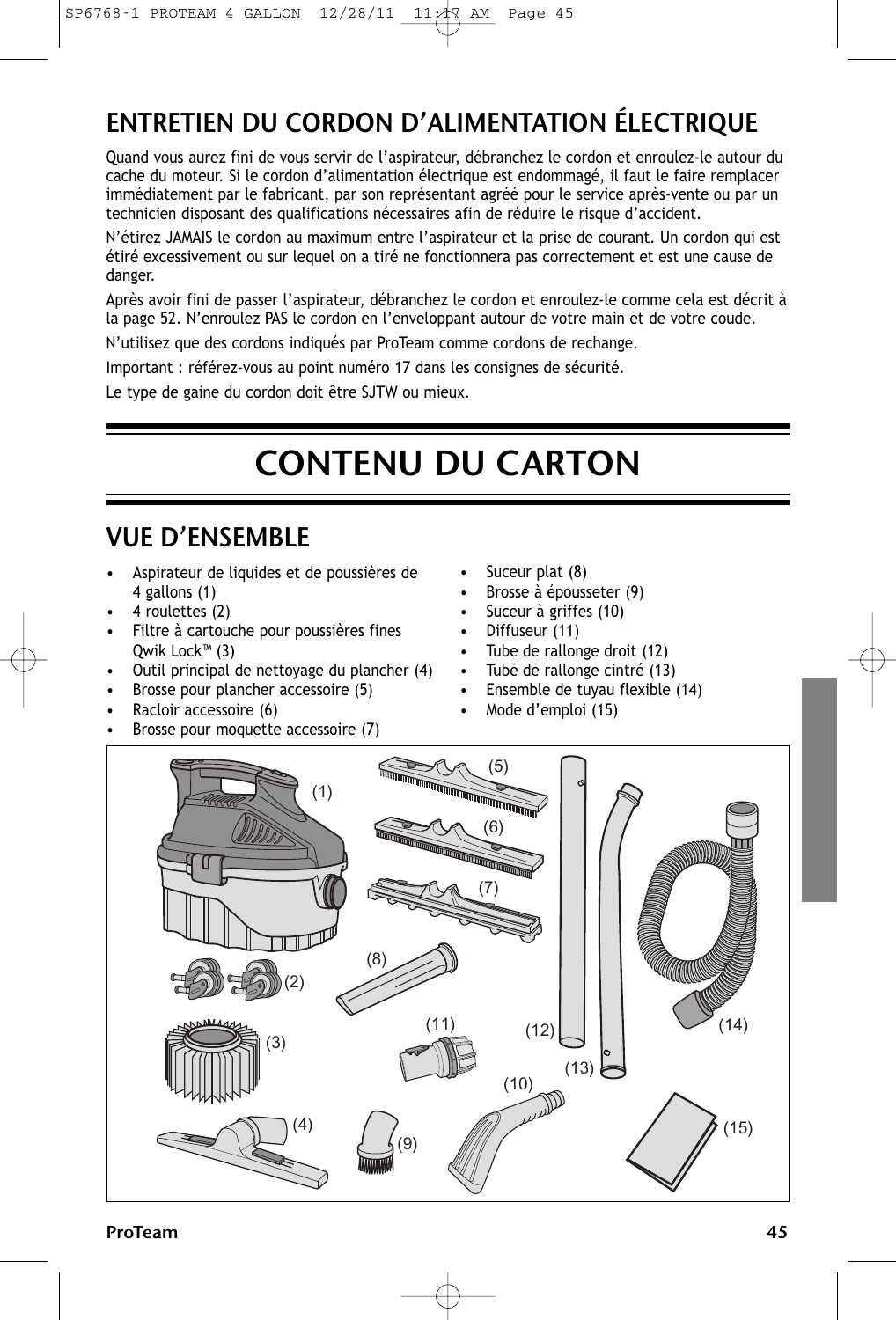# PRÉPARATION POUR LE FONCTIONNEMENT

### LES PREMIERS PAS

Cet aspirateur de liquides et de poussières est conçu pour un emploi commercial. Il peut être utilisé pour aspirer des quantités limitées de déchets liquides ou secs, et il peut aussi être utilisé comme soufflante. Son poids léger permet de l'employer pour la plupart des opérations de nettoyage qui ne sont pas trop intensives. Familiarisez-vous avec le produit et ses caractéristiques, dont la description suit, et lisez l'ensemble du mode d'emploi pour en apprendre plus sur divers emplois spécifiques de votre nouvel aspirateur de liquides et de poussières.

Familiarisez-vous avec les commandes et les caractéristiques de votre nouvel aspirateur de liquides et de poussières avant de commencer à vous en servir *(Figure A)*.



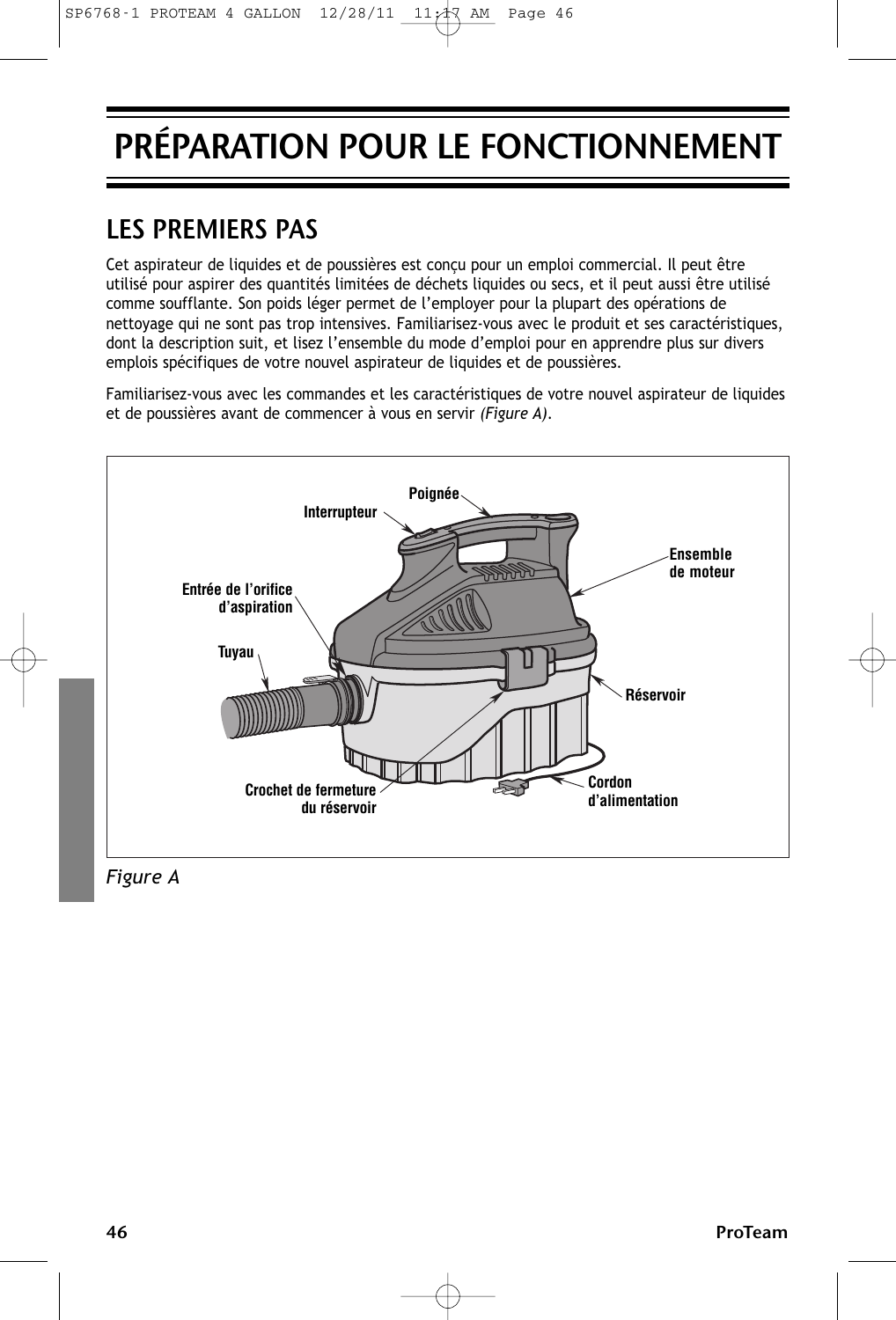# MONTAGE/REMPLACEMENT DU FILTRE

**AVERTISSEMENT :** pour votre propre sécurité, ne branchez jamais une fiche dans une prise de **!** courant secteur avant que toutes les étapes du montage n'aient été exécutées, et avant d'avoir lu et compris toutes les consignes de sécurité et d'utilisation. Ne vous servez pas d'un aspirateur dont des pièces sont endommagées ou manquantes.

### **Pour retirer le bloc moteur :**

1. Saisissez les crochets de fermeture du réservoir du côté droit ou du côté gauche du bloc-moteur. Tirez doucement sur les crochets de fermeture du réservoir pour les éloigner de ce dernier. Soulevez le bloc-moteur pour le détacher du réservoir *(Figure B).*



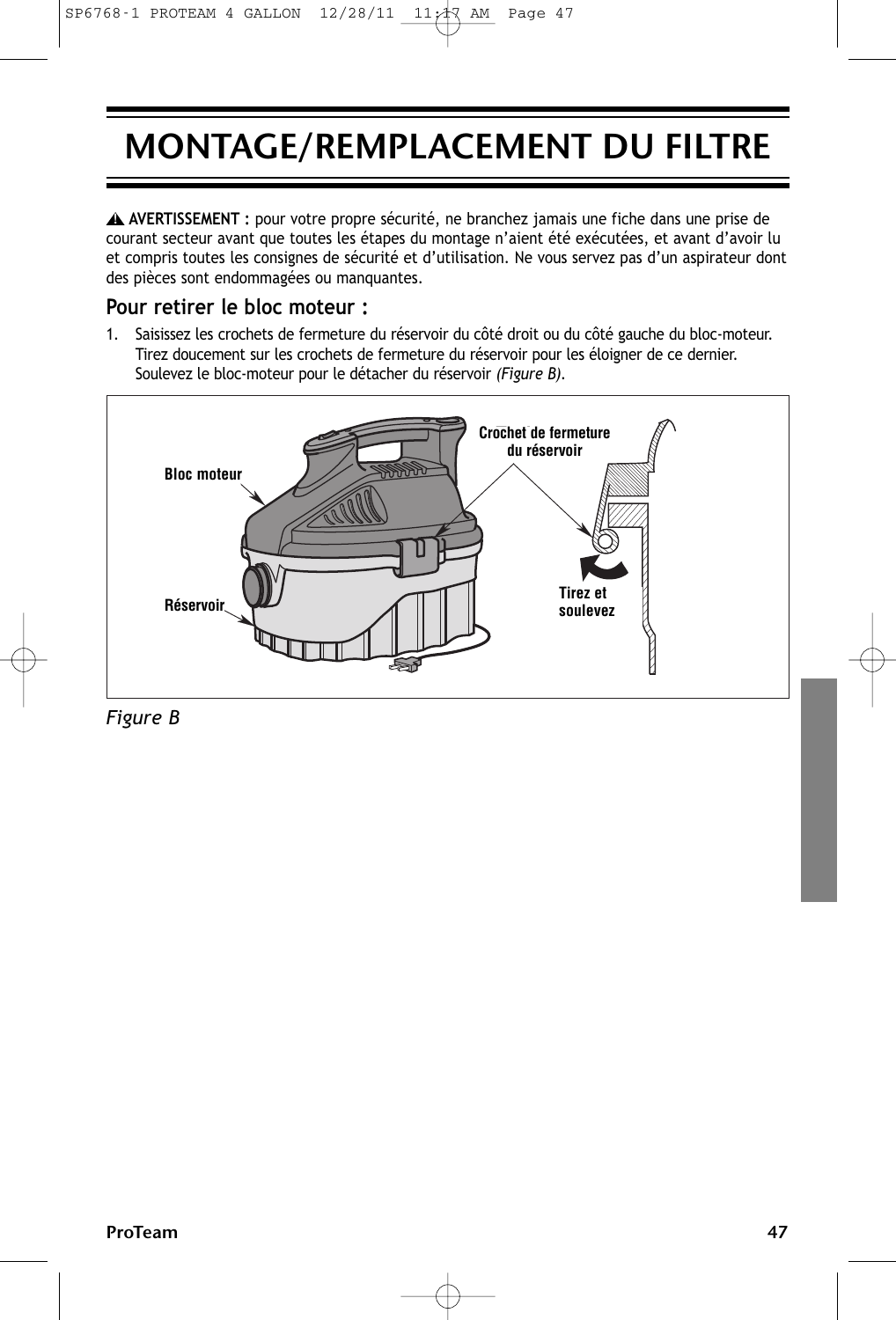## MONTAGE/REMPLACEMENT DU FILTRE (suite)

**AVERTISSEMENT :** ne faites pas fonctionner sans la cage du filtre et le flotteur étant donné **!** qu'ils empêchent l'entrée de liquide dans la roue et protègent ainsi le moteur contre les dommages pouvant en résulter.

**IMPORTANT :** pour ne pas risquer d'endommager la roue de la soufflante, réinstallez toujours le filtre avant de vous servir de l'aspirateur pour ramasser des matériaux secs.

### **Retrait et installation du filtre à cartouche pour poussières fines Qwik Lock™**

#### **Retrait du filtre :**

- 1. Saisissez les deux languettes du filtre Qwik Lock, une dans chaque main *(Figure C)*.
- 2. Placez un pouce sur le goujon Qwik Lock, qui dépasse de la plaque de filtre intégrée, tirez sur les languettes du filtre et appuyez en même temps sur le goujon.
- 3. Cette action aura pour effet que le filtre sera relâché de la cage du filtre. Faites glisser le filtre pour le sortir de la cage.

#### **Installation du filtre :**

Faites glisser délicatement le filtre Qwik Lock par-dessus la cage du filtre et appuyez sur le bord extérieur du filtre jusqu'à ce que le joint d'étanchéité en caoutchouc sur le dessous du filtre soit solidement installé autour de la base de la cage du filtre et contre le couvercle.





2. Alignez le petit trou central sur le dessus du filtre au-dessus du goujon Qwik Lock™ sur la cage du filtre. Appuyez fermement sur le dessus du filtre, à proximité du goujon, pour permettre au filtre de s'emboîter sur l'embout sphérique du goujon. Le filtre est maintenant installé.

**REMARQUE :** si vous n'installez pas correctement le joint d'étanchéité du dessous, il est possible que des débris passent à côté du filtre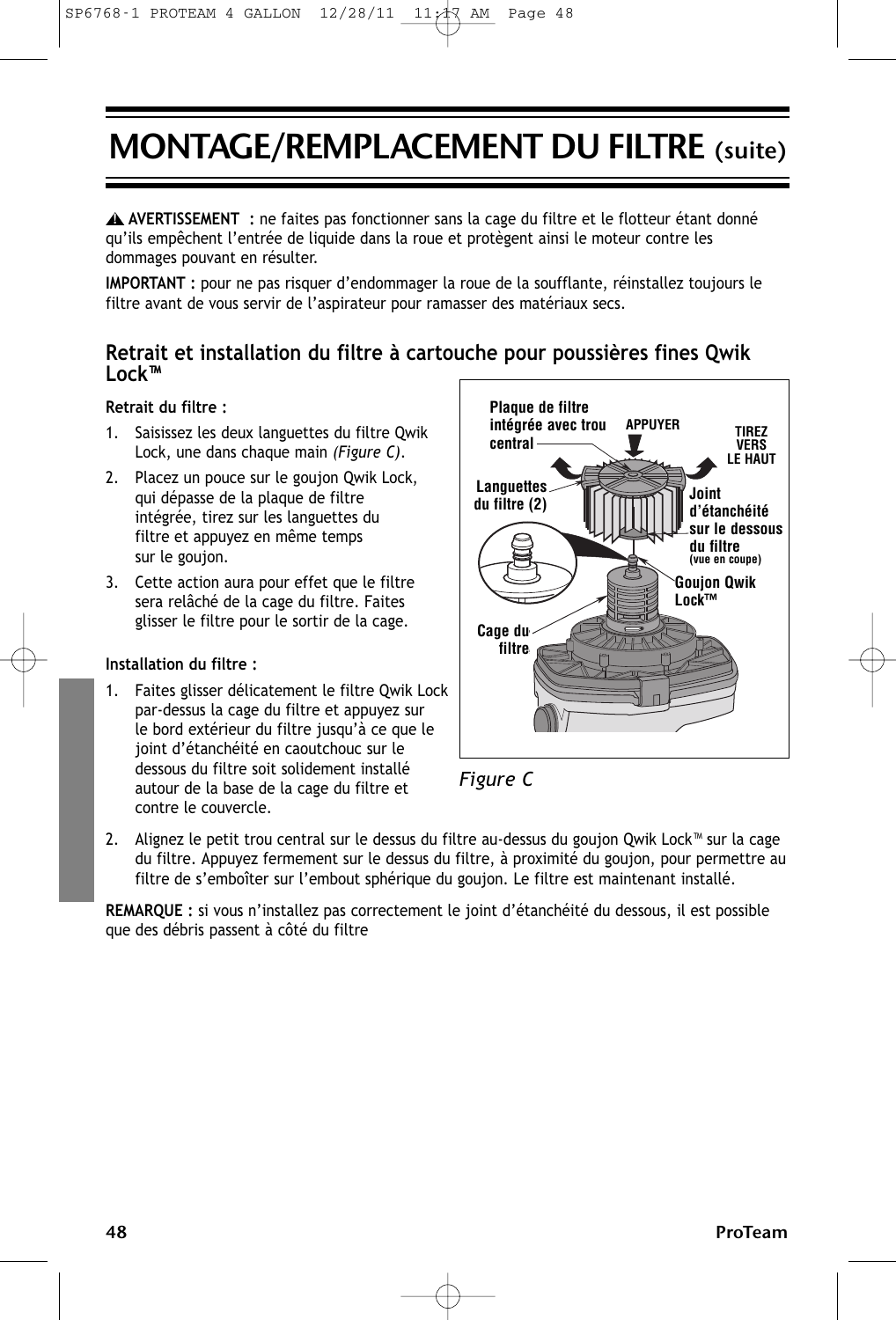### $SP6768-1$  PROTEAM 4 GALLON  $12/28/11$   $11/47$  AM Page 49

## FONCTIONNEMENT

AVERTISSEMENT - pour réduire le risque d'incendie, d'explosion ou d'endommagement **!** de l'aspirateur :

- Ne laissez pas en marche pendant que vous êtes absent vous vous risqueriez de manquer des signes importants indiquant un fonctionnement anormal, comme une perte de puissance d'aspiration, la sortie de débris ou de liquides par la bouche de soufflage d'air ou des bruits anormaux en provenance du moteur. Cessez immédiatement d'utiliser l'aspirateur si vous constatez de tels signes.
- Ne laissez pas l'aspirateur branché lorsque vous ne l'utilisez pas.
- Ne continuez pas à utiliser l'aspirateur lorsque le flotteur a coupé l'aspiration.
- N'utilisez pas l'aspirateur à des endroits où il y a des gaz ou vapeurs inflammables, ou des poussières explosives, dans l'air. Les étincelles à l'intérieur du moteur risqueraient de mettre feu à des matières inflammables en suspension dans l'air. Les gaz et vapeurs inflammables comprennent : essence à briquet, produits de nettoyage du type solvant, peinture à base d'huile, essence, alcool ou aérosols. Les poussières inflammables comprennent : charbon, magnésium, aluminium, grains ou poudre à canon.
- N'aspirez pas de poussières explosives, de liquides inflammables ou de cendres chaudes.
- Ne vous servez pas de l'aspirateur comme pulvérisateur.

AVERTISSEMENT - pour réduire le risque de choc électrique ou de blessure : **!**

- N'exposez pas à la pluie, et ne laissez pas de liquides pénétrer dans le compartiment du moteur. Rangez à l'intérieur.
- Ne touchez pas la fiche de branchement, l'interrupteur ou l'aspirateur si vous avez les mains mouillées.
- N'effectuez pas d'opération de maintenance pendant que l'aspirateur est branché. Si votre aspirateur ne fonctionne pas comme il devrait, si des pièces sont manquantes, si vous l'avez laissé tomber, s'il est endommagé, s'il a été laissé à l'extérieur ou s'il a été immergé dans de l'eau, rapportez-le dans un centre de réparation indépendant ou téléphonez au service d'assistance à la clientèle.
- Lorsque vous utilisez un cordon de rallonge, n'utilisez qu'un cordon prévu pour emploi à l'extérieur et en bon état. Ne laissez pas la connexion entrer en contact avec des liquides.
- N'aspirez pas de matières toxiques afin de réduire le risque d'inhaler des vapeurs ou des poussières dangereuses.



*Figure D*

Pour réduire le risque de choc électrique, cet aspirateur est muni d'une fiche polarisée (une lame est plus large que l'autre). La fiche n'entrera dans une prise polarisée que d'une seule manière. Inverser la fiche si elle n'entre pas complètement dans la prise. Si elle n'entre toujours pas, prendre contact avec un électricien qualifié pour installer une prise de courant appropriée. Ne pas altérer la fiche de quelque manière que ce soit.

Après avoir branché le cordon d'alimentation dans la prise de courant, mettez l'appareil sous tension en appuyant sur l'interrupteur pour le faire passer de la position « O » à la position « I ». Les deux symboles internationaux qui figurent sur l'interrupteur indiquent, respectivement, la position de marche et la position d'arrêt de votre aspirateur *(Figure D)*.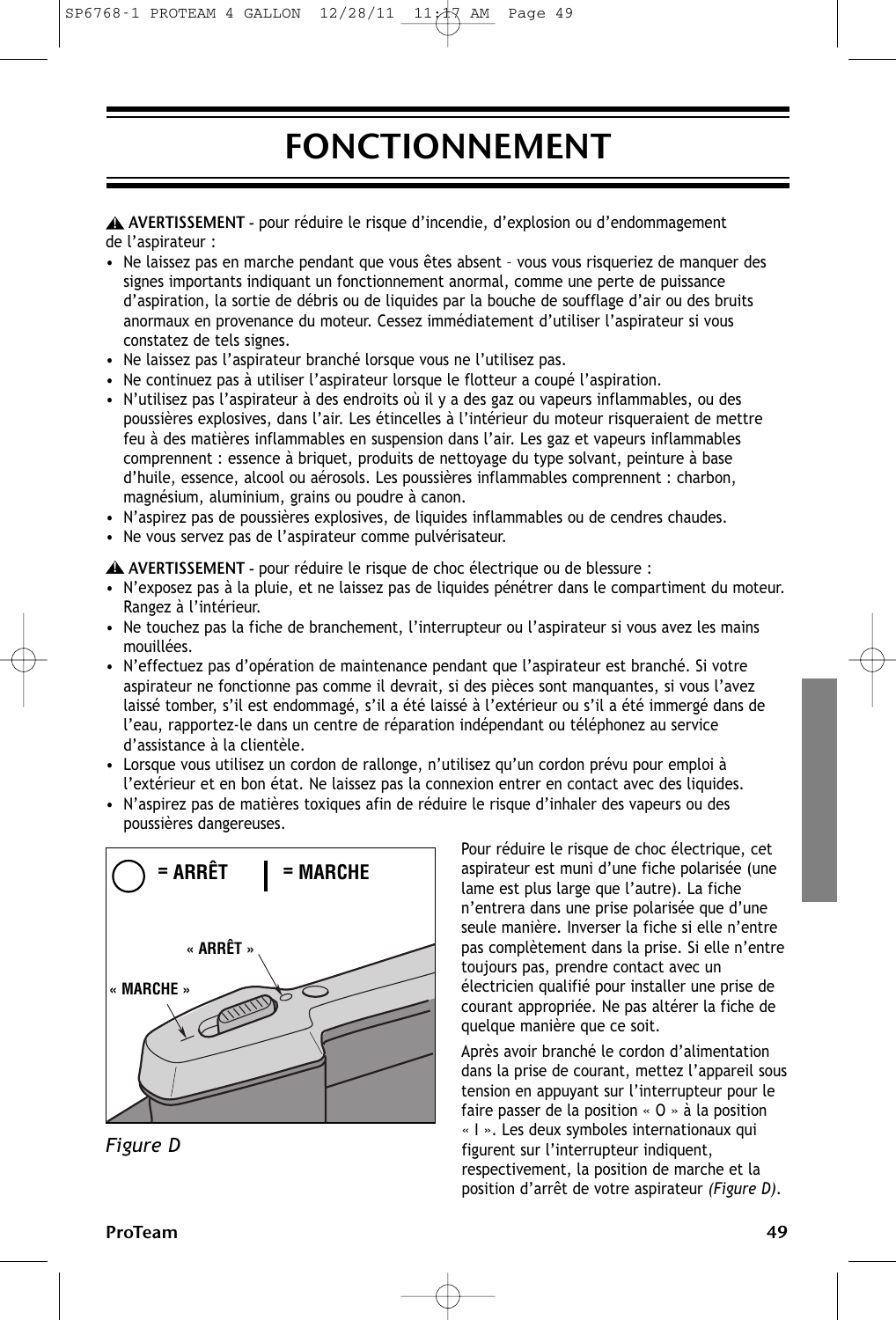## FONCTIONNEMENT (suite)

### **Aspiration de matériaux secs**

- Le filtre doit toujours être dans la position correcte afin d'éviter les fuites et l'endommagement possible de l'aspirateur.
- 2. Si vous utilisez votre aspirateur pour ramasser des poussières fines, il sera nécessaire que vous vidiez le réservoir et nettoyiez le filtre à des intervalles plus fréquents pour maintenir la performance optimale de votre aspirateur.

**REMARQUE :** un filtre sec est nécessaire pour ramasser des matériaux secs. Si l'aspirateur est employé pour ramasser de la poussière alors que le filtre est humide, le filtre se bouchera très vite et il sera ensuite très difficile à nettoyer.

**AVERTISSEMENT :** ne faites pas fonctionner sans la cage du filtre et le flotteur étant donné **!** qu'ils empêchent l'entrée de liquide dans la roue et protègent ainsi le moteur contre les dommages pouvant en résulter. Pour le ramassage de matériaux secs, n'utilisez pas l'aspirateur sans que le filtre ne soit à sa place afin de réduire le risque d'endommagement du moteur.

### **Aspiration de liquides**

- 1. Lors de l'aspiration de faibles volumes de liquide, le filtre peut être laissé à sa place.
- 2. Lors de l'aspiration de grands volumes de liquide, nous recommandons de retirer le filtre. Sinon, il se saturera et on verra peut-être apparaître alors un peu de brume sur l'orifice d'échappement.
- 3. Lorsque le liquide dans le réservoir atteint un niveau prédéterminé, le flotteur montera automatiquement pour couper la circulation d'air. Vous saurez quand le flotteur sera en position élevée parce que l'aspiration cessera et le bruit du moteur deviendra plus aigu en raison de la vitesse accrue du moteur. Lorsque cela se produit, éteignez l'aspirateur et videz le réservoir.
- 4. Après que l'aspirateur aura été utilisé pour aspirer des liquides, il faudra sécher le filtre pour éviter la formation possible de moisissures et pour ne pas endommager le filtre.

**IMPORTANT :** pour réduire le risque d'endommager l'aspirateur, il ne faut pas faire fonctionner le moteur pendant que le flotteur est en position élevée.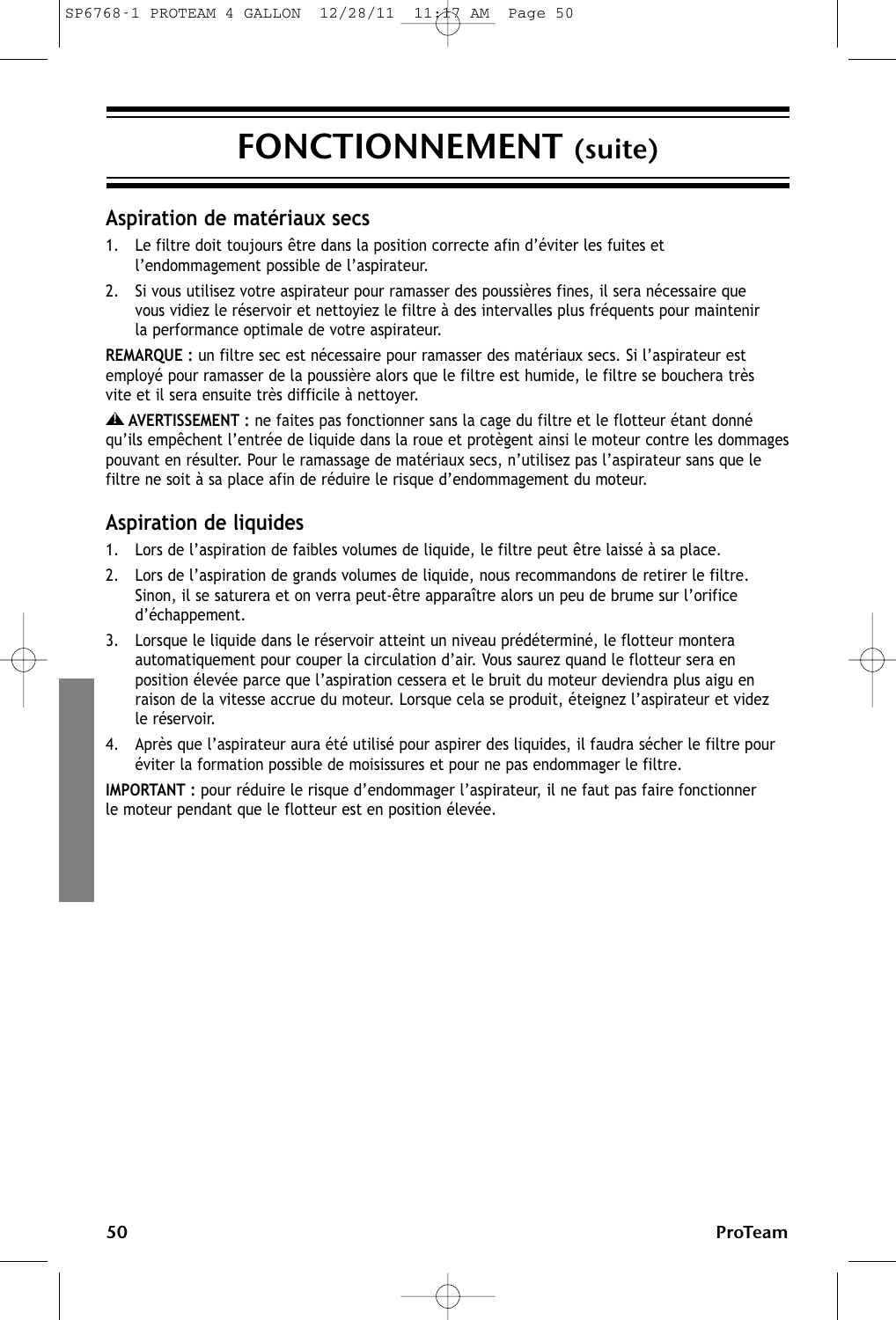## FONCTIONNEMENT (suite)



*Figure E*





### **Drainage du réservoir**

- 1. Pour retirer le couvercle afin de vider le contenu du réservoir, soulevez simplement les deux crochets de fermeture du réservoir sur le côté de l'aspirateur et soulevez le bloc-moteur afin de le détacher du réservoir, puis mettez-le de côté *(Figure E).*
- 2. Déposez le bloc-moteur sur une surface propre et sèche puis drainez le réservoir ou changez le filtre.
- 3. Videz le contenu du réservoir dans un conteneur approprié pour l'éliminer ensuite *(Figure F).*

### **Fonction de soufflante**

Votre aspirateur de liquides et de poussières peut servir de soufflante pour chasser les feuilles dans votre jardin, nettoyer votre patio et chasser la sciure et d'autres débris dans votre atelier.

**REMARQUE :** l'orifice de soufflerie est situé du côté opposé à l'orifice d'aspiration.

**AVERTISSEMENT -** il faut toujours porter **!** des lunettes de protection conformes à la norme ANSI Z87.1 (ou, au Canada, ACNOR Z94.3) avant de se servir de l'aspirateur comme une soufflerie.

**AVERTISSEMENT -** pour ne pas risquer de **!** causer des blessures à d'autres personnes, il est recommandé de leur demander de rester à distance suffisante des débris soufflés.

**MISE EN GARDE -** portez un masque de protection contre la poussière du type N95 ou P100 si la **!** soufflerie produit de la poussière qui risquerait d'être inhalée.

**MISE EN GARDE -** pour réduire le risque d'endommagement de l'ouie, portez des protecteurs **!** d'oreilles quand vous utilisez l'aspirateur/la soufflante pendant de longues périodes ou quand vous l'utilisez dans un environnement bruyant.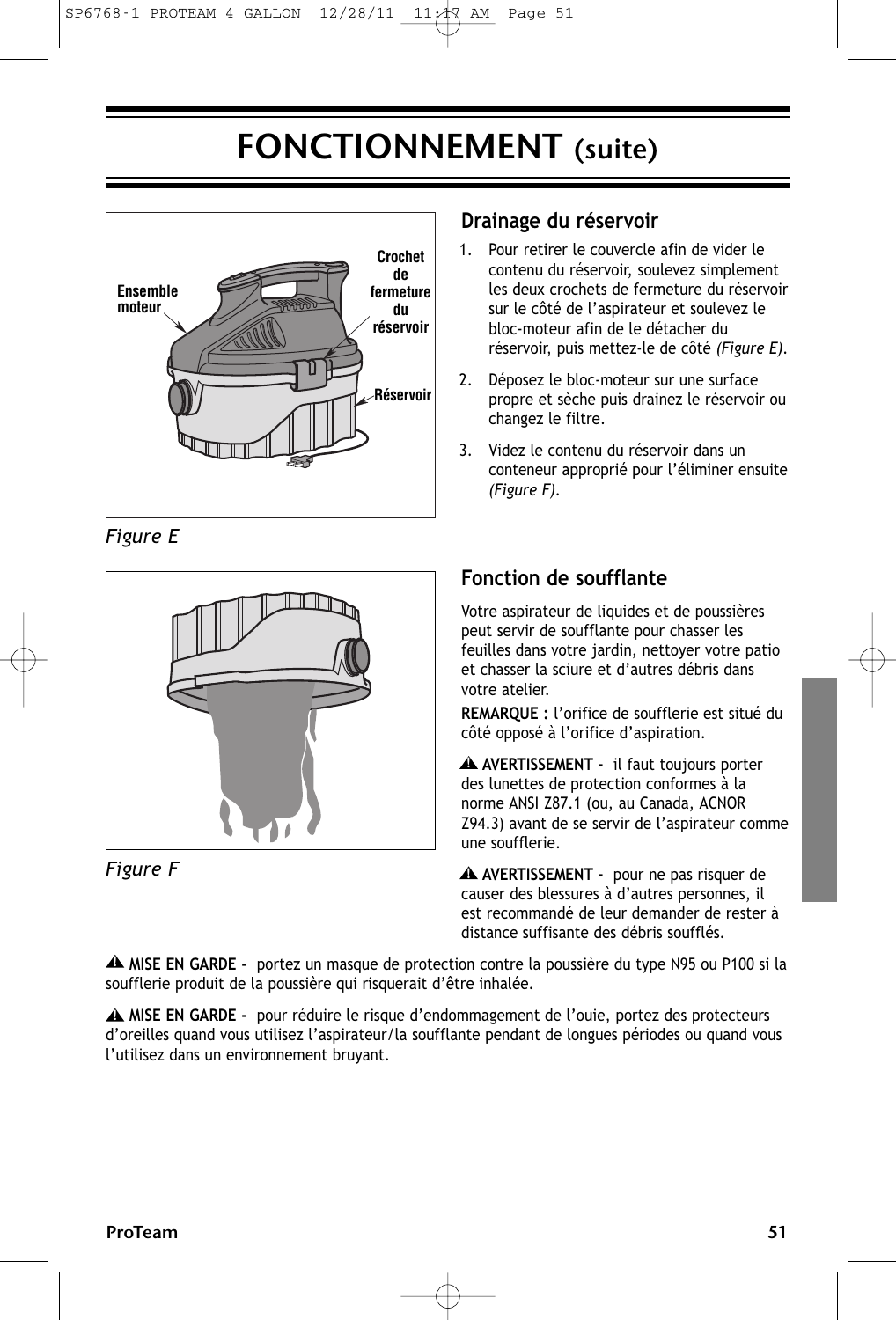## RANGEMENT DU CORDON D'ALIMENTATION

- 1. Votre aspirateur comprend un endroit pratique pour ranger votre cordon d'alimentation électrique.
- 2. Enroulez le cordon autour du dessus de la poignée de l'aspirateur et attachez le bout de la fiche au cordon *(Figure G)*.
- 3. Le tuyau flexible inclus avec ce produit ne peut pas se ranger autour de la poignée. Rangez ce tuyau séparément en lieu sûr, à proximité de l'aspirateur de liquides et de poussières.

### **Entretien du cordon d'alimentation**

Une fois votre travail d'aspiration terminé, débranchez le cordon d'alimentation et enroulez-le autour du couvercle du moteur. Si le cordon d'alimentation électrique est endommagé, il doit être remplacé par un technicien ayant les qualifications nécessaires afin de réduire le risque d'accident.

### **Rangement**

Avant de ranger votre aspirateur, videz et nettoyez-en le réservoir. Le cordon doit être enroulé autour de l'appareil. Les accessoires doivent être rangés à proximité de l'aspirateur de façon à pouvoir les trouver facilement. Ranger l'aspirateur à l'intérieur d'un bâtiment.



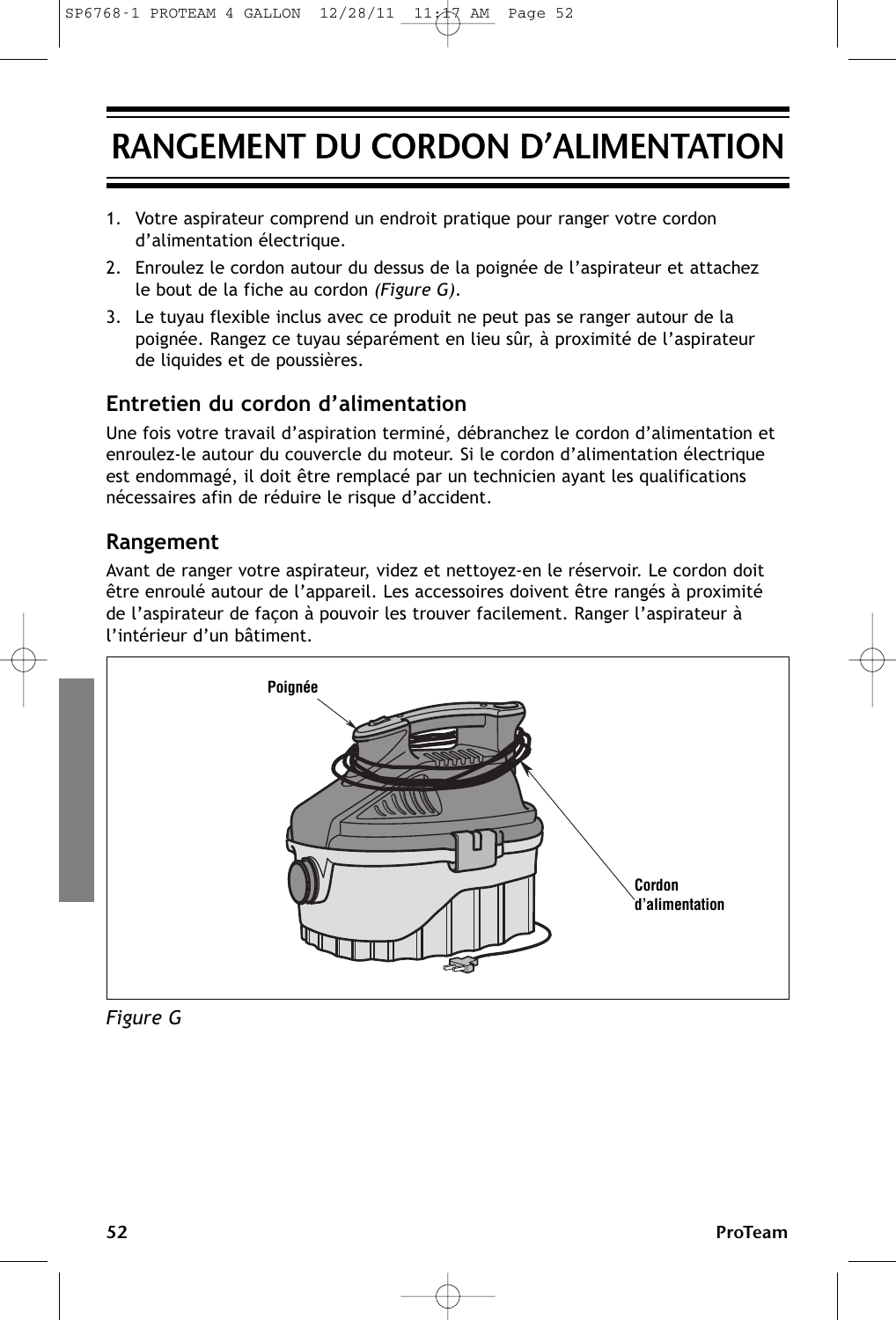# MAINTENANCE

### **Nettoyage du filtre de l'aspirateur**

**REMARQUE :** le filtre est fait de papier de qualité élevée conçu pour intercepter les très petites particules de poussière. Le filtre peut être utilisé pour l'aspiration de déchets secs ou de petites quantités de liquide. Manipulez le filtre avec précaution lorsque vous le retirez ou l'installez. Les plis du filtre peuvent être froissés pendant l'installation, mais cela n'aura aucune influence sur la performance du filtre.

### **Retrait du filtre**

Référez-vous à la rubrique « Montage/remplacement du filtre », à la page 48 de ce mode d'emploi.

**IMPORTANT :** pour éviter d'endommager le moteur et la roue de la soufflerie, toujours réinstaller le filtre avant d'utiliser l'aspirateur pour ramasser des matériaux secs.

### **Nettoyage d'un filtre sec**

**REMARQUE :** nettoyez le filtre dans un endroit bien dégagé. Le nettoyage DOIT être effectué à l'extérieur.

- 1. Le retrait de certains débris secs peut être accompli sans enlever le filtre de l'aspirateur. Donner simplement un coup avec la main sur la partie supérieure de la poignée pendant que l'aspirateur est à l'arrêt.
- 2. Retirer le filtre de l'aspirateur. Tapotez doucement le filtre contre la paroi intérieure de votre réservoir, et les débris s'en détacheront et tomberont.
- 3. Pour un nettoyage complet d'un filtre sec couvert de particules fines (pas de débris), il est conseillé de placer le filtre sous un robinet comme indiqué à la rubrique « Nettoyage d'un filtre humide ».

### **Nettoyage d'un filtre humide**

Une fois le filtre retiré, faites couler de l'eau au travers du filtre à l'aide d'un tuyau d'arrosage ou d'un robinet. Veillez à ce que la pression de l'eau sortant du tuyau d'arrosage ne soit pas si forte qu'elle pourrait endommager le filtre.

**IMPORTANT :** inspecter le filtre après le nettoyage pour s'assurer qu'il n'est pas déchiré ou troué. Ne pas utiliser un filtre déchiré ou troué. Même un petit trou peut permettre à beaucoup de poussière de sortir de l'aspirateur. **Remplacez votre filtre immédiatement** s'il est endommagé ou usé.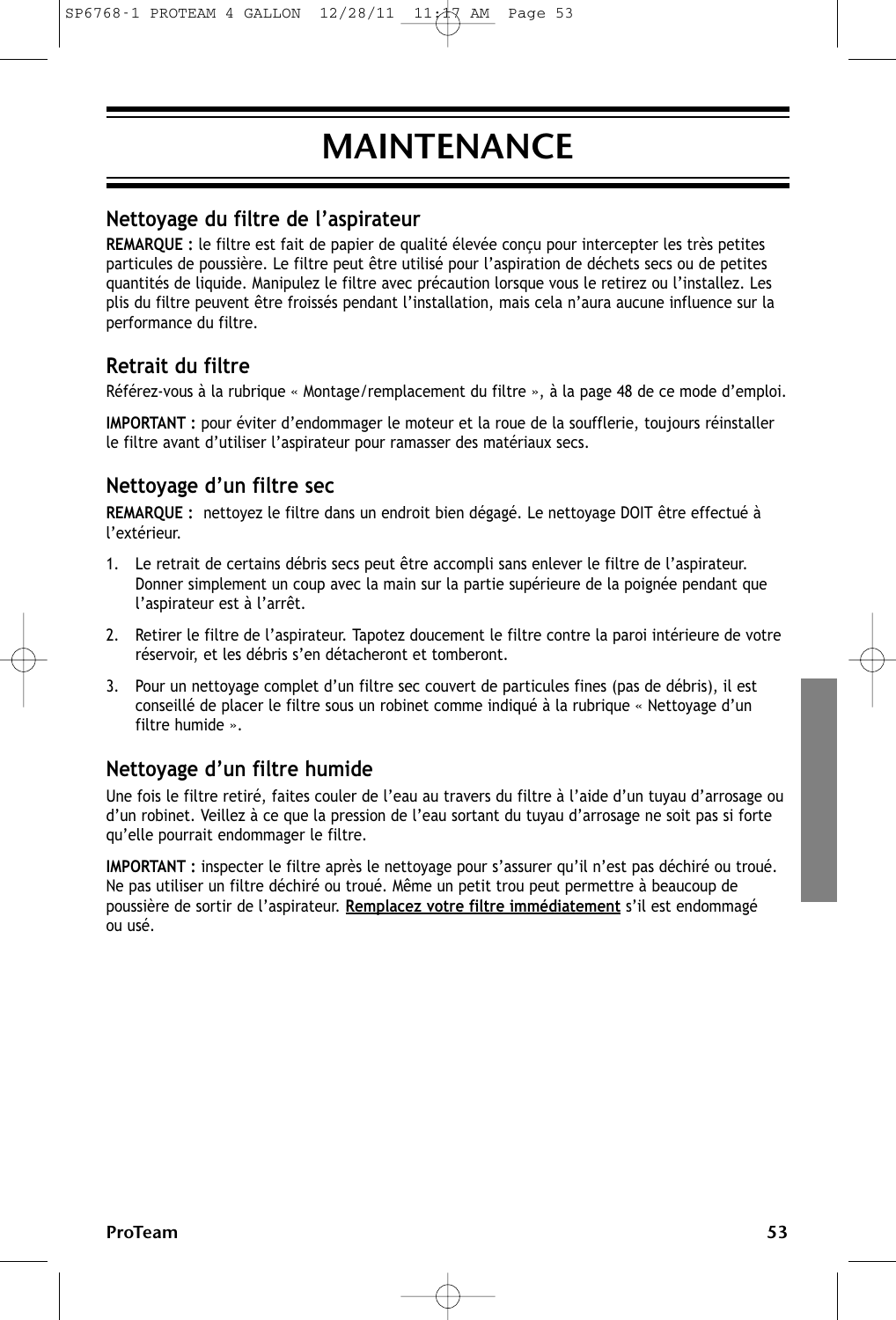### MAINTENANCE (suite)

### **Nettoyage et désinfection de l'aspirateur de liquides et de poussières**

Pour conserver l'esthétique optimale de votre aspirateur de poussières et de liquides, nettoyez la surface extérieure de l'aspirateur à l'aide d'un chiffon imbibé d'eau tiède savonneuse *(Figure H)*.

Nettoyage du réservoir :

- 1. Vider les débris.
- 2. Lavez soigneusement le réservoir avec de l'eau chaude et un savon doux.
- 3. Essuyer avec un chiffon sec.

Il faut désinfecter le réservoir avant de ranger l'aspirateur pendant une période prolongée, ou suivant les besoins (p. ex., ramassage d'eaux sales).





Désinfection du réservoir :

- 1. Versez un gallon d'eau et 1 cuillérée à thé de produit à blanchir au chlore dans le réservoir.
- 2. Laissez la solution reposer pendant 20 minutes, en remuant doucement plusieurs fois pendant cette période et en humidifiant soigneusement toutes les surfaces intérieures du réservoir.
- 3. Videz le réservoir au bout de 20 minutes. Rincez avec de l'eau jusqu'à ce que l'odeur de chlore ait disparu. Laissez le réservoir sécher complètement avant de réassujettir le moteur au réservoir de façon étanche.

AVERTISSEMENT - pour assurer la SÉCURITÉ et la FIABILITÉ du produit, les réparations et **!** réglages doivent être effectués par des centres agréés de service après-vente en utilisant toujours des pièces de rechange ProTeam.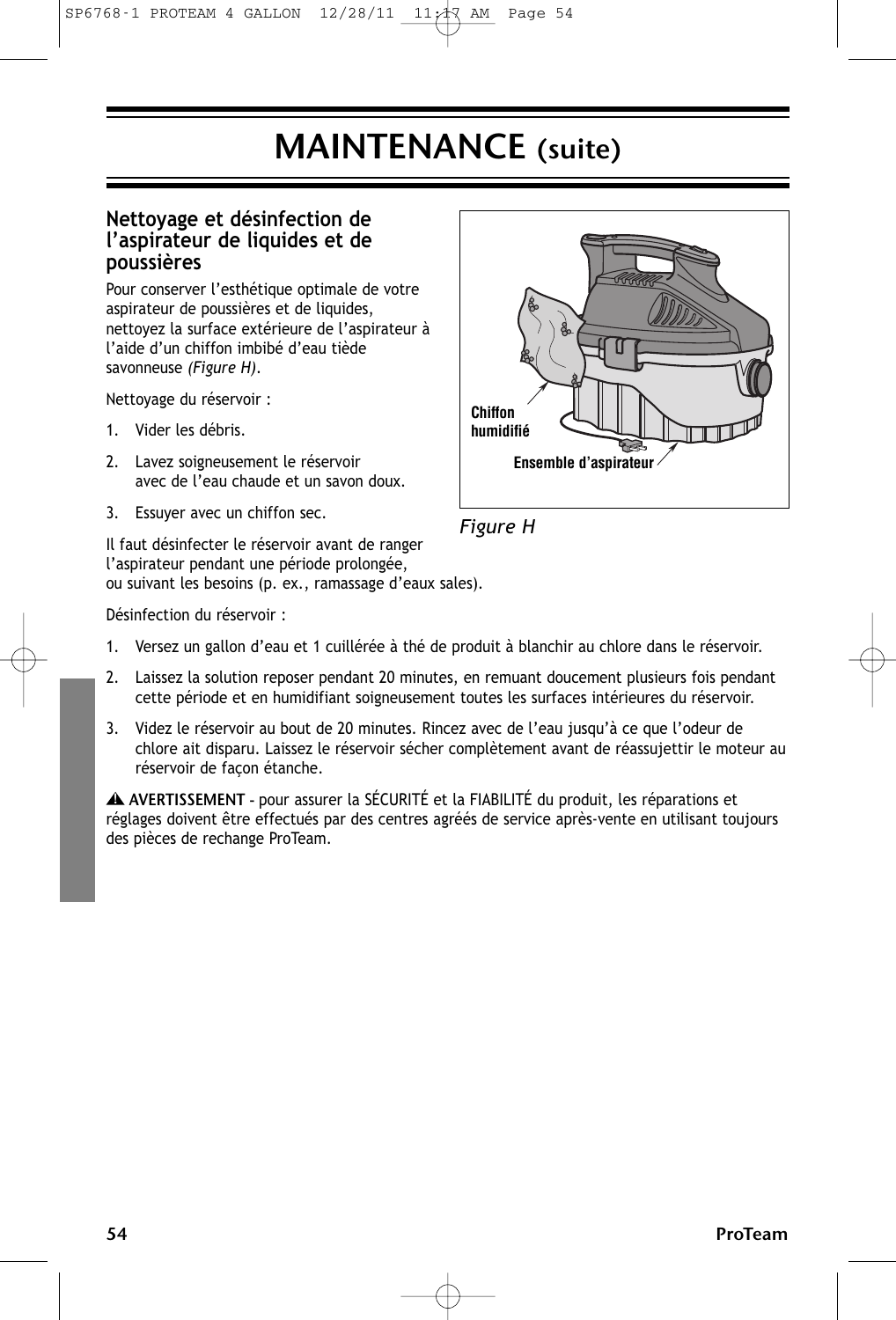# MAINTENANCE PRÉVENTIVE

### AVERTISSEMENT : **!**

Les renseignements suivants sont conçus exclusivement pour emploi par des techniciens de maintenance ayant les qualifications nécessaires. Ils donnent des conseils pour la maintenance et, le cas échéant, pour le dépannage.

- Débranchez l'aspirateur avant de travailler sur le moteur ou tout autre composant sous tension.
- NE LUBRIFIEZ PAS le moteur.
- N'ATTACHEZ PAS le cordon de rallonge et le cordon d'alimentation électrique ensemble. Ceci endommagerait les deux cordons et ce dommage ne serait pas couvert par la garantie.

### ENTRETIEN DE VOTRE ASPIRATEUR

- 1. Pour préserver la validité de la garantie de votre aspirateur, pour assurer un rendement optimal et pour améliorer la qualité de l'air à l'intérieur, n'utilisez que des filtres ProTeam authentiques.
- 2. Inspectez tous les filtres avant chaque emploi. Videz ou remplacez les filtres suivant les besoins.
- 3. Essuyez l'intérieur et l'extérieur de l'aspirateur avec un produit de nettoyage après chaque emploi.

### RANGEMENT CORRECT

Lorsque votre aspirateur n'est pas utilisé, il doit être rangé à l'intérieur, dans un endroit sec. Videz et nettoyez le réservoir avant de ranger votre aspirateur. Le cordon doit être enroulé autour de la poignée, et le tuyau flexible et les accessoires doivent être rangés conformément aux instructions de ce mode d'emploi. Les accessoires doivent être conservés au même endroit que l'aspirateur afin qu'ils soient toujours à portée de la main.

# DÉPANNAGE

- 1. Si l'aspirateur ne se met pas en marche, effectuez les vérifications suivantes :
	- a. Inspectez le cordon d'alimentation électrique au niveau de la prise de courant murale.
	- b. Inspectez le cordon d'alimentation électrique au niveau de l'aspirateur.
	- c. Assurez-vous que l'interrupteur est dans la position de marche (« on ») et qu'il fonctionne correctement.
	- d. Confirmez que la prise murale utilisée est bien sous tension. Vérifiez le disjoncteur dans le bâtiment. Si le problème n'est pas là, contactez un centre de garantie agréé de ProTeam.
- 2. Si le cordon est trop chaud au toucher, assurez-vous que le cordon ne dépasse pas une longueur de 50 pi (15 m) pour le calibre 14 ou de 100 pi (30 m) pour le calibre 12.
- 3. En cas de perte de la fonction d'aspiration, effectuez les vérifications suivantes :
	- a. Vérifiez qu'il n'y a pas de débris qui obstruent le tuyau flexible et/ou des accessoires.
	- b. Inspectez et/ou nettoyez le filtre plissé.
	- c. Vérifiez que les manchons du tuyau flexible sont bien serrés sur le tuyau et ne sont pas fissurés.
	- d. Vérifiez que le bloc moteur est attaché correctement au réservoir de l'aspirateur.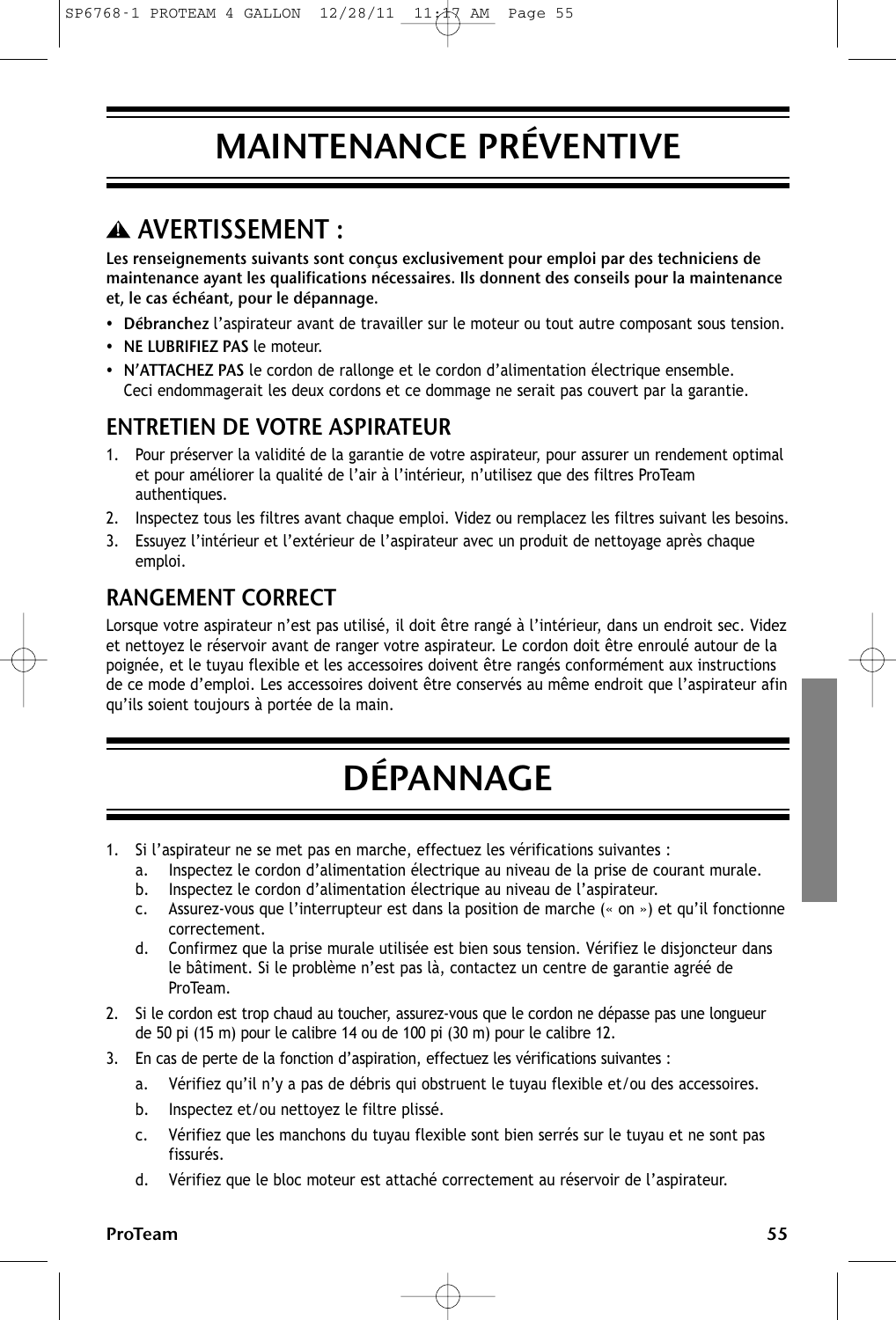# MONTAGE DE L'ASPIRATEUR PORTABLE PROGUARD®4

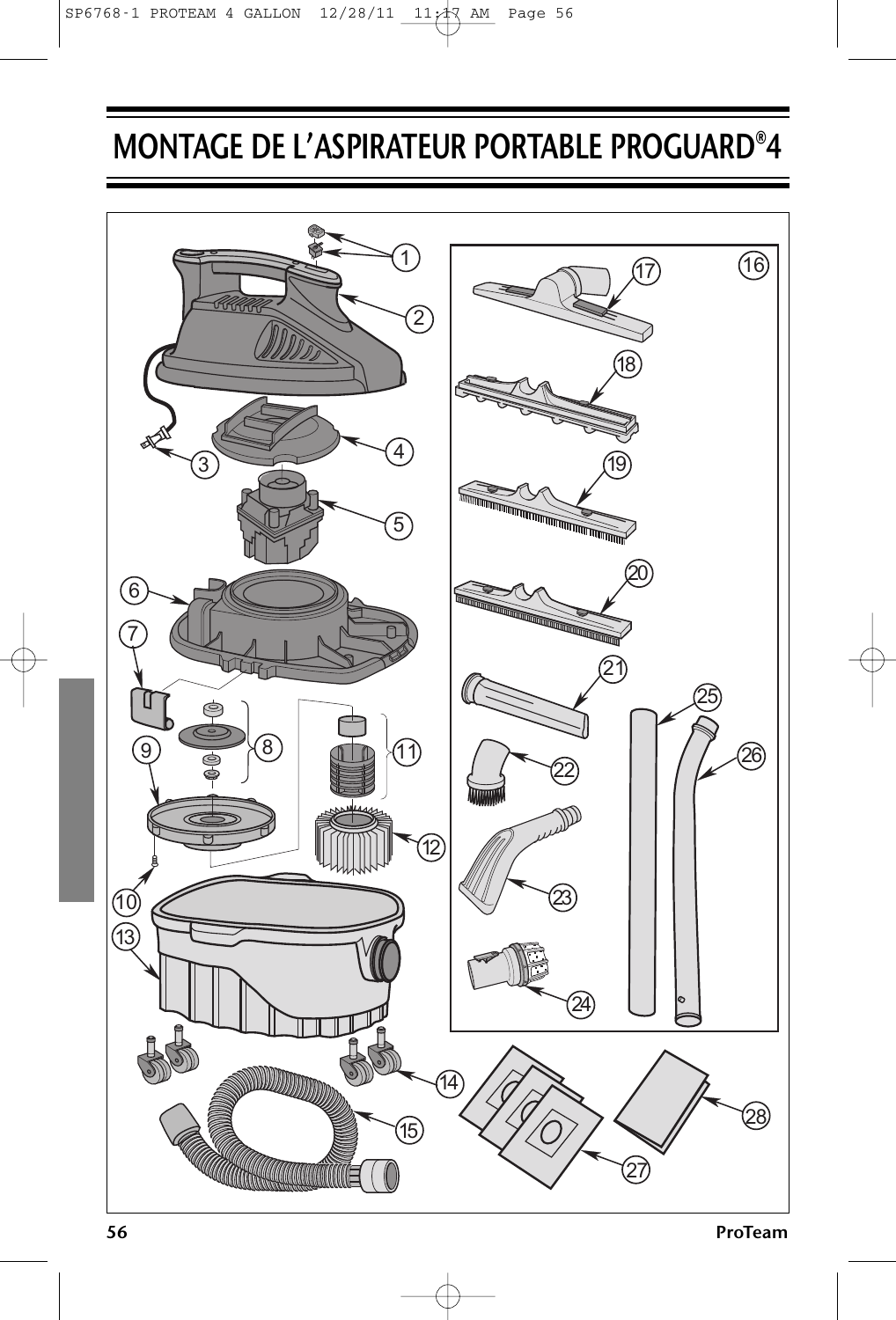## LISTE DES PIÈCES DE L'ASPIRATEUR PORTABLE PROGUARD®4

### Pièces détachées pour l'assemblage

### Aspirateur portable ProGuard®4

|                 | N° DE COMMANDE |                                                             |          |
|-----------------|----------------|-------------------------------------------------------------|----------|
| 1               | 510123         | Interrupteur et cache de l'interrupteur (jeu)               | 1 pièce  |
| $\overline{2}$  | 510107         | Cache du moteur et poignée du haut                          | 1 pièce  |
| 3               | 829714-1       | Ensemble de cordon                                          | 1 pièce  |
| 4               | 830519         | Tuyau d'échappement                                         | 1 pièce  |
| 5               | 509776-19      | Ensemble de moteur (inclut le numéro 5)                     | 1 pièce  |
| 6               | 830520-2       | Couvercle                                                   | 1 pièce  |
| $\overline{7}$  | 826387         | Crochet de fermeture du réservoir                           | 2 pièces |
| 8               | 510124         | Entretoise, roue de soufflante, rondelle, écrou             | 1 pièce  |
| 9               | 832656-1       | Collecteur                                                  | 1 pièce  |
| 10              | 820563-4       | Vis, type AB $N^{\circ}$ 10 x 3/4 po                        | 7 pièces |
| 11              | 510108         | Cage de filtre et ensemble de flotteur                      | 1 pièce  |
| 12              | 107178         | Filtre à cartouche pour poussières fines Qwik Lock™         | 1 pièce  |
| 13              | 510106         | Réservoir (avec orifice d'admission)                        | 1 pièce  |
| 14              | 510109         | Roulettes (jeu de 4)                                        | 1 pièce  |
| 15              | 831337-6       | Ensemble de tuyau flexible de première qualité              | 1 pièce  |
| 16              | 107184         | Trousse d'accessoires (contient les articles 17-26)         | 1 pièce  |
| $\overline{17}$ | 107189         | Outil principal de nettoyage du plancher                    | 1 pièce  |
| 18              | 107191         | Brosse pour moquette accessoire                             | 1 pièce  |
| 19              | 107192         | Brosse pour plancher accessoire                             | 1 pièce  |
| 20              | 107193         | Racloir accessoire                                          | 1 pièce  |
| 21              | 107194         | Suceur plat                                                 | 1 pièce  |
| 22              | 107195         | Brosse à épousseter                                         | 1 pièce  |
| 23              | 107196         | Suceur à griffes                                            | 1 pièce  |
| 24              | 830098         | Diffuseur                                                   | 1 pièce  |
| 25              | 107190         | Tube de rallonge droit                                      | 1 pièce  |
| 26              | 107188         | Tube de rallonge cintré                                     | 1 pièce  |
| 27              | 107182         | Sac filtrant Intercept Micro® - jeu de 3/paquet (en option) | 1 pièce  |
| 28              | SP6768         | Mode d'emploi                                               | 1 pièce  |

### **AVERTISSEMENT !**

### **RÉPARATION DE L'ASPIRATEUR DE LIQUIDES ET DE POUSSIÈRES DOUBLEMENT ISOLÉ**

Dans un aspirateur de liquides et de poussières doublement isolé, deux systèmes d'isolation sont fournis au lieu de la mise à la terre. Aucun moyen de mise à la terre n'est prévu sur un appareil électro-ménager doublement isolé, et il ne faut pas en ajouter. La réparation d'un aspirateur de liquides et de poussières doublement isolé nécessite une connaissance approfondie du système et la prise de précautions extrêmes. Une telle réparation ne doit être entreprise que par un technicien agréé. Les pièces de rechange pour un aspirateur de liquides et de poussières doublement isolé doivent être les mêmes que les pièces qu'elles remplacent. Les mots « DOUBLE INSULATED » (Doublement isolé) figurent sur l'aspirateur de liquides et de poussières doublement isolé, et le<br>symbole  $\Box$  (un carré à l'intérieur d'un autre carré) peut également figurer sur les appareils. (un carré à l'intérieur d'un autre carré) peut également figurer sur les appareils.

Pour réduire le risque de blessures causées par les chocs électriques, débranchez le cordon d'alimentation avant de réparer les éléments électriques de l'aspirateur de liquides et de poussières.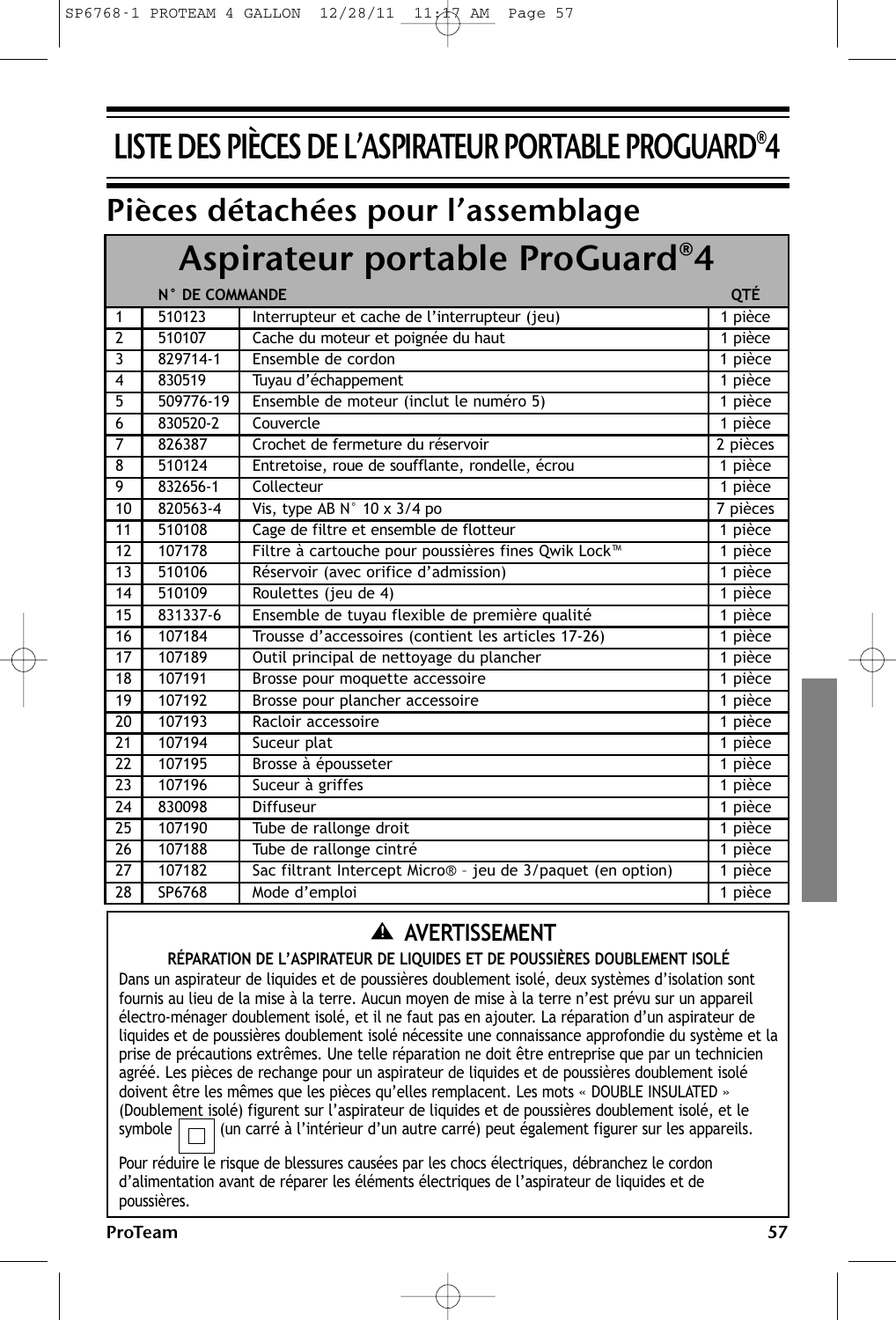### GARANTIE DE L'ASPIRATEUR PORTABLE PROGUARD®4

Cette garantie limitée s'applique aux aspirateurs de liquides et de poussières commerciaux ProGuard®de ProTeam, Inc. suivants : ProGuard 4.

Si vous avez des questions ou si vous avez besoin d'assistance en liaison avec la garantie de votre produit, veuillez téléphoner au département de service à la clientèle de ProTeam au (866) 888-2168, de 7 h 30 à 17 h 00, Heure normale des Rocheuses.

#### **ProGuard® - Garantie limitée**

ProTeam, Inc., établie au 12438 W. Bridger Street, Boise, Idaho 83713 (« ProTeam ») garantit à l'acheteur d'origine (« vous »), sous réserve des exclusions décrites ci-dessous, que les composants et moteurs de produits ProGuard mentionnés ci-dessous ne comporteront pas de défauts de matériau ou de fabrication à partir de la date de l'achat initial et ensuite pendant toute la période indiquée ci-dessous (chacune étant une « Période de garantie »). Cette garantie limitée cessera de produire des effets si l'acheteur d'origine transfère le produit ProGuard à une autre personne physique ou morale.

#### **Garanties des pièces - Tous les produits ProGuard**

- Pièces moulées recouvrant tous les produits ProGuard Durée de vie attendue du produit ProGuard.
- Tous les autres composants (à l'exclusion du moteur) de tous les produits ProGuard 3 ans.

#### **Garanties des moteurs - Différentes en fonction de chaque produit ProGuard**

• ProGuard 4 - Moteur de l'aspirateur - 1 an.

#### **Ce qui n'est pas couvert - Exclusions de la garantie**

Cette garantie limitée ne couvre pas et exclut expressément :

- L'usure normale et/ou les accessoires ou compléments de rechange, y compris, sans limitation, les cordons de rallonge, les tuyaux flexibles, les filtres, les interrupteurs, les balais de charbon des moteurs et d'autres accessoires du produit ProGuard.
- L'endommagement ou l'usure du moteur du produit ProGuard résultant de l'impossibilité d'éliminer un blocage qui s'est produit dans le cadre normal d'utilisation du produit.
- La perte ou l'endommagement du produit ProGuard résultant de conditions au-delà du contrôle de ProTeam, y compris, sans limitation, un emploi non conforme aux spécifications, un accident, une utilisation abusive, un incident causé par de l'inattention, de la négligence (sauf si ProTeam en est responsable), une utilisation excessive au-delà de la capacité nominale, ou une modification ou altération non autorisée.
- La perte ou l'endommagement du produit ProGuard résultant du non-respect du calendrier de maintenance obligatoire, ou de l'utilisation du produit ProGuard d'une façon non conforme aux instructions ou directives écrites de ProTeam, ou aux stipulations écrites du mode d'emploi.

#### **Ce que nous ferons pour remédier aux problèmes**

Si une réclamation soumise pendant la Période de garantie est couverte en vertu de la présente garantie limitée, ProTeam ou votre concessionnaire local autorisé de ProTeam, au choix exclusif de ProTeam, (a) réparera la partie défectueuse du produit ProGuard ou (b) remplacera tout le produit ProGuard. LE REMÈDE UNIQUE ET EXCLUSIF POUR TOUTE RUPTURE DE LA PRÉSENTE GARANTIE LIMITÉE SERA LIMITÉ À LA RÉPARATION OU AU REMPLACEMENT DU PRODUIT PROGUARD.

#### **Aucune autre garantie expresse ne s'applique**

LES GARANTIES LIMITÉES INDIQUÉES PLUS HAUT SONT LES GARANTIES UNIQUES ET EXCLUSIVES OFFERTES PAR PROTEAM À L'ACHETEUR D'ORIGINE, ET ELLES SE SUBSTITUENT À TOUTES LES AUTRES GARANTIES, ÉCRITES OU ORALES, EXPLICITES OU IMPLICITES, DE PLEIN DROIT OU D'ORIGINE CONTRACTUELLE, Y COMPRIS, SANS LIMITATION, LES GARANTIES DE QUALITÉ MARCHANDE OU D'ADÉQUATION À UN BUT PARTICULIER, QUE CE BUT AIT ÉTÉ DIVULGUÉ OU NON, ET QUE LE PRODUIT PROGUARD AIT ÉTÉ CONÇU OU FABRIQUÉ SPÉCIALEMENT OU NON POUR VOTRE BUT OU POUR VOTRE UTILISATION PARTICULIÈRE. Aucun employé, agent, revendeur ou autre personne n'est autorisé à altérer la présente garantie limitée ou à offrir une autre garantie pour le compte de ProTeam. Les termes de la présente garantie limitée ne seront pas modifiés par ProTeam, le propriétaire d'origine ou leurs ayants droit ou cessionnaires respectifs.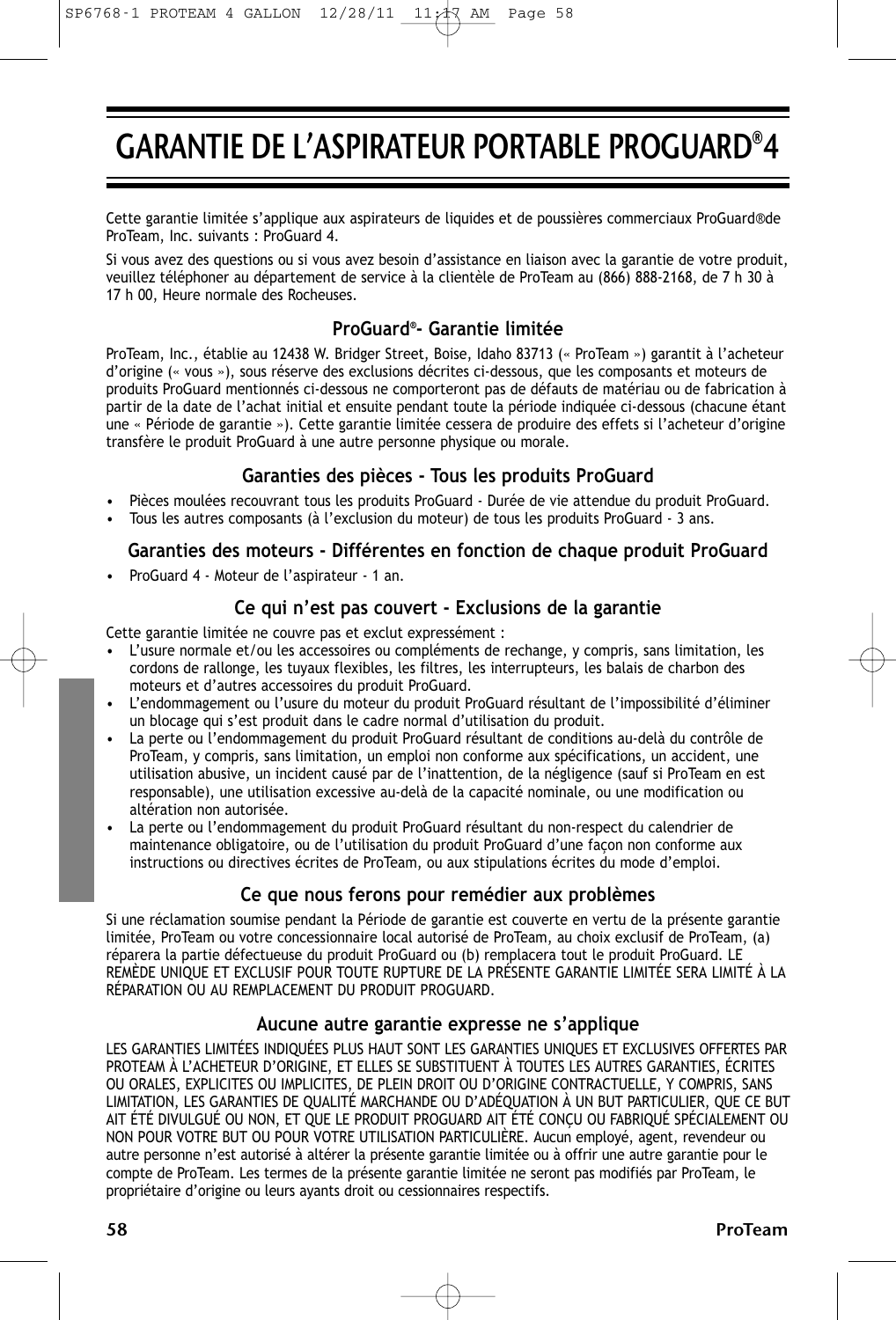### GARANTIE DE L'ASPIRATEUR PORTABLE PROGUARD®4

#### **Comment nous notifier**

Si vous découvrez que votre produit ProGuard a un défaut qui, selon vous, est couvert par la présente garantie limitée, vous devez notifier ProTeam ou le concessionnaire autorisé de ProTeam qui vous a vendu le produit ProGuard avant la fin de la Période de garantie applicable. Vous pouvez contacter le département de service à la clientèle de ProTeam en téléphonant au (866) 888-2168 entre 7 h 30 et 17 h 00, Heure normale des Rocheuses, ou à tout moment par télécopie ou par courriel en utilisant le numéro de télécopie et l'adresse courriel figurant dans votre mode d'emploi ou sur notre site Web. Pour qu'une réclamation en vertu de la garantie soit traitée aussi rapidement que possible, nous vous suggérons de remplir la carte d'enregistrement (« Registration Card ») mise à votre disposition sur le site Web de ProTeam à www.pro-team.com. Si vous ne voulez pas faire enregistrer votre produit ProGuard, pour pouvoir faire valoir la garantie, vous devrez envoyer une copie de votre reçu ou de tout autre justificatif d'achat montrant la date de l'achat à ProTeam ou à votre concessionnaire local autorisé de ProTeam.

#### **Procédures de réparation et de remplacement**

Veuillez téléphoner au département de service à la clientèle au numéro susmentionné ou visiter le site Web de ProTeam pour localiser le concessionnaire autorisé de ProTeam le plus proche de l'endroit où vous résidez. S'il n'y a pas de concessionnaire autorisé de ProTeam près de chez vous, notre département de service à la clientèle vous donnera le nom et l'adresse du réparateur-représentant des services techniques le plus proche ou il vous donnera des instructions pour que vous puissiez expédier votre produit ProGuard au centre de réparations de ProTeam. ProTeam ou votre concessionnaire local autorisé de ProTeam déterminera si l'objet de votre réclamation est couvert par la présente garantie limitée, sous réserve des limitations ou exclusions décrites dans la présente garantie limitée, ou si vous êtes au-delà de la Période de garantie applicable. Votre concessionnaire local autorisé de ProTeam réparera votre produit ProGuard, expédiera votre produit ProGuard au centre de réparations du concessionnaire ou de ProTeam, ou contactera ProGuard pour obtenir un produit de remplacement ProGuard. La décision de remplacer votre produit ProGuard est à la discrétion exclusive de ProTeam. Des réparations ou modifications apportées au produit ProGuard par quiconque autre que ProTeam, son centre de réparations autorisé ou un concessionnaire local autorisé rendront la présente garantie limitée nulle et non avenue. La couverture en vertu de la présente garantie limitée ne s'appliquera que si l'acheteur d'origine se conforme à tout moment à ces procédures de notification et de réparation obligatoires.

#### **Limitation de responsabilité**

DANS LA MESURE AUTORISÉE PAR LA LOI, PROTEAM NE SERA EN AUCUN CAS RESPONSABLE DE QUELCONQUES PRÉJUDICES ACCESSOIRES, SPÉCIAUX, INDIRECTS OU SECONDAIRES, Y COMPRIS TOUTE PERTE ÉCONOMIQUE, QUE CE SOIT POUR CAUSE DE NON-FONCTIONNEMENT, D'UTILISATION CORRECTE OU INCORRECTE, D'INCAPACITÉ D'EMPLOI DU PRODUIT PROGUARD OU DE NÉGLIGENCE DE LA PART DE PROTEAM. LE VENDEUR N'ASSUMERA AUCUNE RESPONSABILITÉ POUR LES DOMMAGES CAUSÉS PAR UN RETARD DANS LA PERFORMANCE, ET QUELLE QUE SOIT LA FORME DE LA RÉCLAMATION OU LA CAUSE DE L'ACTION (QU'ELLE SOIT BASÉE SUR UN CONTRAT, SUR UNE VIOLATION DE DROITS DE TIERS, SUR DE LA NÉGLIGENCE, SUR LE PRINCIPE DE LA RESPONSABILITÉ SANS FAUTE, SUR UN QUASI-DÉLIT OU AUTREMENT), LA RESPONSABILITÉ ENCOURUE PAR PROTEAM ENVERS L'ACHETEUR ET/OU SES CLIENTS NE SAURAIT EN AUCUN CAS DÉPASSER LE PRIX PAYÉ PAR LE PROPRIÉTAIRE D'ORIGINE POUR LE PRODUIT PROGUARD. L'expression « préjudices secondaires » inclura, mais de façon non limitative, la perte de bénéfices anticipés, l'interruption de l'activité commerciale, la perte d'emploi ou de revenus, le coût du capital ou la perte ou l'endommagement de biens ou d'équipements.

Étant donné que certaines provinces n'autorisent pas l'exclusion ou la limitation des dommages accessoires ou secondaires, il est possible que la limitation qui précède ne s'applique pas à vous.

La présente garantie limitée vous confère des droits spécifiques, et vous avez peut-être aussi d'autres droits, qui varient selon la province dans laquelle vous résidez.

ProTeam, ProGuard, Intercept Micro et Qwik Lock sont des marques de commerce d'Emerson.